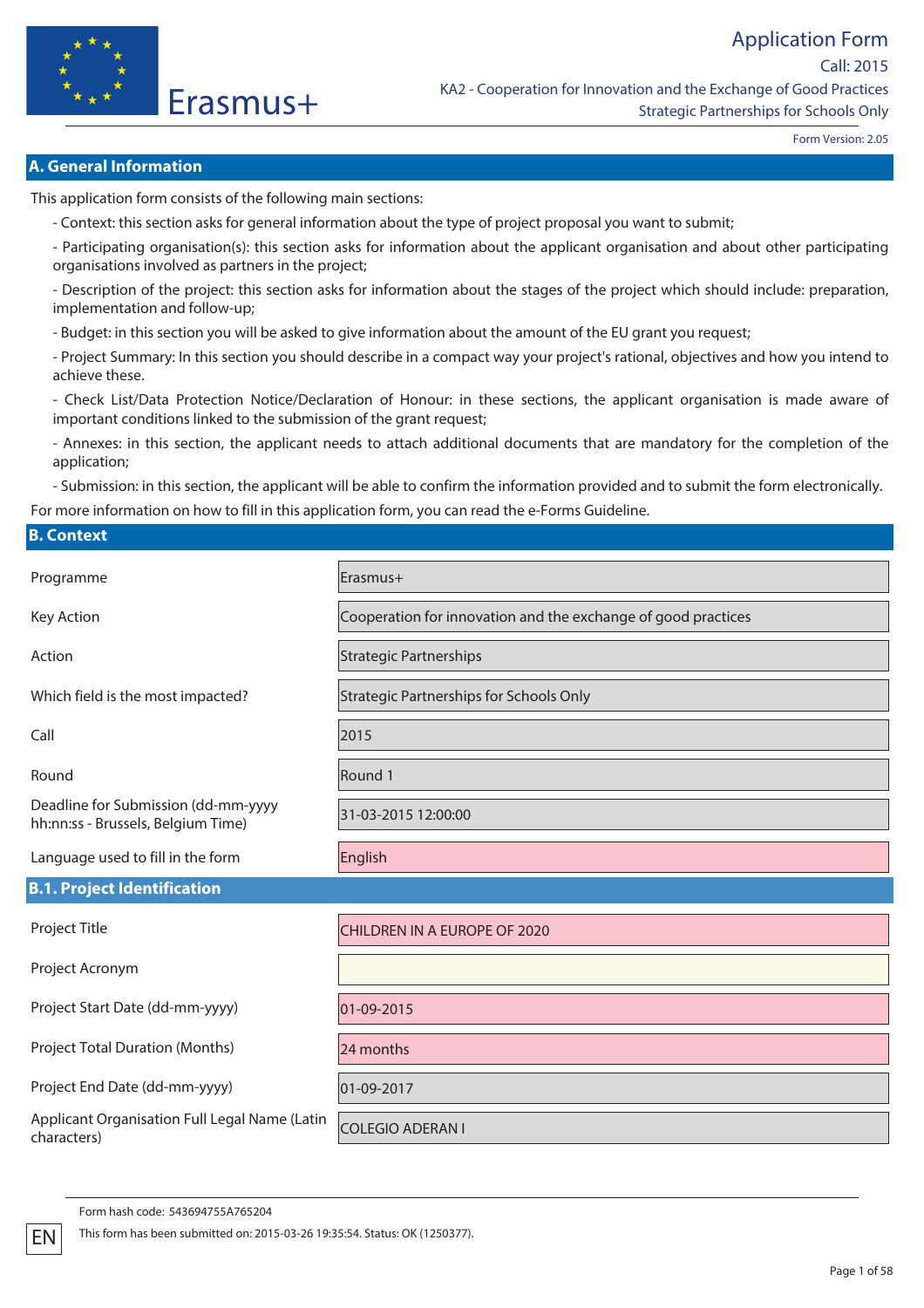

Form Version: 2.05

Application Form

# 

543694755A765204

# **B.2. National Agency of the Applicant Organisation**

Identification ES01 (ESPAÑA)

Form hash code

For further details about the available Erasmus+ National Agencies, please consult the following page: http://ec.europa.eu/education/erasmus-plus/national-agencies\_en.htm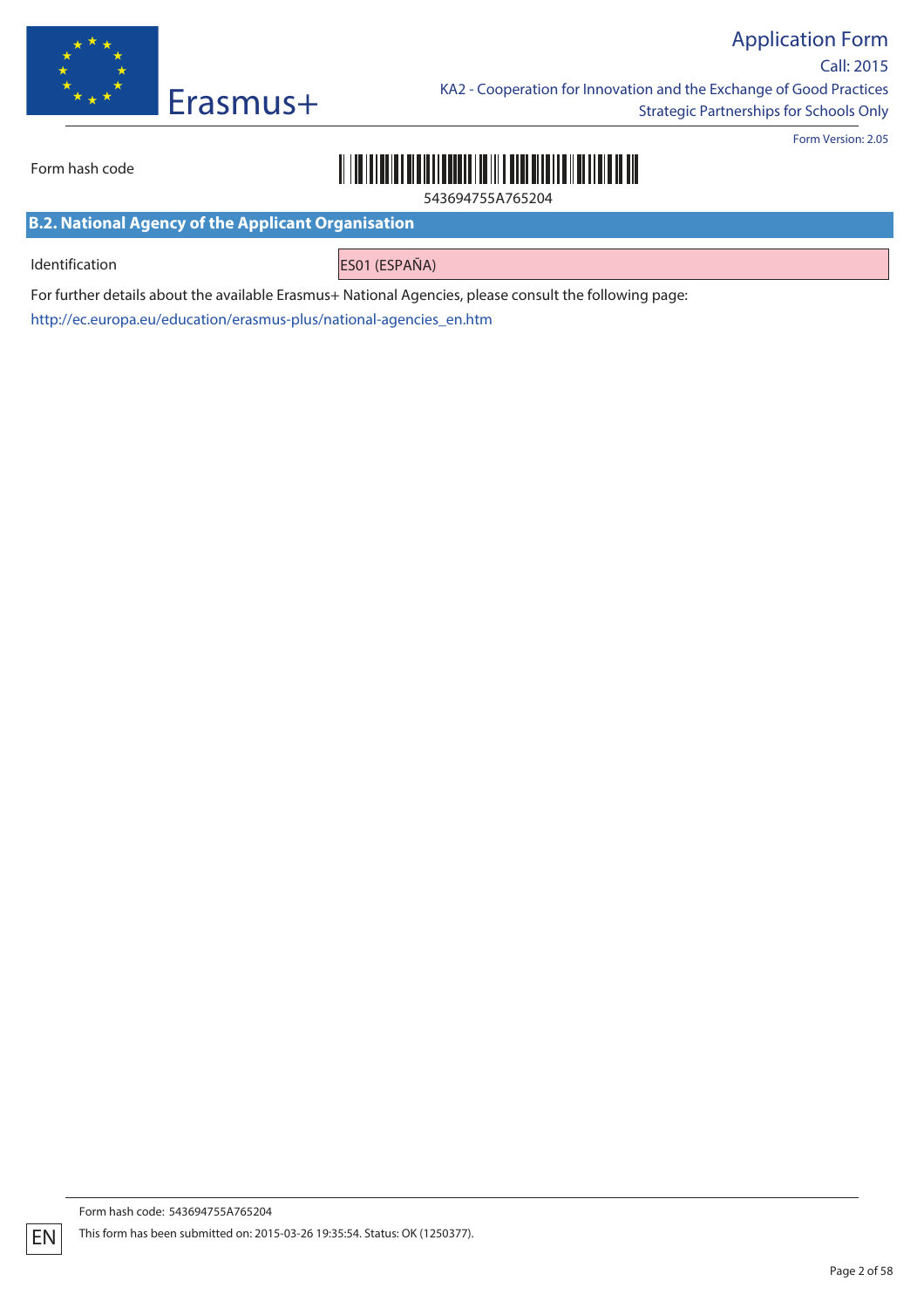

Form Version: 2.05

Application Form

# **C. Priorities**

Please select the most relevant horizontal or sectoral priority according to the objectives of your project.

Reducing disparities in learning outcomes affecting disadvantaged learners

Please select other relevant horizontal or sectoral priorities according to the objectives of your project.

Developing basic and transversal skills using innovative methods

Supporting schools to tackle early school leaving (ESL) and disadvantage as well as to address all students from the lowest to the high

Please comment on your choice of priorities.

We have focused on these priorities because all schools involved in the project have a high number of students that come from disadvantaged backgrounds. It is due to different factors: they live in rural areas, because of economic reasons or high rates of unemployment.

We are also interested in reducing the early school dropout rates. According to official data Denmark is the best with 8% of children. Finland, Holland and Cyprus with 9%, Hungary 11% and Spain 23%. Of course we must work on this topic to reduce the number of children in a close future, above all Spain. We have focused on Cyprus because they have reduced the rate from 18% to 9% in 2 years. We are very worried about unemployment rates in people under 25 years old, according to official data Holland is the best of us with 7,5%, Denmark 11%, Finland 18%, Hungary 26%, Cyprus 37% and Spain 59%. Holland, Denmark and Finland will show the others about their educative system and how it is related to the unemployment rates in order to improve our ways of teaching and learning in Hungary, Cyprus and Spain.

As European countries we must work at school to achieve the European objectives in 2020. We have realized that we must work on this line and we have chosen topics and we have developed the whole project with this aim.

We need to look for innovative methods in order to improve the teaching and learning of languages, children need a high level of key competences such as ITC skills or linguistic competences in a common Europe, and we must promote the linguistic diversity and intercultural awareness to prepare our students from an early age to study or look for work in Europe. We must focus on developing techniques and skills to link what they learn at school since early ages with the labor market in a close future.

We have children involved in the project that live in rural areas, come from disadvantaged backgrounds or with fewer opportunities, so we must work on this line to reduce the disparity in learning outcomes. We must include all children at school looking for innovative methods of learning and teaching languages, encourage in them the use of ITC to communicate in a common Europe. It is really important to reduce the number of children that leave school in early ages and encourage in the whole community the importance of education for children's future.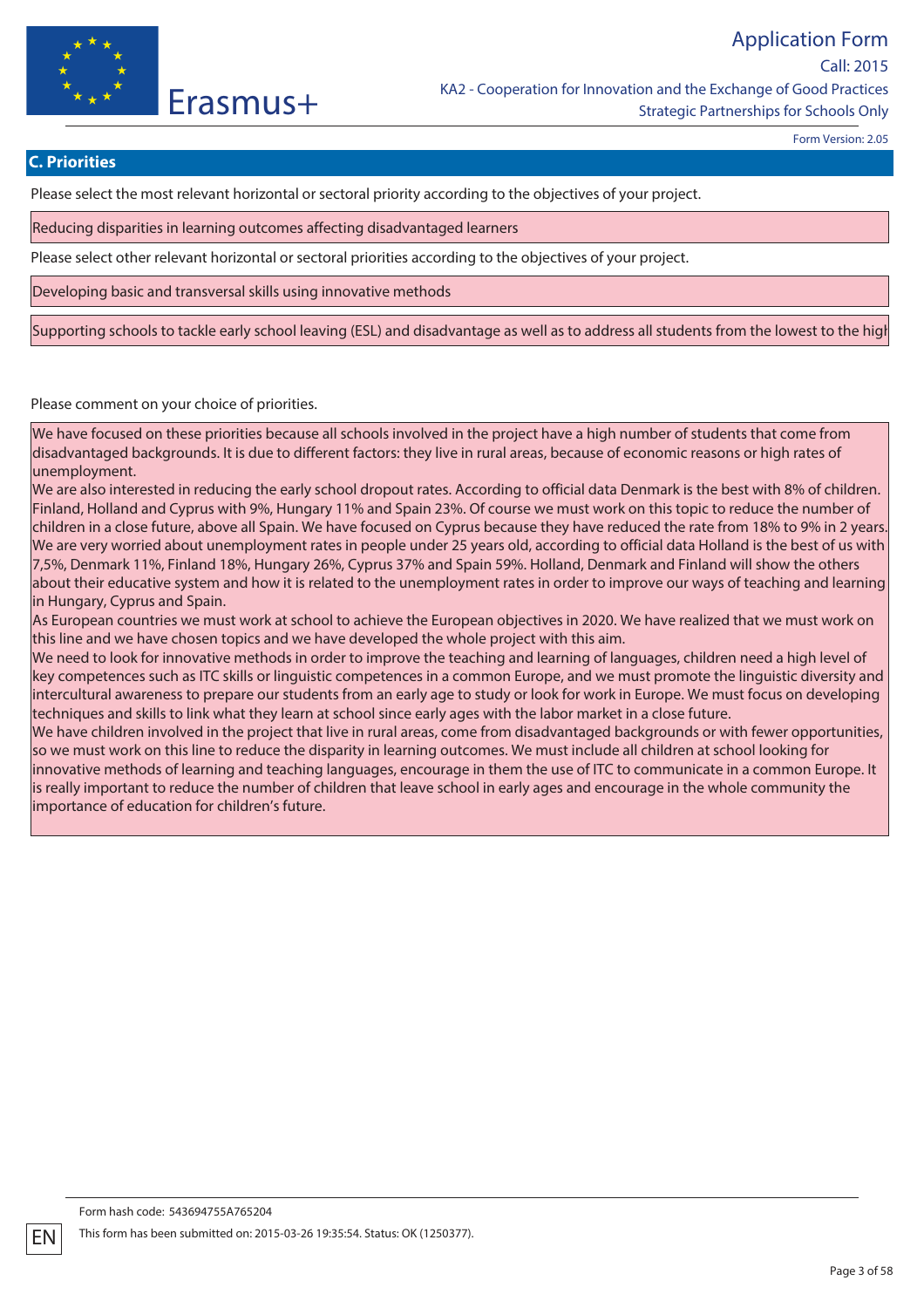

Form Version: 2.05

Application Form

| <b>D. Participating organisation(s)</b> |                                                                                           |
|-----------------------------------------|-------------------------------------------------------------------------------------------|
| <b>D.1. Applicant Organisation</b>      |                                                                                           |
| PIC                                     | 947132445                                                                                 |
| Full legal name (National Language)     | <b>COLEGIO ADERAN I</b>                                                                   |
| Full legal name (Latin characters)      | <b>COLEGIO ADERAN I</b>                                                                   |
| Acronym                                 | <b>CPR ADERAN I</b>                                                                       |
| National ID (if applicable)             | 21600957                                                                                  |
| Department (if applicable)              |                                                                                           |
| Address                                 | C/Santo s/n                                                                               |
| Country                                 | Spain                                                                                     |
| Region                                  | ES61 - Andalucía                                                                          |
| P.O. Box                                |                                                                                           |
| Post Code                               | 21580                                                                                     |
| <b>CEDEX</b>                            |                                                                                           |
| City                                    | Cabezas Rubias (Huelva)                                                                   |
| Website                                 | http://redcentros.ced.junta-andalucia.es/centros-tic/21600957a/helvia/sitio/<br>index.cgi |
| Email                                   |                                                                                           |
| Telephone 1                             | +34 959559912                                                                             |
| Telephone 2                             | +34 671596536                                                                             |
| Fax                                     | +34 959559913                                                                             |
| D.1.1. Profile                          |                                                                                           |
| Type of Organisation                    | School/Institute/Educational centre - General education (primary level)                   |
| Is your organisation a public body?     | Yes                                                                                       |
| Is your organisation a non-profit?      | Yes                                                                                       |
| <b>D.1.2. Background and Experience</b> |                                                                                           |

Please briefly present your organisation (e.g. its type, size, scope of work, areas of specific expertise, specific social context and, if relevant, the quality system used).

Form hash code: 543694755A765204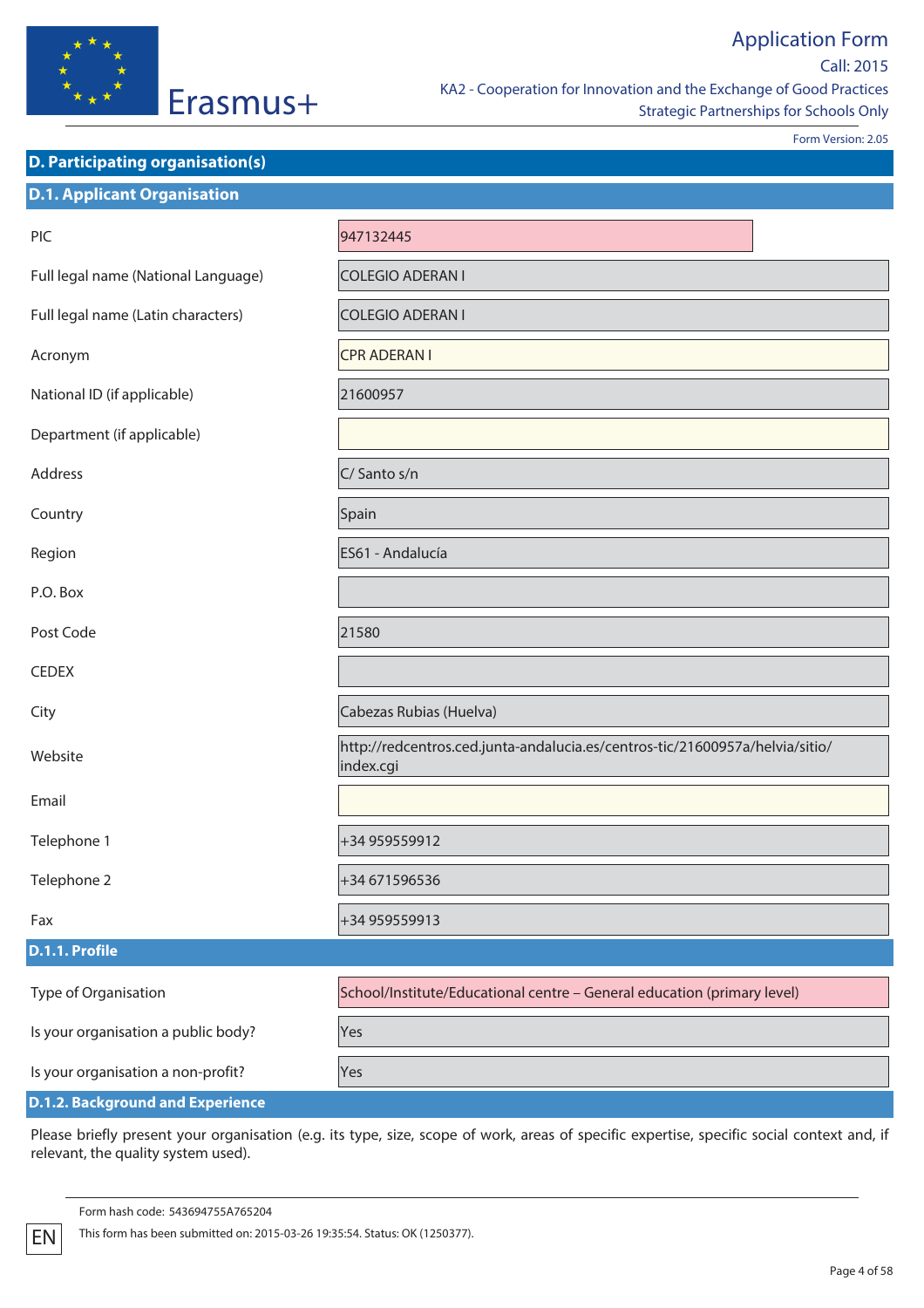

Erasmus+

Call: 2015 KA2 - Cooperation for Innovation and the Exchange of Good Practices Strategic Partnerships for Schools Only

Form Version: 2.05

CPR ADERAN I is a rural school compound of three tiny villages in the South West of Andalusia: Cabezas Rubias, Montes de San Benito and Villanueva de las Cruces. All of them share the same Secretarial staff and are run by one Head teacher who are in the main school in Cabezas Rubias. The specialist teachers have to travel from one village to another and the tutors and children remain in their village of reference. We have students from 3 to 14 years old. We are a primary school although we have the first cycle of secondary education at school, due to the lack of a high school nearby. Our students are mainly Spanish but there are also some Polish and Romanian children.

Our 100 students are divided into the three villages, thus Cabezas Rubias has 55 children, Montes de San Benito 30 and Villanueva de las Cruces 15. We have different levels in the same classroom, so there are five classrooms in Cabezas Rubias, three in Montes de San Benito and two in Villanueva de las Cruces. There are 19 teachers for the three villages who teach History and Geography, Spanish, French, English, Art, Music, Mathematics, Science, Technology, Physical Education and Religious Education.

This area is known as "Andévalo" and people live mainly on agriculture, above all oranges, strawberries and olives. Other people raise pigs for our hams, which are famous worldwide. Anyway most of people live in poor conditions and are unemployed due to the recession. We have a very high rate of unemployment, above all people under 25 years old and a lot of children leave school or high school at very early stages. This is the main reason we have involved in this kind of project, because we consider it is really important if we want to reduce disparities in learning outcomes affecting our disadvantaged learners.

We have been working as an Eco-school for more than 10 years, we keep our Green Flag since then and we are very well known for our work to preserve the environment.

We have focused our curriculum in the learning of communicative languages for several years and we think that it is also one of the main important things in our school nowadays. We started to work as a CLIL school this year and we teach other subjects apart from foreign language teaching in English too, such as Social Sciences. It is a very early stage, so this year only children from 1st and 2nd grades attend these lessons. Next year we will include 3rd grade and in a few years we will have the whole school involved in this learning and teaching process. Due to this project we have a linguistic assistant from the United States who serve as a model for the children. She teaches them a lot of sociocultural aspects in her country and children and teachers have the opportunity of talking to a native English speaker.

Children from 3 to 4 years old have begun to receive foreign language lessons this year because of the CLIL program, so that all children learn a foreign language at school and they will join to the CLIL program at the age of 6. Since then they will be involved in the CLIL program till they finish school.

We think that to achieve our objectives, we need to develop the linguistic competence at school and we also joined to a new program (PLC), which is very important for us. It is a program in Andalusia to work on the linguistic competence and to encourage it in children since a very early stage. It is our first year in the project and it will last two years more.

What are the activities and experience of your organisation in the areas relevant for this project? What are the skills and/or expertise of key persons involved in this project?

We would like to be involved in the project because of our previous experience in European projects was great and our school, children, staff and the whole community benefited of this. After coordinating a Comenius project two years ago we are ready to coordinate a new project again. We have this experience and teachers and the whole community are very well prepared to develop the project properly. Now our school is better, but we need to keep working on the same line to give our students that come from disadvantaged backgrounds the same opportunities than other children in Europe, and we still have much work to do. We need this project and we have the support of the whole community for it. All the objectives in our project "Children in a Europe of 2020" are developed with the aim of including our children and the other partners' children in a common Europe. They must be ready to look for new opportunities in Europe and we have to work hard if we want to achieve it.

All people involved in the project in our country are very well prepared to develop it and they will contribute with lots of positive things.

We are an Eco-school and we will have lots of ideas to develop one of the main topics of the project "techniques for preserving the environment". We are in touch with other European schools because of The Eco-school European network and due to we are one of the schools associated to the UNESCO in Europe. We usually participate in a net about responsible consumption called ECOMS and we will use all of these nets to develop the topic and to spread it out.

Our school will be very useful for developing the manual with different techniques of teaching and learning languages. We will give a lot of information for the manual, since we are a CLIL school and with our work on the PLC (Linguistic Center Project). We will include the way of work in a rural school and the different techniques that teachers use when having different levels at the same time in the classroom.

We will be very important to develop the book with fairy tales and of course our particular dictionary with vocabulary and basic functions in our mother tongues.

Form hash code: 543694755A765204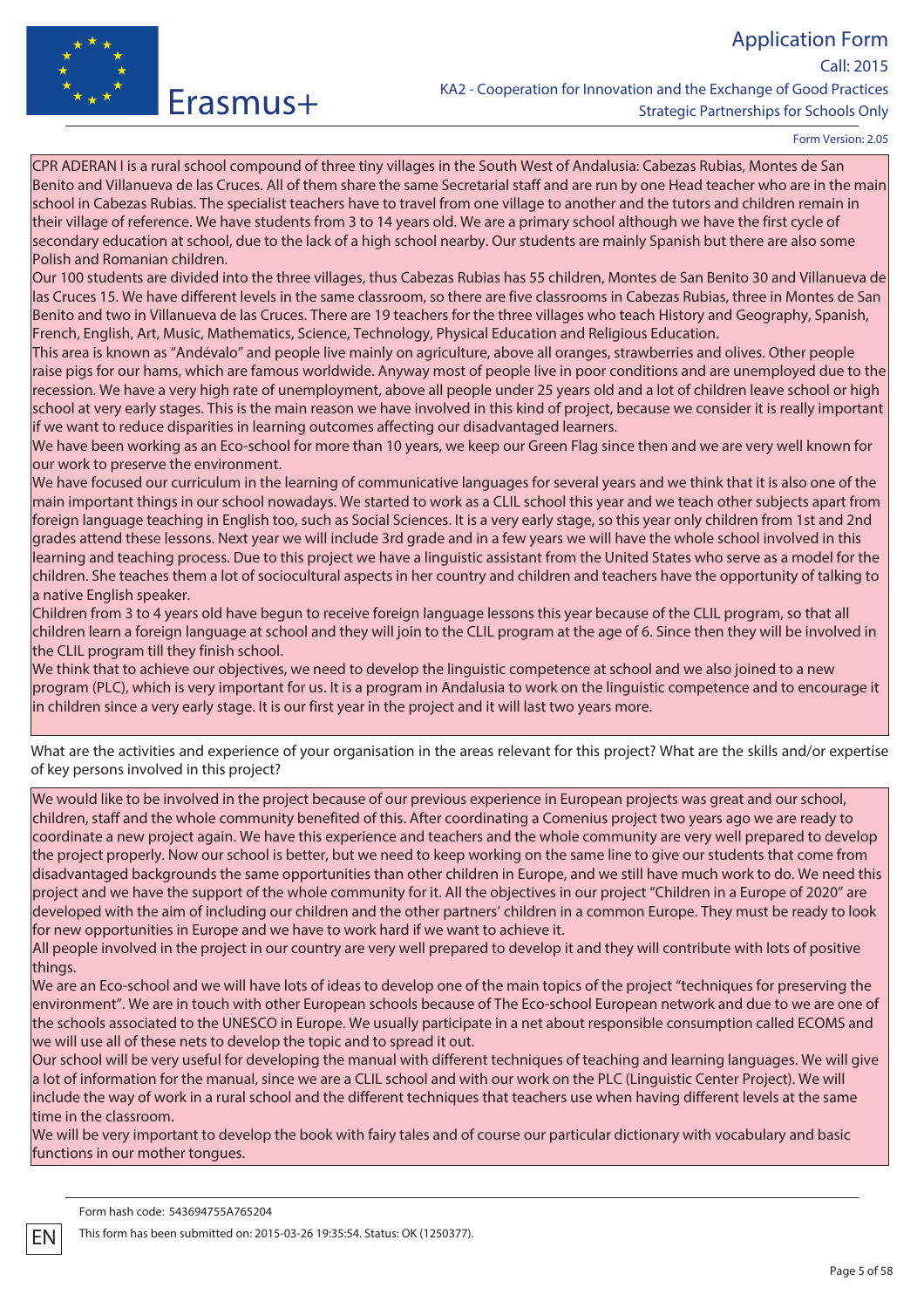# Erasmus+

# Application Form

Call: 2015

KA2 - Cooperation for Innovation and the Exchange of Good Practices Strategic Partnerships for Schools Only

Form Version: 2.05

#### We have also lots of ideas to avoid problems after the previous experience and to encourage in children communication.

Have you participated in a European Union granted project in the 3 years preceding this application?

| Yes                             |                                    |                                 |
|---------------------------------|------------------------------------|---------------------------------|
| Please indicate:                |                                    |                                 |
| the contract of the contract of | Project Identification or Contract | the contract of the contract of |

| EU Programme            | Year | <b>Project Identification or Contract</b><br>Number | Applicant/Beneficiary Name |
|-------------------------|------|-----------------------------------------------------|----------------------------|
| <b>THE EUROPEAN ARK</b> | 2012 | 2012-1-ES1-COM06-52133                              | <b>ICPR ADERAN I</b>       |

#### **D.1.3. Legal Representative**

| Title              | Mr                         |
|--------------------|----------------------------|
| Gender             | Male                       |
| <b>First Name</b>  | Sebastián                  |
| <b>Family Name</b> | Gómez Monge                |
| Department         | <b>History and Science</b> |
| Position           | Principal                  |
| Email              | sebastigo@gmail.com        |
| Telephone 1        | +34629802446               |

If the address is different from the one of the organisation, please tick this box

# **D.1.4. Contact Person** Title **Mr. And Article** Gender Male First Name **Roldán** Family Name García García García García García Department **Foreign Language Teaching (English)** Position **Secretary and CLIL coordinator** Secretary and CLIL coordinator Email soyroldan@gmail.com Telephone 1 +34615477466

If the address is different from the one of the organisation, please tick this box

Form hash code: 543694755A765204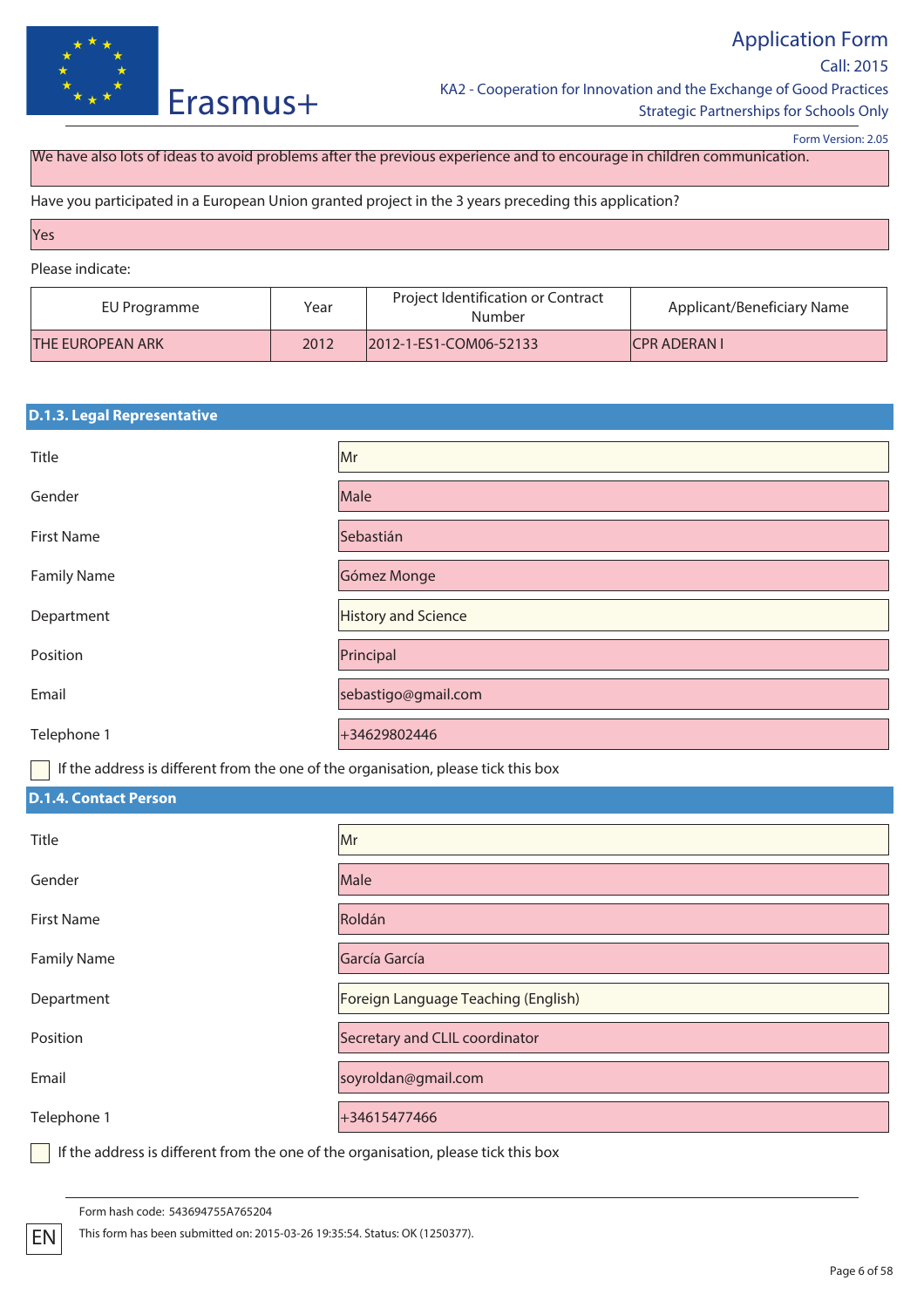

#### Form Version: 2.05

Application Form

|  | <b>D.2. Partner Organisation</b> |
|--|----------------------------------|
|  |                                  |

| PIC                                        | 946914971                                                               |
|--------------------------------------------|-------------------------------------------------------------------------|
| Full legal name (National Language)        | Woldschool                                                              |
| Full legal name (Latin characters)         | Woldschool                                                              |
| Acronym                                    |                                                                         |
| National ID (if applicable)                | 14CW                                                                    |
| Department (if applicable)                 |                                                                         |
| Address                                    | Holthinge Campweg 1                                                     |
| Country                                    | Netherlands                                                             |
| Region                                     | NL21 - Overijssel                                                       |
| P.O. Box                                   |                                                                         |
| Post Code                                  | 8341PJ                                                                  |
| <b>CEDEX</b>                               |                                                                         |
| City                                       | Steenwijkerwold                                                         |
| Website                                    | www.dewoldschool.nl                                                     |
| Email                                      |                                                                         |
| Telephone 1                                | +31521589000                                                            |
| Telephone 2                                |                                                                         |
| Fax                                        |                                                                         |
| D.2.1. Profile                             |                                                                         |
| Type of Organisation                       | School/Institute/Educational centre - General education (primary level) |
| Is the partner organisation a public body? | Yes                                                                     |
| Is the partner organisation a non-profit?  | Yes                                                                     |
| D.2.2. Background and Experience           |                                                                         |

Please briefly present the partner organisation (e.g. its type, size, scope of work, areas of specific expertise, specific social context and, if relevant, the quality system used).

Our school is located in a small village in the north part off the Netherlands called Steenwijkerwold. It's situated between farms and meadows and nearby de Weerribben which is a nature reserve and Giethoorn "the Venice of the North".

Form hash code: 543694755A765204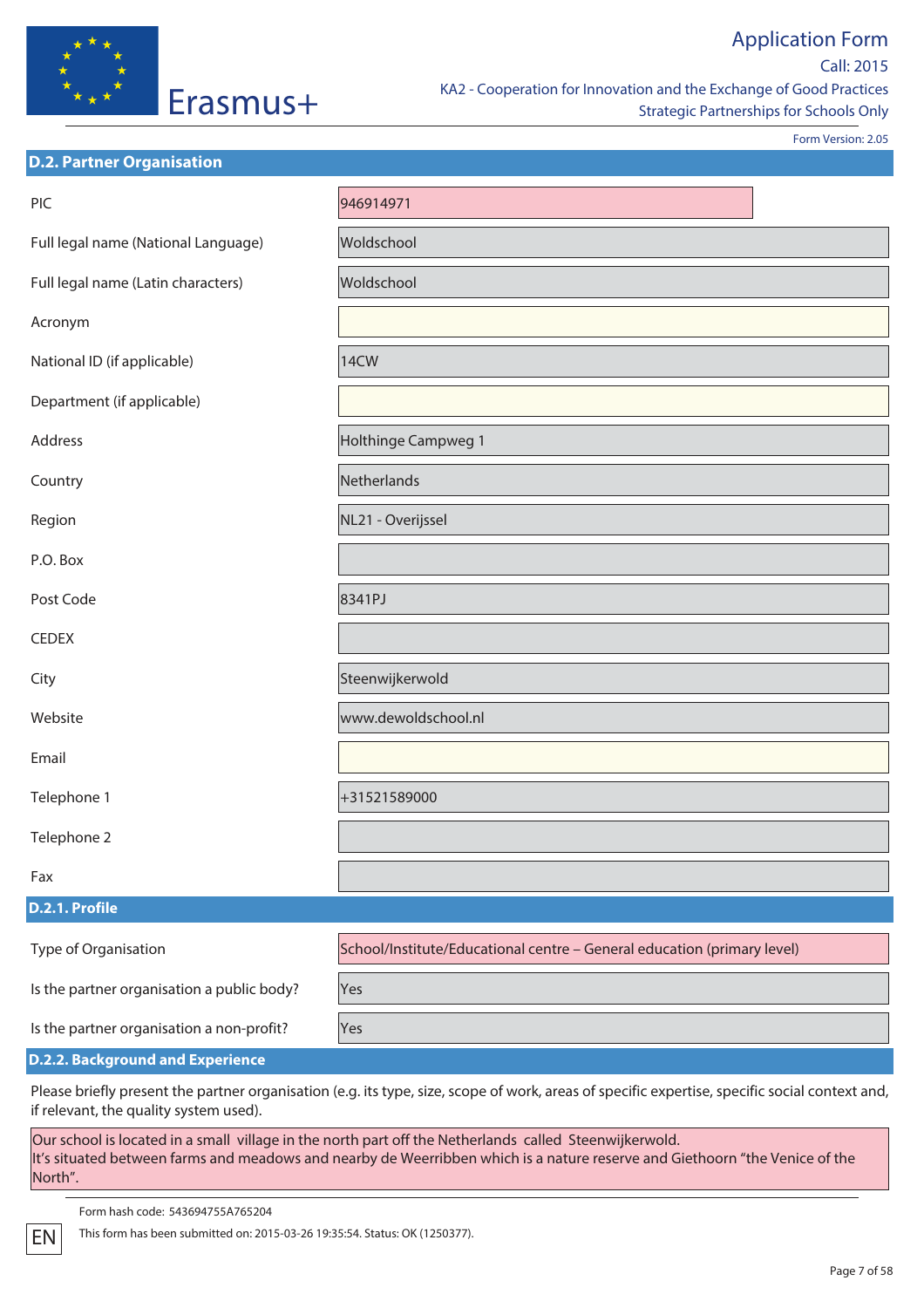Call: 2015



Erasmus+

KA2 - Cooperation for Innovation and the Exchange of Good Practices Strategic Partnerships for Schools Only

Form Version: 2.05 It's a small public school with 45 students at the age off 4-12. The children are divided in eight groups. There are five teachers and one headmaster. Most of the children are living in the village of Steenwijkerwold or in villages nearby. Each teacher has several groups. The youngest children learn skills that prepare them for reading and math. At the age of six they are starting to learn reading, writing and math. Every school year this knowledge is extended. When they're going to group five they also get biology, history and geography. All children get art and music lessons and physical education. The children also start learning English in the first group and they develop these skills throughout eight years. That is the same with the IT skills. Our focus is math and Dutch and English language. We have developed a method in which children learn to read quickly and well. The results are good. Our school has a large library and every year it's expanded with Dutch and English books. We're also focused on working together, technic skills and developing new ideas for the school surrounding, together with parents and residents off the village, where the children can play. Twice a year the children are getting a school report and three times a year we´re having parent meetings. Twice a year the children must make a key that has been developed by an external agency. The results are passed to a committee and they see if the results are satisfactory. If not the school should improve the level of education. Our children have scored above average on these keys. Our parents are involved in all the projects we do at school. A few times a year we have an exhibition about the projects. All the residents off the village can come to visit these exhibitions. At the age of twelve the children are going to a secondary school. Because we are situated in a small village we want to bring the world and all their diversities into the school. It's important that the children are getting knowledge about other countries and life styles so they will become open minded, tolerance and curious. What are the activities and experience of the partner organisation in the areas relevant for this project? What are the skills and/or expertise of key persons involved in this project? Our school is taking part in different projects such as a nationwide math project, a project to take care of the environment around the school and a project to develop a healthy life style. We think it's very important for our children to bring the world and all their diversities into the school. It's important that the children are getting knowledge about other countries and life styles so they will become open minded, tolerance and curious. To understand that we are living in Europe and that each country is having his own culture and tradition will help to become international citizens. They will learn that it's important to speak several languages so they can communicate with citizens of other countries. By working together with several schools in Europe, this can be practically achieved through e-twinning and the use of IT. We have been involved in a Comenius project with Spain, Italy, Denmark and Ireland called "The European Ark" in which we collected the different cultures and traditions of these countries. Trough e-twinning the children got to know each other and they exchanged a lot off information and have gained knowledge of the differences and similarities in their lives compared with children in other European countries. They also learned a lot about interacting with the environment, art in different countries, etc. This new project will give our students the opportunity to provide the English language. They will be able to communicate with

children in other countries and to exchange a lot of knowledge. They also will learn a lot of the subjects on which we will work together and the results will be that our students will become European citizens who will understand and accept different cultures and traditions and new technology.

EN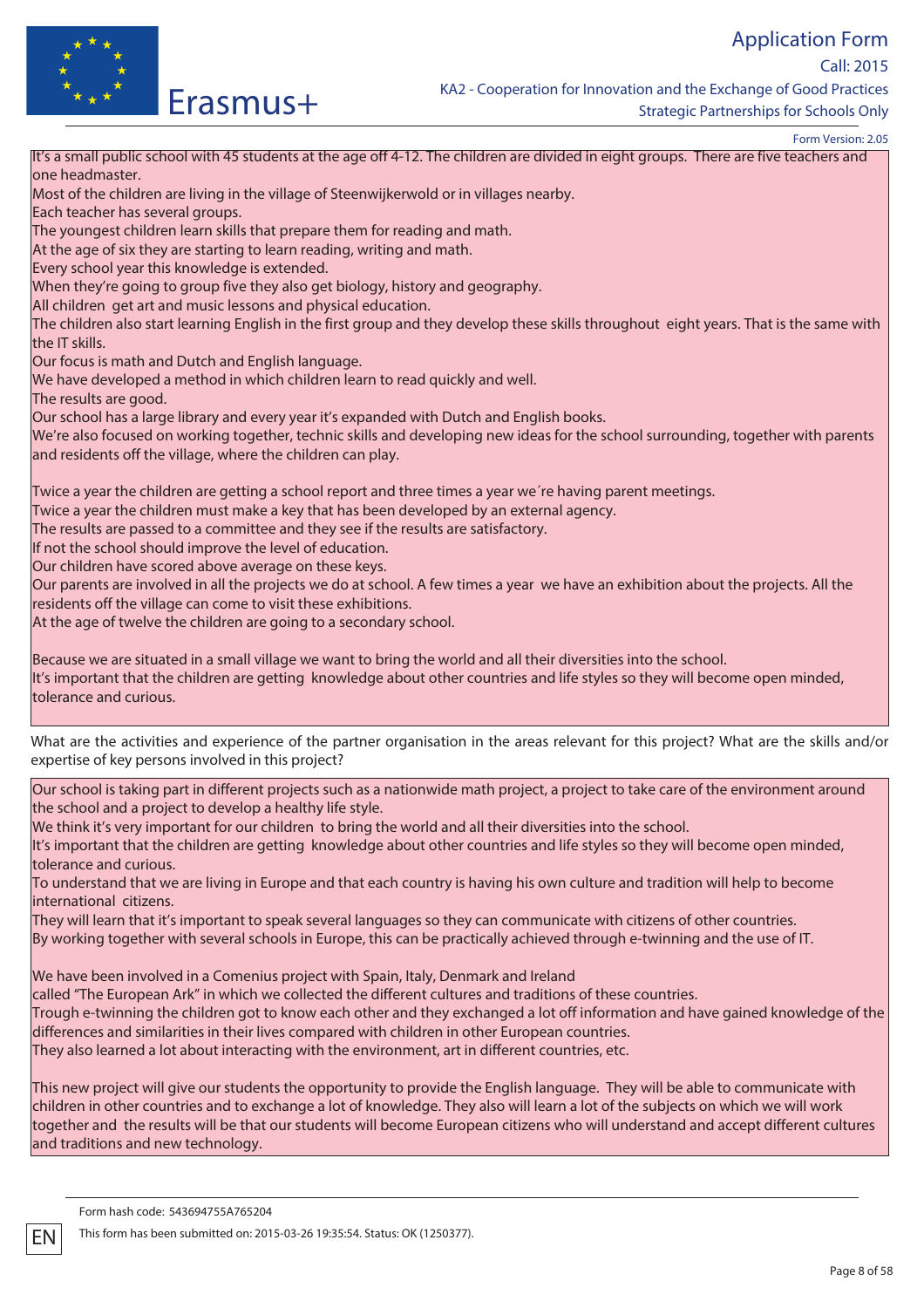

Form Version: 2.05

Application Form

Has the partner organisation participated in a European Union granted project in the 3 years preceding this application?

THE EUROPEAN ARK 2012 2012-1-ES1-COM06-52133 WOLDSCHOOL

| Yes              |      |                                              |                            |
|------------------|------|----------------------------------------------|----------------------------|
| Please indicate: |      |                                              |                            |
| EU Programme     | Year | Project Identification or Contract<br>Number | Applicant/Beneficiary Name |

|  |  | <b>D.2.3. Legal Representative</b> |
|--|--|------------------------------------|
|--|--|------------------------------------|

| Title              | Mr                        |
|--------------------|---------------------------|
| Gender             | Male                      |
| <b>First Name</b>  | Daniel                    |
| <b>Family Name</b> | Jansma                    |
| Department         |                           |
| Position           | Principal                 |
| Email              | directive@dewoldschool.nl |
| Telephone 1        | +31521589000              |

If the address is different from the one of the organisation, please tick this box

| <b>D.2.4. Contact Person</b>                                                       |                           |  |
|------------------------------------------------------------------------------------|---------------------------|--|
| Title                                                                              | Mrs                       |  |
| Gender                                                                             | Female                    |  |
| <b>First Name</b>                                                                  | Jeanette                  |  |
| <b>Family Name</b>                                                                 | Perquin                   |  |
| Department                                                                         |                           |  |
| Position                                                                           | Teacher                   |  |
| Email                                                                              | jeanettep@dewoldschool.nl |  |
| Telephone 1                                                                        | +31521589000              |  |
| If the address is different from the one of the organisation, please tick this box |                           |  |

If the address is different from the one of the organisation, please tick this box

Form hash code: 543694755A765204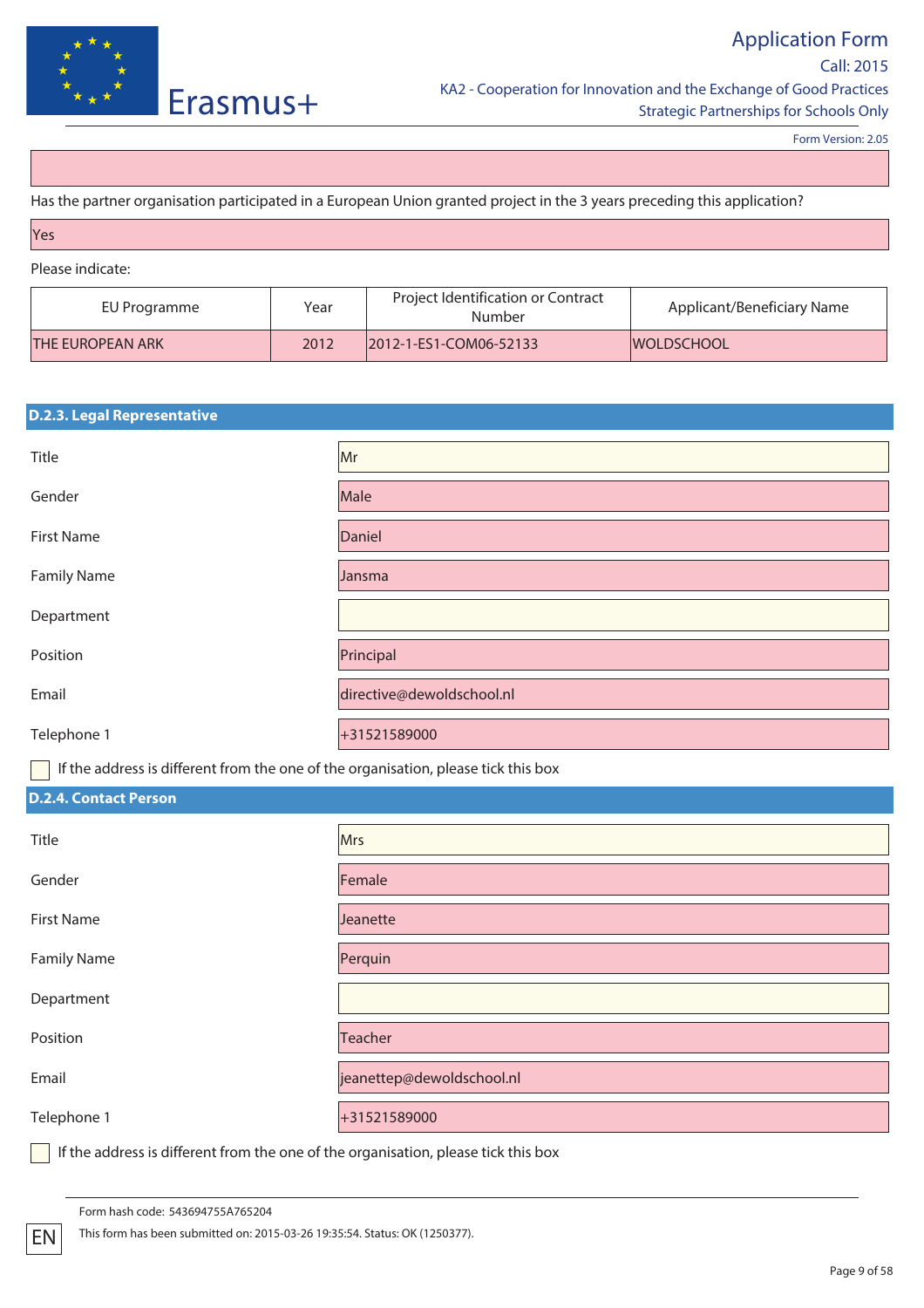

#### Form Version: 2.05

Application Form

#### **D.3. Partner Organisation**

| PIC                                        | 946135285                                                               |
|--------------------------------------------|-------------------------------------------------------------------------|
| Full legal name (National Language)        | Stjaerskolen                                                            |
| Full legal name (Latin characters)         | Stjaerskolen                                                            |
| Acronym                                    |                                                                         |
| National ID (if applicable)                | Dk-29189633                                                             |
| Department (if applicable)                 |                                                                         |
| Address                                    | Stjaervej 100                                                           |
| Country                                    | Denmark                                                                 |
| Region                                     | DK04 - Midtjylland                                                      |
| P.O. Box                                   |                                                                         |
| Post Code                                  | 8464                                                                    |
| <b>CEDEX</b>                               |                                                                         |
| City                                       | Galten                                                                  |
| Website                                    | wwww.stjaerskolen.dk                                                    |
| Email                                      |                                                                         |
| Telephone 1                                | +4587942600                                                             |
| Telephone 2                                |                                                                         |
| Fax                                        |                                                                         |
| D.3.1. Profile                             |                                                                         |
| Type of Organisation                       | School/Institute/Educational centre - General education (primary level) |
| Is the partner organisation a public body? | Yes                                                                     |
| Is the partner organisation a non-profit?  | Yes                                                                     |
| <b>D.3.2. Background and Experience</b>    |                                                                         |

Please briefly present the partner organisation (e.g. its type, size, scope of work, areas of specific expertise, specific social context and, if relevant, the quality system used).

We are a local primary school in Denmark with 220 children and 18 teachers. The children's ages are 6 - 15 years.

#### Our main work is to teach and seek to ensure that all children have the best conditions to learn and develop, so that they can be part

#### Form hash code: 543694755A765204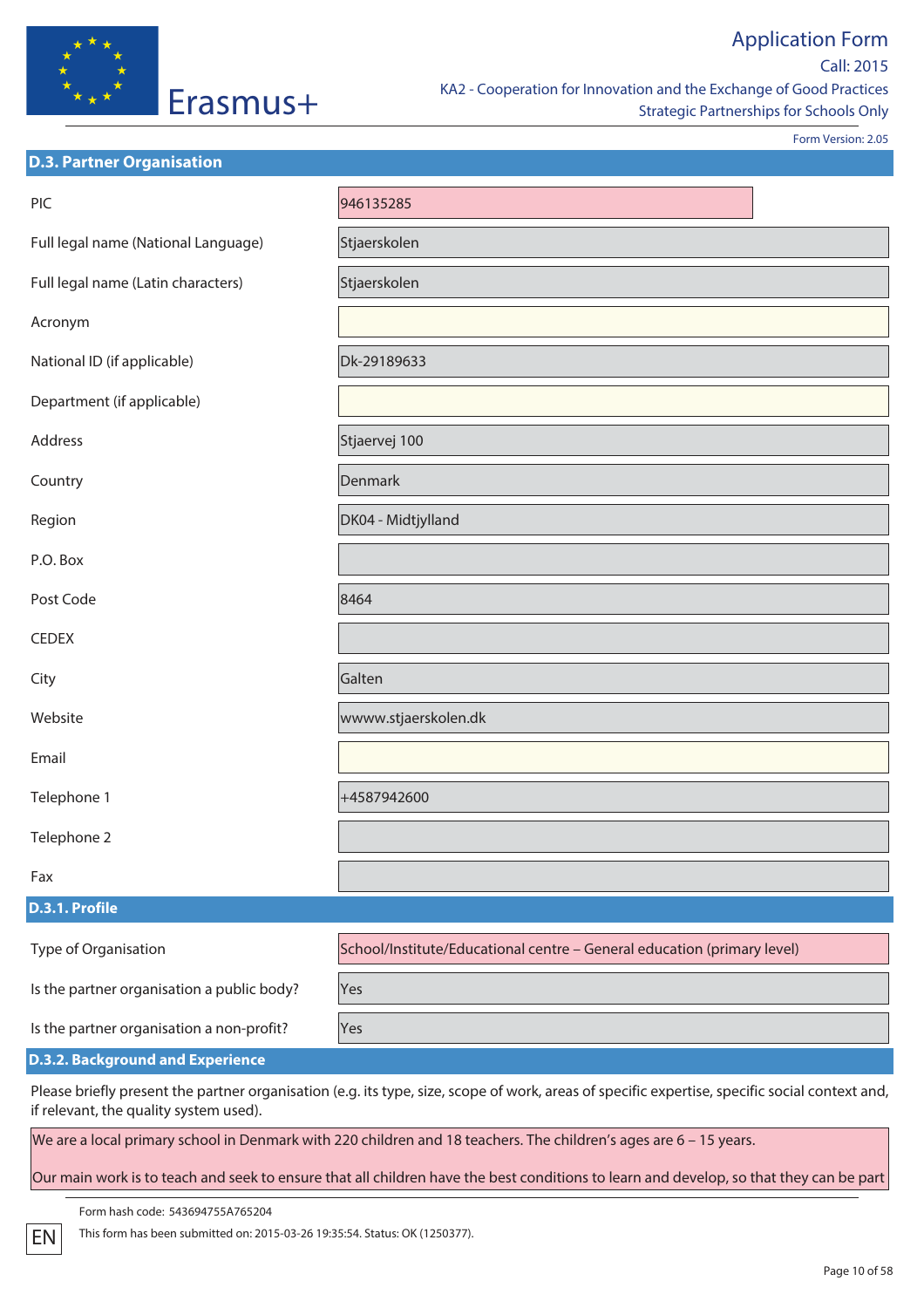Erasmus+

KA2 - Cooperation for Innovation and the Exchange of Good Practices Strategic Partnerships for Schools Only

Form Version: 2.05

Call: 2015

#### of a democratic global society.

Our school must be a challenging and safe place to be. 5 words that describe our values are: Learning, community, self-esteem, independence and happiness.

These values form the basis for our daily work.

What are the activities and experience of the partner organisation in the areas relevant for this project? What are the skills and/or expertise of key persons involved in this project?

Here are a few of our aiming points:

Visible learning:

We all work with the concept "visible learning", which briefly describes a way to demonstrate to students what they exactly learn and how they learn it. In each lesson we make it visible to everybody "What are we going learn", and "how are we going to learn it". The learning visibility helps students and teachers, to evaluate the work from the simple question: "Did I learn and understand what I was working with?"

Teamwork:

We value teachers teamwork very high. Teacher Cooperation covers all educational and teaching matters. Parental contact is also mostly handled by the team of the class.

With the new project we hope to get more insight with how teachers work together in other countries. With that experience we will try to do better in our daily work.

Creative subjects - like music, arts, cooking, woodwork:

In a time, were the interest of individual possibilities dominates, we think that we all must do whatever it takes to ensure community amongst people with various social and intellectually starting points.

We think creative subjects are important subjects for the social community amongst pupils on the school.

Particular pupils with some academic problems in reading, calculate etc., may have advantage in the more creative subjects. A creative subject gives the pupils opportunity to express themselves in a different level, and perhaps give personal victories, and self-confidence in a non/less academic environment.

Language and a global view:

It is also very important to know how people live in other countries. "To travel is to learn", as a Danish author once wrote. Through working with various European schools the children experiences, that there are differences, but also a lot of similarity amongst the children in other countries. That experience is important to learn in a growing global world. Europe is right now a melting pot of cultural, religious, financial and political challenges, and it is clear, that we Europeans must do an effort to cooperate, to ensure a peaceful and developing Europe.

We will like to give our pupils more opportunity to communicate in English with pupils from foreign countries. In that way their English language will be much better than it is today.

The teachers from Stjaerskolen that will participate in this new project, has participated before in the Comenius project: "The European Ark". Therefore we have a good experience of working with partners from other countries with various topics.

We have participated in a Comenius project before. In 1995-1998 - Nr. 96-31091-037 In 1998-2001 - Nr. 98-31090-024 In 2004-2005 - Nr. pa4-1-132-2 In 2005-2006 - Nr. pa5-205-3 In 2012-2014 – 2012-1-ES1-COM06-52133-3

Has the partner organisation participated in a European Union granted project in the 3 years preceding this application?

Yes

EN

Please indicate:

Form hash code: 543694755A765204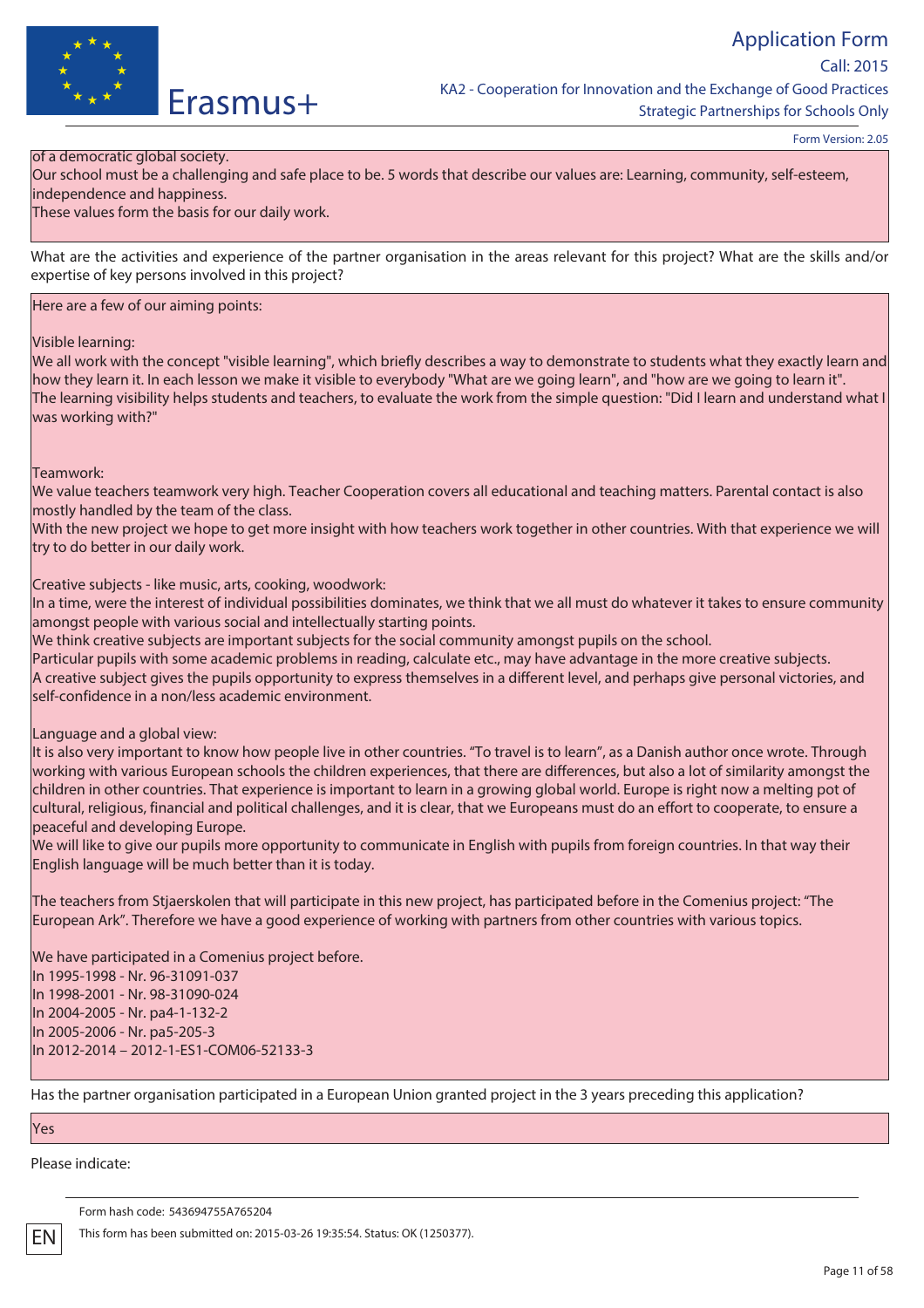

# Call: 2015

KA2 - Cooperation for Innovation and the Exchange of Good Practices

Strategic Partnerships for Schools Only

Form Version: 2.05

| EU Programme            | Year | <b>Project Identification or Contract</b><br>Number | Applicant/Beneficiary Name |
|-------------------------|------|-----------------------------------------------------|----------------------------|
| <b>THE EUROPEAN ARK</b> | 2012 | 2012-1-ES1-COM06-52133                              | <b>ISTJAERSKOLEN</b>       |

# **D.3.3. Legal Representative** Title **Mr. And Article** Gender Male First Name Nils Family Name Vangkilde Department Position **Principal** Email nils.vangkilde@stjaerskolen.dk Telephone 1 +4587942600

If the address is different from the one of the organisation, please tick this box

| <b>D.3.4. Contact Person</b> |                                   |
|------------------------------|-----------------------------------|
| Title                        | Mr                                |
| Gender                       | Male                              |
| <b>First Name</b>            | Mads Christian Kjaer              |
| <b>Family Name</b>           | Madsen                            |
| Department                   |                                   |
| Position                     | Teacher                           |
| Email                        | mads.kjaer.madsen@stjaerskolen.dk |
| Telephone 1                  | +4587942600                       |

If the address is different from the one of the organisation, please tick this box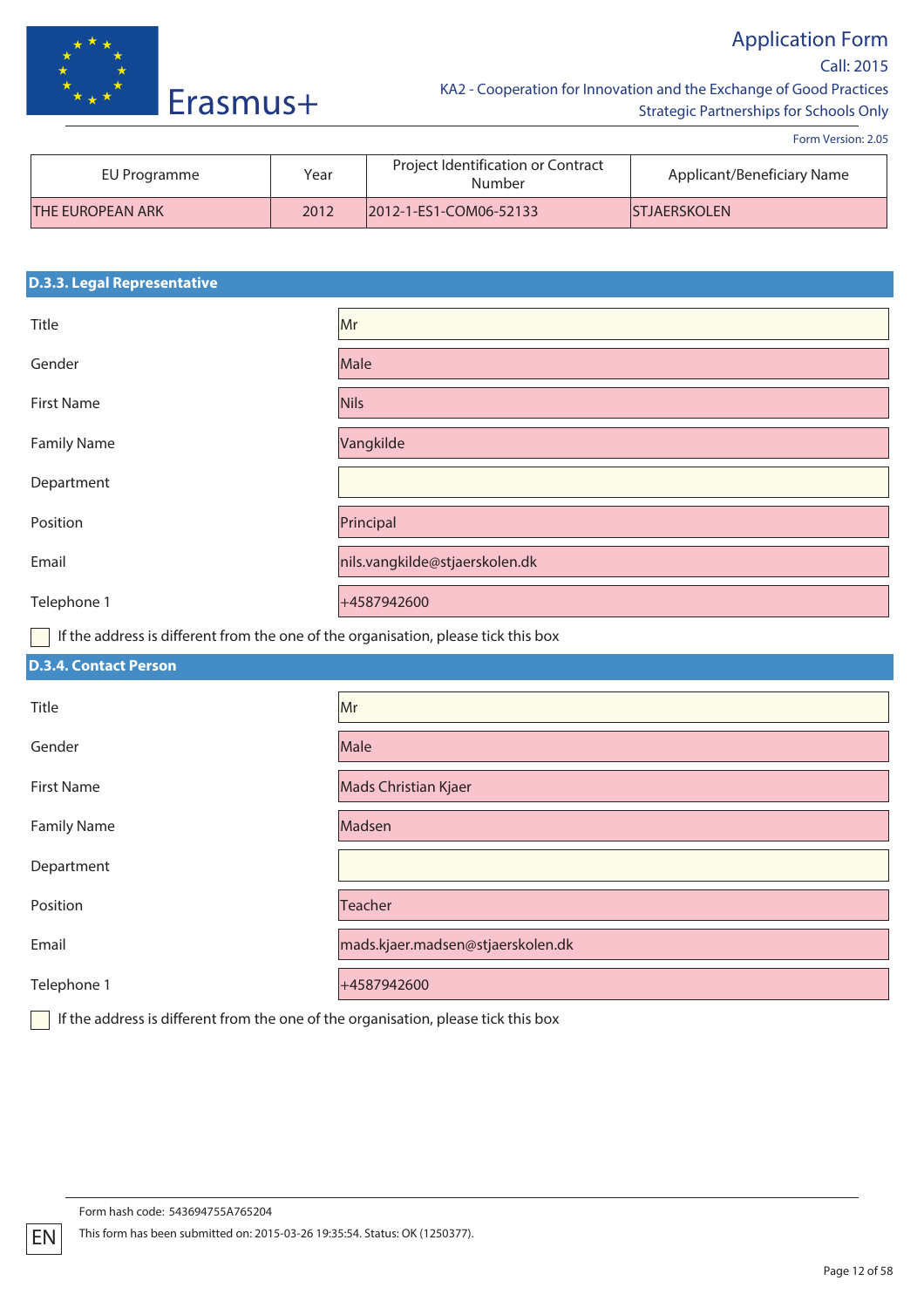

**D.4. Partner Organisation**

# Call: 2015 KA2 - Cooperation for Innovation and the Exchange of Good Practices Strategic Partnerships for Schools Only

Form Version: 2.05

Application Form

| PIC                                        | 941887073                                                               |
|--------------------------------------------|-------------------------------------------------------------------------|
| Full legal name (National Language)        | Rovastinkankaan koulu                                                   |
| Full legal name (Latin characters)         | Rovastinkankaan koulu                                                   |
| Acronym                                    |                                                                         |
| National ID (if applicable)                | 0151789-6                                                               |
| Department (if applicable)                 |                                                                         |
| Address                                    | Ammattikouluntie 3                                                      |
| Country                                    | Finland                                                                 |
| Region                                     | FI197 - Pirkanmaa                                                       |
| P.O. Box                                   |                                                                         |
| Post Code                                  | 35100                                                                   |
| <b>CEDEX</b>                               |                                                                         |
| City                                       | Orivesi                                                                 |
| Website                                    |                                                                         |
| Email                                      |                                                                         |
| Telephone 1                                | +358407268487                                                           |
| Telephone 2                                | +35833347434                                                            |
| Fax                                        |                                                                         |
| D.4.1. Profile                             |                                                                         |
| Type of Organisation                       | School/Institute/Educational centre - General education (primary level) |
| Is the partner organisation a public body? | Yes                                                                     |
| Is the partner organisation a non-profit?  | Yes                                                                     |
| <b>D.4.2. Background and Experience</b>    |                                                                         |

Please briefly present the partner organisation (e.g. its type, size, scope of work, areas of specific expertise, specific social context and, if relevant, the quality system used).

Our school is a modern and active school with 239 pupils from the pre-schoolers ,6 years old to the 6th graders,13 years old. We have 12 teachers and 6 assistants. Rovastinkankaan koulu ( the school of Rovastinkangas) is the second biggest school in Orivesi situated nearby a beautiful forest. It gives an excellent background for outdoor skills and sports to our school, during the whole school year.

Form hash code: 543694755A765204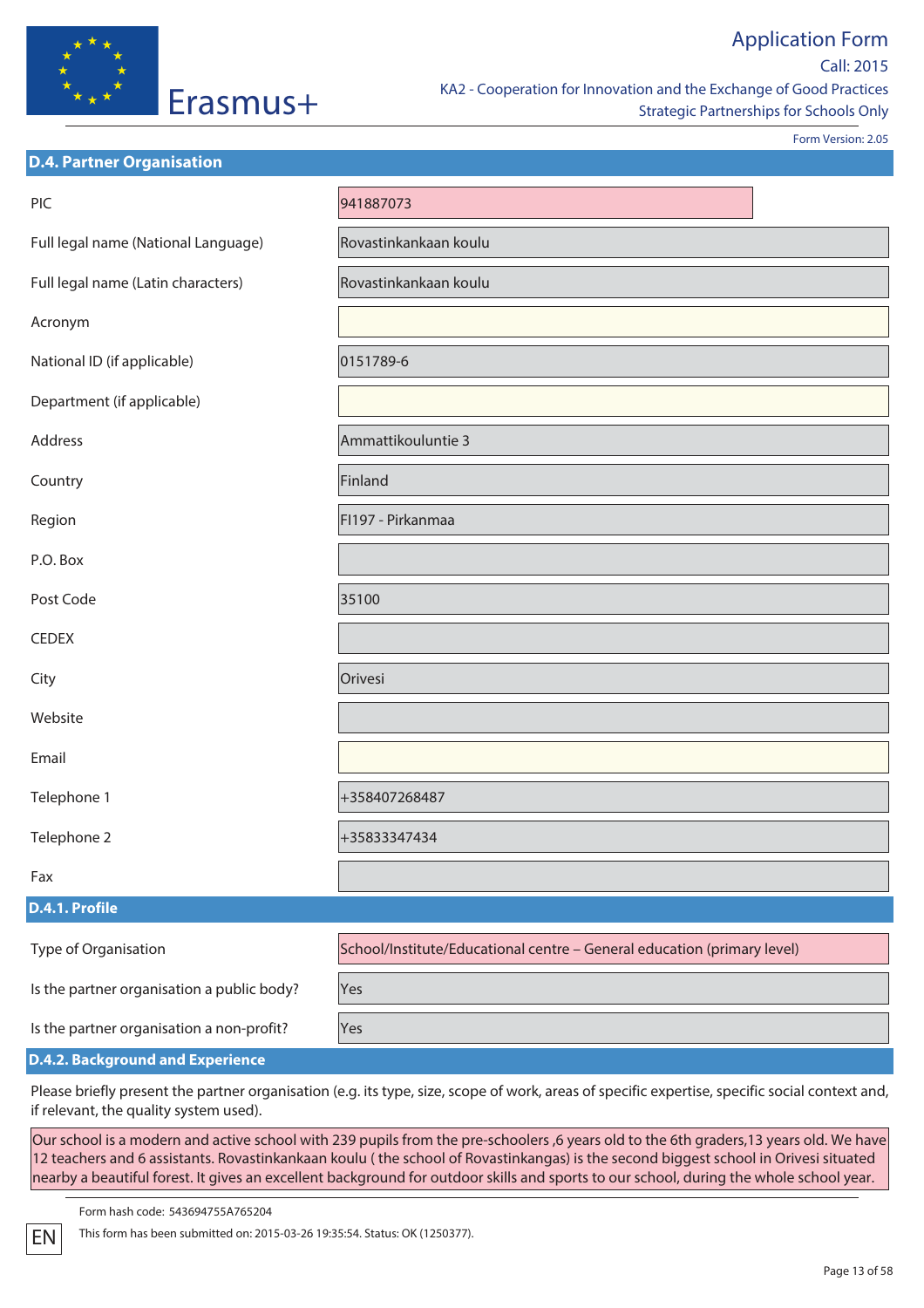

Call: 2015 KA2 - Cooperation for Innovation and the Exchange of Good Practices Strategic Partnerships for Schools Only

Form Version: 2.05

Sport and outdoor skills are a part of our daily school life, but also art is one of our interests. To develop our students individuality and support their good feeling of learning is very important . To give them positive " I can do this"-feeling effects their attitude of learning and makes learning easier. That is the basic aim for us. Also to help them to try and do their best is one of our aims. Our focus is in art and in ICT . One of our specialities is learning English in every grade, starting from the pre-school ( In Finland English starts normally on the 3rd grade)

In Orivesi level we are a multicultural school and also once a week we have ethics to all ethics students in Orivesi. Our school has a big role in go-operation work between 3-6 grades in south area of Orivesi. Two days a week we have students from another school Karpinlahti and all the students from two schools are stydying together Sports, handigraft, chemistry and physics. Students have a very active role in our school. Students council, which comprises of students of every grades, is doing a lot for all the students.

At the moment our school`s challenge is to help students in behavioral and emotional difficulties. Although the main group of students have good self-esteem all the time there is more and more students who have big problems in behaving. We have one class for special needs students, mainly for behavioral reasons. We also have two extencive teachers working in classes where they are needed.

In Finland we will have a new curriculum 2016 and according that we like to find new ways to go-operate with parents. Parents are in a very important role of the good school work and with international project we are waiting to have more parents involved to school`s life.

What are the activities and experience of the partner organisation in the areas relevant for this project? What are the skills and/or expertise of key persons involved in this project?

In our school there is going on many kind of projects all the time. Not only in the classes, but also here in Orivesi our school has active role as a organizer school. We are used to organize events, competitions, projects and there for it's one of our strongest areas. ICT, teaching and will to add pupils reading habits and generally literacy skills in every class degree is one of aims in this project, example making a fairytail book is on our responsibility. In the new curriculum 2016 we will have multi-literacy as a one part of literacy skills. With this project we can follow multi-literacy and that way those skills strengthens from pre-school through life. That knowledge and way of learning we can share with other countries during the project.

To try to involve the entire educational community with this coming international project will be huge possibility, not only to the students, but also to their families and our school. On the same time it´s also a big challenge- looking forward and give to the students all the best for the future as a European citizens.

The skills of key persons are mainly based on the teacher´s training and their interests. They all are waiting to work and learn more from teacher´s from other countries. Teaching and learning is a long life possibility and with this project "Children in a Europe 2020" they are willing to work more.

Earlier 2009-2011 our school was part of the Comenius project "Life across Europe" and one of the key person´s has been earlier contact person.

Has the partner organisation participated in a European Union granted project in the 3 years preceding this application?

| D.4.3. Legal Representative |              |  |
|-----------------------------|--------------|--|
| Title                       | Mr           |  |
| Gender                      | Male         |  |
| First Name                  | <b>Teppo</b> |  |
| <b>Family Name</b>          | Honkonen     |  |
| Department                  |              |  |

Form hash code: 543694755A765204

No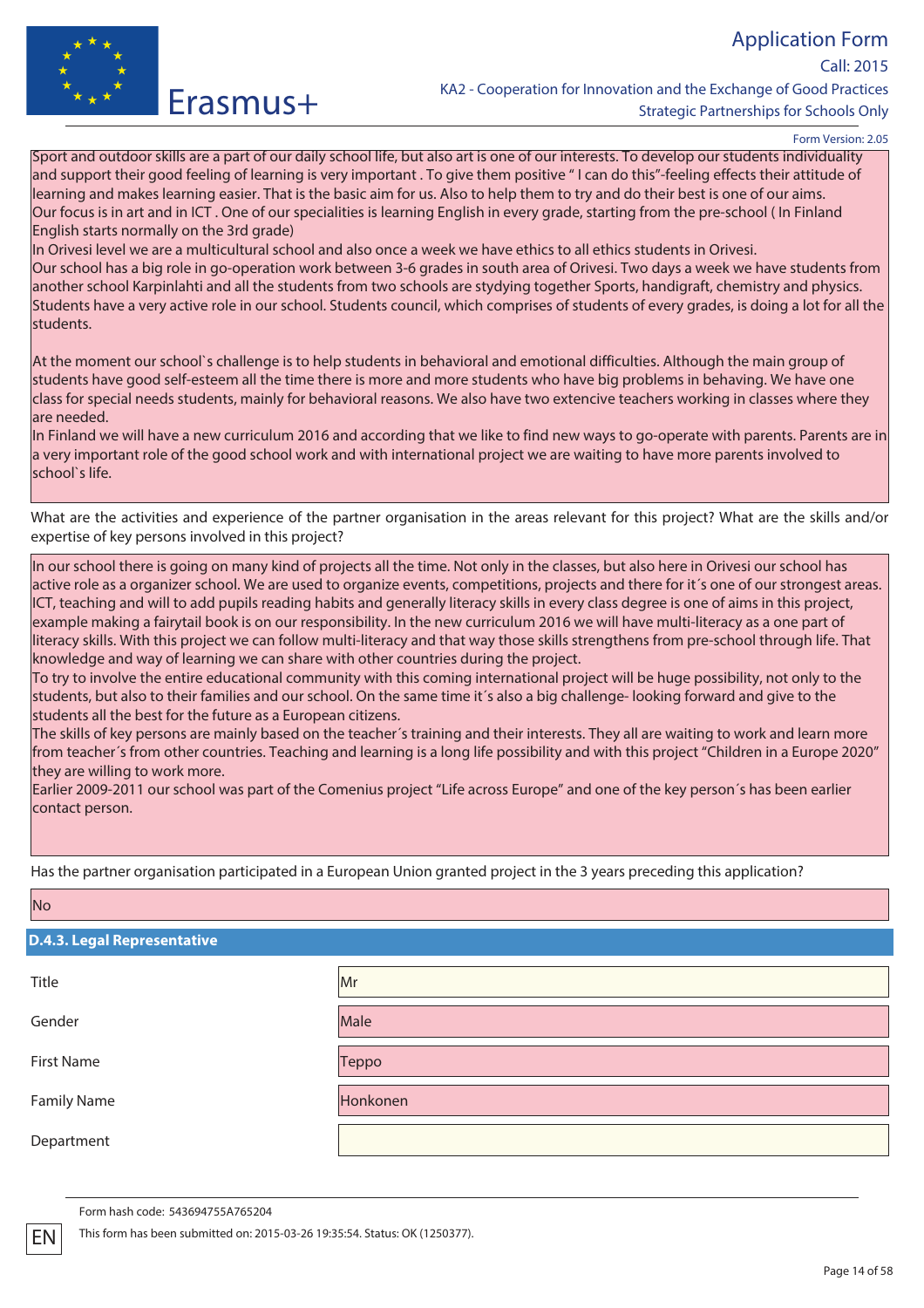

Application Form

Form Version: 2.05

| Position                                                                           | Principal                  |  |
|------------------------------------------------------------------------------------|----------------------------|--|
| Email                                                                              | teppo.honkonen@orivesi.fi  |  |
| Telephone 1                                                                        | +358407268487              |  |
| If the address is different from the one of the organisation, please tick this box |                            |  |
| <b>D.4.4. Contact Person</b>                                                       |                            |  |
| Title                                                                              | Mrs                        |  |
| Gender                                                                             | Female                     |  |
| <b>First Name</b>                                                                  | Jaana                      |  |
| <b>Family Name</b>                                                                 | Pelonpää                   |  |
| Department                                                                         |                            |  |
| Position                                                                           | <b>Teacher</b>             |  |
| Email                                                                              | jaana.pellonpaa@orivesi.fi |  |
| Telephone 1                                                                        | +358503734988              |  |
| If the address is different from the one of the organisation, please tick this box |                            |  |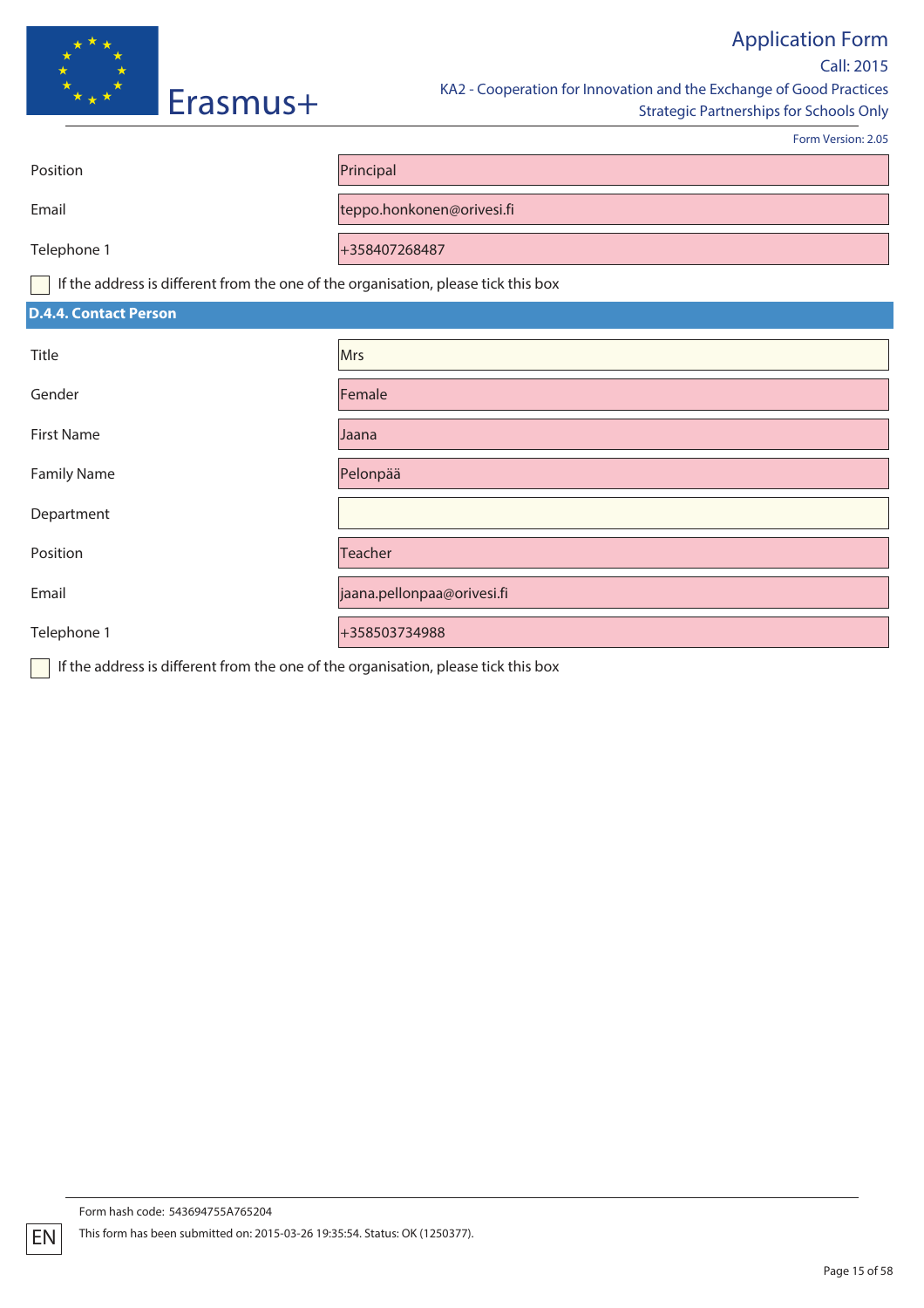

**D.5. Partner Organisation**

# Call: 2015 KA2 - Cooperation for Innovation and the Exchange of Good Practices Strategic Partnerships for Schools Only

Form Version: 2.05

Application Form

| D.J. Farther Organisation                  |                                                                         |
|--------------------------------------------|-------------------------------------------------------------------------|
| PIC                                        | 944819868                                                               |
| Full legal name (National Language)        |                                                                         |
| Full legal name (Latin characters)         | Agios Antonios Primary School                                           |
| Acronym                                    |                                                                         |
| National ID (if applicable)                | 000                                                                     |
| Department (if applicable)                 |                                                                         |
| Address                                    | Eugenias kai Antoniou Theodotou                                         |
| Country                                    | Cyprus                                                                  |
| Region                                     | CY000 - Κύπρος (Kýpros)                                                 |
| P.O. Box                                   |                                                                         |
| Post Code                                  | 1060                                                                    |
| <b>CEDEX</b>                               |                                                                         |
| City                                       | Nicosia                                                                 |
| Website                                    | dim-ag-antonios-lef.schools.ac.cy                                       |
| Email                                      |                                                                         |
| Telephone 1                                | +35722345118                                                            |
| Telephone 2                                | +35799553081                                                            |
| Fax                                        | +35722345603                                                            |
| D.5.1. Profile                             |                                                                         |
| Type of Organisation                       | School/Institute/Educational centre - General education (primary level) |
| Is the partner organisation a public body? | Yes                                                                     |
| Is the partner organisation a non-profit?  | Yes                                                                     |
| <b>D.5.2. Background and Experience</b>    |                                                                         |

Please briefly present the partner organisation (e.g. its type, size, scope of work, areas of specific expertise, specific social context and, if relevant, the quality system used).

Our school is situated in the center of Nicosia, the capital of Cyprus. It is a town school which houses 87 students aged 6 to 12 years old. The staff comprises of 16 teachers including the special educators, the speech therapist and the teacher for the deaf. There are six classes, one for each grade from 1st through 6th, as well as 2 special units that have 7 special needs students each. The special

Form hash code: 543694755A765204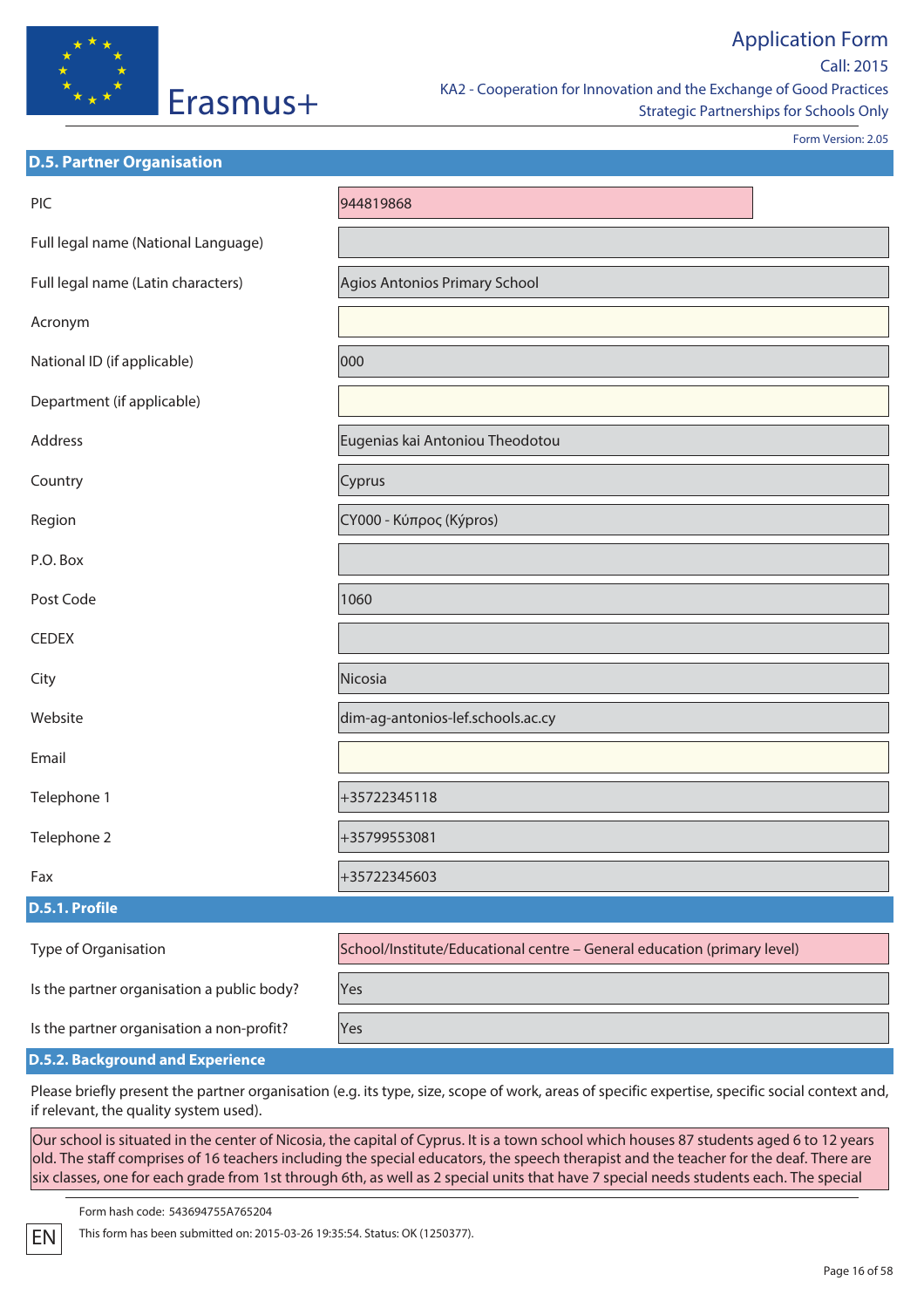

Form Version: 2.05

Application Form

needs students join their peers in the regular classes where they participate in the lessons they can follow. The school population comprises mostly of foreign speakers as there are a lot of immigrant minorities living in the area. As a result, the main emphasis of the school is to promote the development of the greek language. A lot of children have extra time allotted to them for support in learning the language. Our school is a multilingual and multicultural school as well as a multiple ability school. Therefore, we emphasize on acceptance of differences and inclusion of everyone in a diverse population. We emphasize on broadening our knowledge on different cultures and merging different backgrounds for the successful achievement of common purposes. We work a lot through arts. Children participate in music and art classes and we use these skills to promote our goals throughout all the curriculum. As an example, i will just mention that the special needs students as well as the students of grade 3 worked together to present an art exhibition in a public gallery. It was very successful and the mayor of the city even bought seven of the paintings!

This year we are very interested in promoting "filanagnosia" a greek word which refers to the development of love for literature. Children are encouraged to read, present books but also write creatively. This theme is recurrent throughout the curriculum. We relate to myths, stories and poetry while teaching all the topics of the school. We have organized literature days where the emphasis has been on experiencing literature from different perspectives and trying to grasp the richness of books and the fulfillment the reader can experience through reading. We emphasize also in Maths and history.

What are the activities and experience of the partner organisation in the areas relevant for this project? What are the skills and/or expertise of key persons involved in this project?

The school is becoming involved in the project for the first time. This is also true for the teachers involved in this project. However, the deputy has been involved in a Comenius project two years ago as part of a team of teachers from Turkey, Ireland and Spain. Our school takes part in a lot of programs with the University of Cyprus and the European University. These institutes send their students for practical experience and professionals of this school act as mentors for these students. This is also true for the speech therapist who mentors a graduate student who is acquiring practical experience. Teachers who act as mentors also give lectures for other professionals but they also follow lectures in the universities their students come from.

We cooperate with neighboring schools and participate in common projects where students from both schools have the opportunity to meet and work in teams on specific topics. We also participate in sports meetings with other schools.

Has the partner organisation participated in a European Union granted project in the 3 years preceding this application?

#### No

#### **D.5.3. Legal Representative**

| Title                                                                                                                  | Mr                      |
|------------------------------------------------------------------------------------------------------------------------|-------------------------|
| Gender                                                                                                                 | Male                    |
| <b>First Name</b>                                                                                                      | Panagiotis              |
| <b>Family Name</b>                                                                                                     | Papageorgiou            |
| Department                                                                                                             |                         |
| Position                                                                                                               | Principal               |
| Email                                                                                                                  | panicos3@cytanet.com.cy |
| Telephone 1                                                                                                            | +35722345118            |
| <u>na alikuwa walalizio kata alifferina itafini mpakama na katika kama mai makazi wa makazi alikuwa kata kata kazi</u> |                         |

If the address is different from the one of the organisation, please tick this box

#### **D.5.4. Contact Person**

EN

Form hash code: 543694755A765204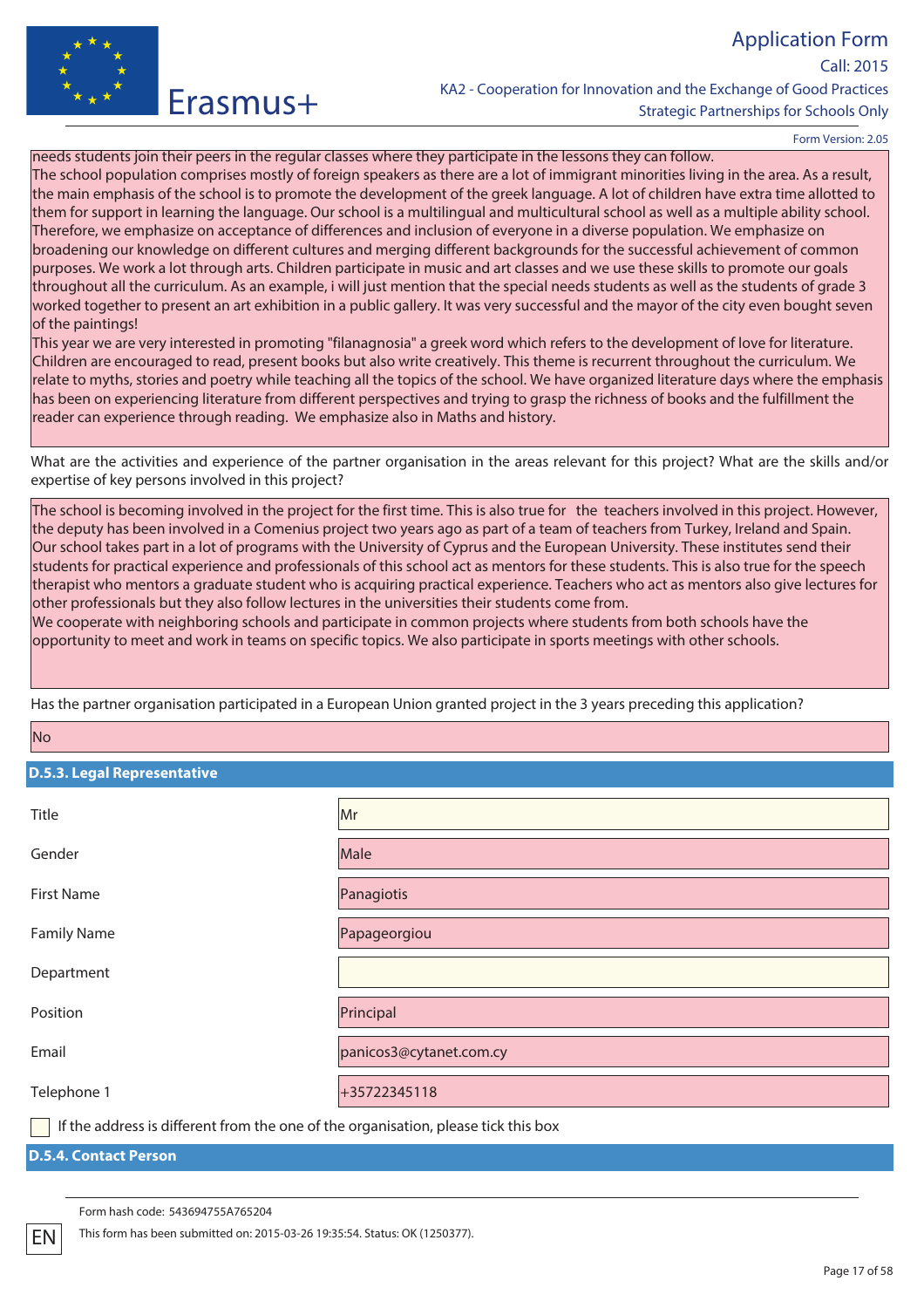

Form Version: 2.05

| Title              | Mrs                      |
|--------------------|--------------------------|
| Gender             | Female                   |
| <b>First Name</b>  | Evi                      |
| <b>Family Name</b> | Rousou Aristotelous      |
| Department         |                          |
| Position           | Deputy Headteacher       |
| Email              | evirousou@cytanet.com.cy |
| Telephone 1        | +35799553081             |

If the address is different from the one of the organisation, please tick this box

Form hash code: 543694755A765204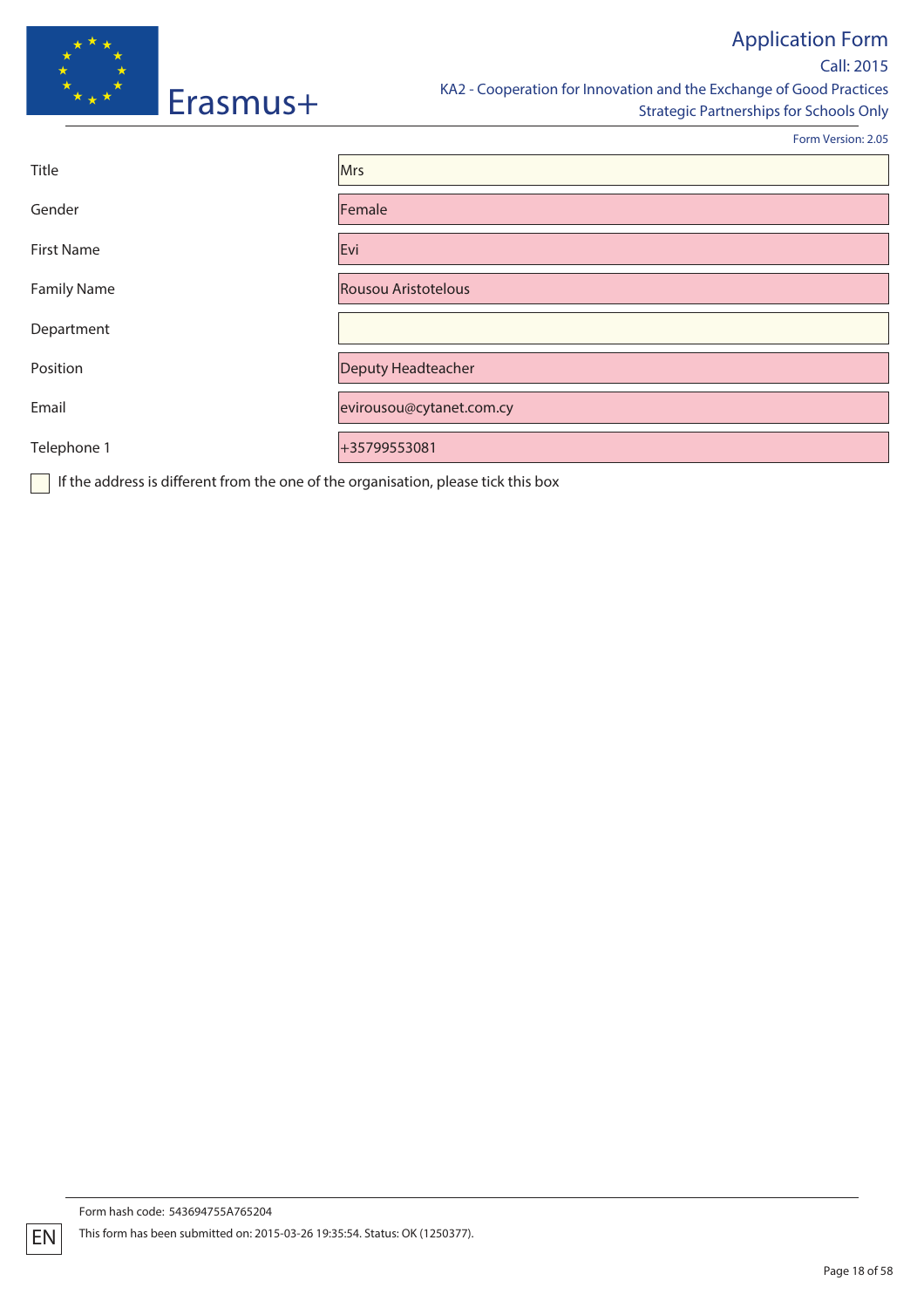

#### Form Version: 2.05

Application Form

| <b>D.6. Partner Organisation</b>           |                                                                         |
|--------------------------------------------|-------------------------------------------------------------------------|
| PIC                                        | 943553533                                                               |
| Full legal name (National Language)        |                                                                         |
| Full legal name (Latin characters)         | Kecskeméti Belvárosi Zrínyi Ilona Általános Iskola                      |
| Acronym                                    |                                                                         |
| National ID (if applicable)                | 200920                                                                  |
| Department (if applicable)                 |                                                                         |
| Address                                    | Katona József tér 14.                                                   |
| Country                                    | Hungary                                                                 |
| Region                                     | HU331 - Bács-Kiskun                                                     |
| P.O. Box                                   |                                                                         |
| Post Code                                  | 6000                                                                    |
| <b>CEDEX</b>                               |                                                                         |
| City                                       | Kecskemét                                                               |
| Website                                    | www.belova.hu                                                           |
| Email                                      |                                                                         |
| Telephone 1                                | +3676326149                                                             |
| Telephone 2                                |                                                                         |
| Fax                                        | +3676508496                                                             |
| D.6.1. Profile                             |                                                                         |
| Type of Organisation                       | School/Institute/Educational centre - General education (primary level) |
| Is the partner organisation a public body? | Yes                                                                     |
| Is the partner organisation a non-profit?  | No                                                                      |
| <b>D.6.2. Background and Experience</b>    |                                                                         |

Please briefly present the partner organisation (e.g. its type, size, scope of work, areas of specific expertise, specific social context and, if relevant, the quality system used).

Please briefly present the partner organisation and its local associated partners (e.g. their types, sizes, scope of work, areas of specific expertise, specific social contexts and, if relevant, the quality systems used).

Form hash code: 543694755A765204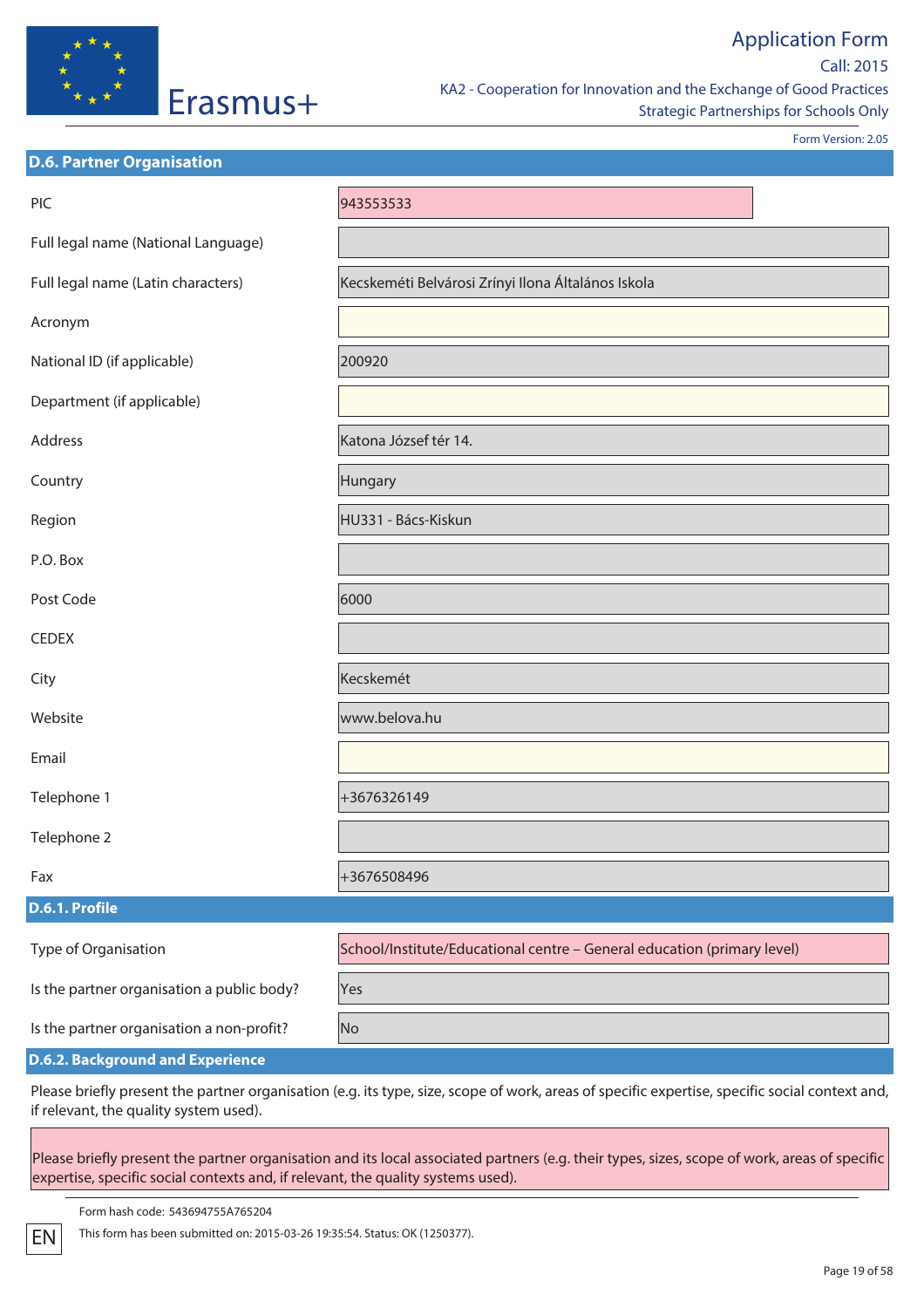

Erasmus+

KA2 - Cooperation for Innovation and the Exchange of Good Practices

Strategic Partnerships for Schools Only

Form Version: 2.05

Call: 2015

Our school is the biggest primary school in the city centre of Kecskemét. Our highly developed agricultural town is located in the middle of the country. Our school caters for 650 students, aged 6-14, with a staff of 52. Our school's focus is one in which we aim to develop our students' individuality and creativity in a positive atmosphere through tolerance, empathy and open-mindedness. Conflict resolution, through communication and dramapedagogical activities is important to us. Our focus is Maths and IT, Foreign Language (English and German), Science and Sport. Through the innovative use of IT and TPR activities, we try to motivate our students to achieve their potential.

We have found that more and more students are presenting with learning and behavioural difficulties. A lot of students live in poor, rural conditions and come from families, who due to working conditions, do not get to spend much time together. This impacts negatively on both behaviour and academic achievement. We work with two charities to help support them and we try to involve them and their families in extra-curricular activities both during the week and at the weekend.

We have made a huge investment in IT, resulting 300 notebooks and 40 computers for our students. Students will be afforded the opportunity to develop their IT and language skills through this project by communicating with students from other countries through the medium of English. The international aspect of the project will also support teacher development through liaising with teachers from other countries, enabling them to discuss different methodologies and approaches. So we are planning to exchange teaching experiences and compare school systems.

What are the activities and experience of the partner organisation in the areas relevant for this project? What are the skills and/or expertise of key persons involved in this project?

Our school is really innovative taking part in several national and international projects. We have been involved in national projects supported by the European Union such as TÁMOP, which focuses on developing our students' key competences. The result of TIOP project has provided 300 laptops for our students to work with on the lessons developing their IT competences. Our school works as a basis school for the Hungarian Institute for Educational Research and Development to work on teaching modules on three topics. These topics are: developing the key competences of the students with learning disabilities, using theoretical knowledge in real life situations, learning about environment. We finished a Comenius multilateral association with Spain, Croatia, Bulgaria, Turkey and Ireland, called 'Euroball', that focused on sport and healthy lifestyle. We worked together with eight European countries on an eTwinning project ,called 'Scotty MacTed' to learn about different cultures and traditions. Our school regularly organises local projects on different topics to develop our students' cognitive and social skills. These projects focused on the protection of our environment, learning about our traditions, and past of the European Union. Out students can do a lot of out-of-school activities like Robot, IT, Drama, Choir, Sport and Art circles. Developing an understanding and awareness of the diversity of European cultures is integral to our school. With the changes taking place at present, there is a need to prepare our students to live in a wider European community. By working with a range of European schools, this can be practically achieved. All students from first grade must learn English or German. For students, seeing these languages as living languages is essential to their successful mastery. This project provides a framework for all to practically apply their knowledge of the language. It will be a fun and a child-centered approach, which will afford the students' opportunities to develop their skills. They will be able to communicate with other children. By working at a European level, the students will become acquainted with the customs of their peers from different backgrounds, experience multicultural cooperative interdependence, and increase their motivation for working at this level. Working on this project we will try to encourage our students to read and to write stories developing their linguistic competences and using creative thinking and cooperative skills. This project provides extra-curricular activities to affirm communities in our classes and our school. We are very excited about this upcoming project. We feel strongly that by connecting with other European schools and bringing a project which is relevant to the needs of the students to fruition, that it will help us to achieve our goals of promoting understanding and accepting amongst different cultures, which is extremely important to us. We want to encourage active participation and involvement of parents and local communities as well.

Has the partner organisation participated in a European Union granted project in the 3 years preceding this application?

#### Yes

EN

Please indicate:

| EU Programme    | Year | Project Identification or Contract<br>Number | Applicant/Beneficiary Name                            |
|-----------------|------|----------------------------------------------|-------------------------------------------------------|
| <b>EUROBALL</b> | 2012 | 12/0034-C/1089                               | Kecskemeti Belvarosi Zrinyi Ilona<br>Altalanos Iskola |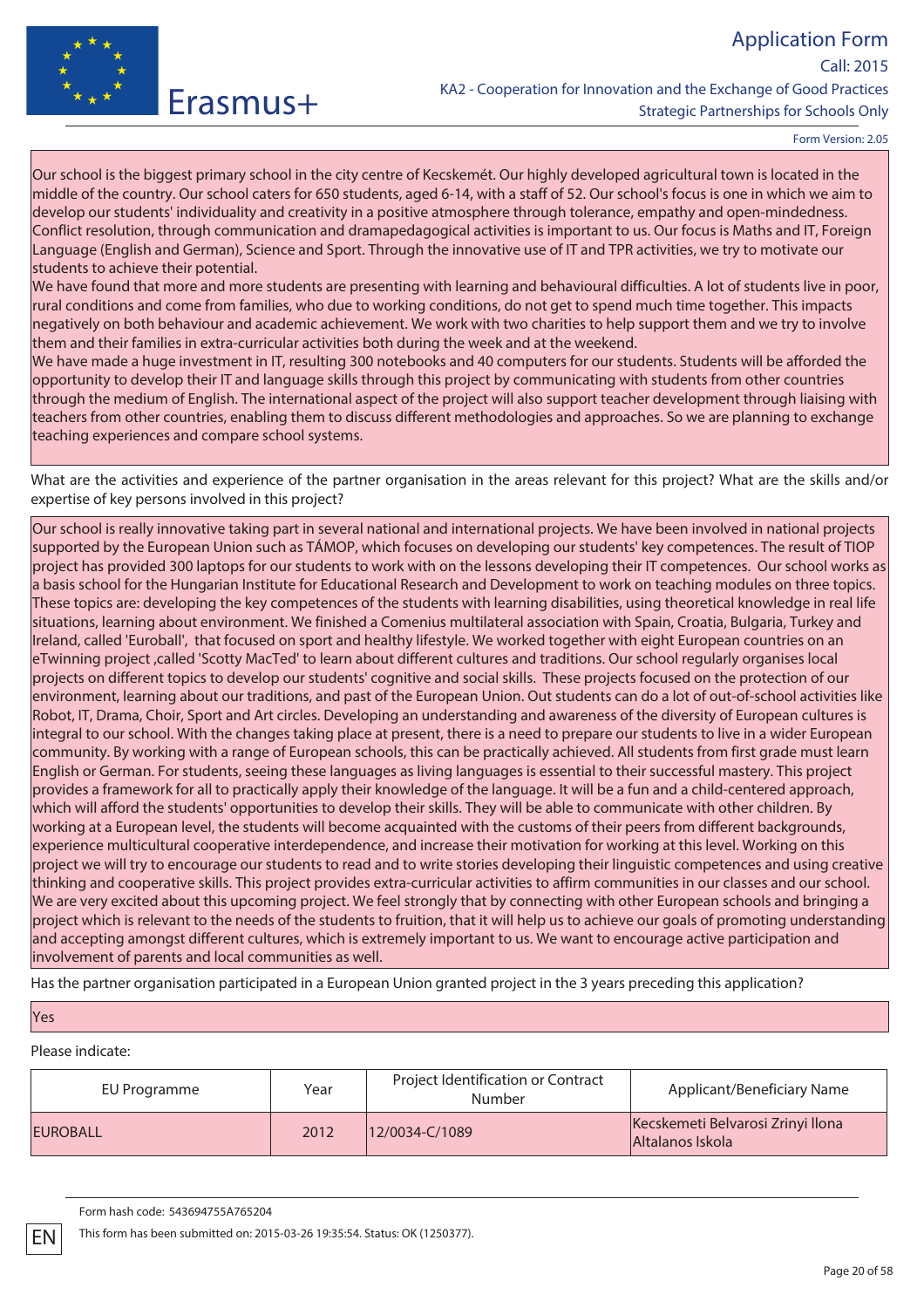

Form Version: 2.05

Application Form

| <b>D.6.3. Legal Representative</b> |                         |
|------------------------------------|-------------------------|
| Title                              | Mrs                     |
| Gender                             | Female                  |
| <b>First Name</b>                  | Lászlóné                |
| <b>Family Name</b>                 | Tóth                    |
| Department                         |                         |
| Position                           | Principal               |
| Email                              | belvaros.kmet@gmail.com |
| Telephone 1                        | +3676326149             |

If the address is different from the one of the organisation, please tick this box

| <b>D.6.4. Contact Person</b> |                    |
|------------------------------|--------------------|
| Title                        | <b>Mrs</b>         |
| Gender                       | Female             |
| <b>First Name</b>            | Éva                |
| <b>Family Name</b>           | Kaszab             |
| Department                   |                    |
| Position                     | Teacher            |
| Email                        | kaszab.e@gmail.com |
| Telephone 1                  | +36203651050       |

If the address is different from the one of the organisation, please tick this box $\mathcal{L}$ 

EN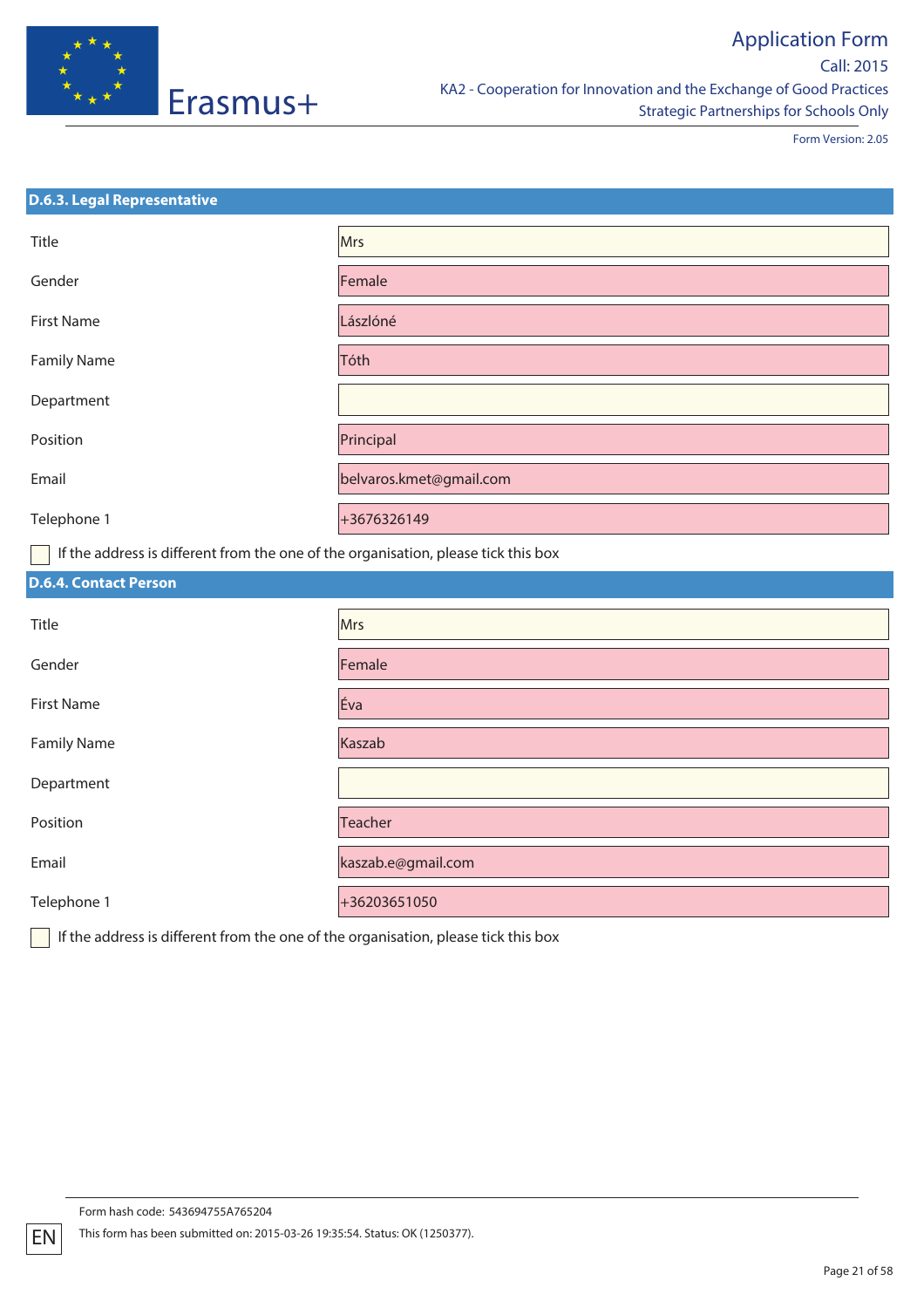

Form Version: 2.05

Application Form

# **E. Description of the Project**

What is the rationale of this project, in terms of objectives pursued and needs and target groups to be addressed? Why should this project be carried out transnationally?

We think that one of the most important necessities that exits in society today is to encourage in the whole community internationalization. We must understand a common Europe, be proud of our own cultures but be respectful to other ones. It will be the first step to achieve one of our main objectives in this project, which is to encourage in children the capacity of work in Europe since early ages. We will focus on linguistic competence to develop in children the skills and key competences required in the future to look for a job in a common Europe.

Besides the school community need to realize the importance of English as a common language and the use of ITC as a new way of communication

During the development of the project, students will be very motivated to learn a foreign language and to discover the importance of speaking a common language to communicate with the rest of partners to express their feelings , emotions, likes, etc. Not only our students, but also the entire school community will increase its motivation and will understand the necessity to learn a foreign language, and the importance of school as the way to become an European citizen and to reduce the school drop out rates in the communities involved in the project.

We will also analyze all ways of learning and teaching of partners involved in the project to develop innovative ways of teaching and learning.

Our society requires us to work in this line. Parents will be more involved in education, teachers will be willing to know other ways of teaching and the whole community will understand cooperation with other countries as the only way of working nowadays. It will work as a way to prevent our communities' members of social exclusion in the future.

The main objectives of the partnership are the following ones:

• To reduce the school drop out rates in the communities involved in the project.

• To develop the key competences, such as ITC skills and linguistic competences using ways of teaching and learning focused on children.

• To improve the linguistic competence in children in order to develop techniques and skills which will be essential for them in the world of work in a close future.

• To encourage in children the capacity of work in Europe since early ages by working on linguistic and social competences. • To implement the European dimension amongst all participants, encourage in them internationalization and be open-minded, which is so important to be integrated in a common Europe to prevent our communities' members of social exclusion in the future. • To use ITC as international instrument of communication, elaboration, evaluation and diffusion of the results.

• To improve students' and teachers' communication, group working skills, the use of English as common language.

• To compare methods of teaching and learning, values of education, school organization and curriculum in order to look for innovative ways of teaching and learning and introduce pedagogical innovations.

We will focus on children from 10 to 14 years old. We think that we must work on these ages to achieve the objectives of the Project. This group of children will work directly on the Project, but the whole school community will participate and will be involved in it. It is a very important Project for all teachers and they will have to participate in it in order to colaborate and investigate to look for innovative ways of learning and teaching. All teachers will participate to develop the materials and the manual that will be available and we will spread it out in order to help other schools interested in the method. We will start to work in a new way with the objective of improving the ways of teaching and learning since very early ages at school. We will put it into practice since pre school in the close future with the purpose of increasing the quality of education at this level.

The main idea of the Project is to get the whole community involved in the Project, so parents, teachers, students, and the whole community will be involved in the Project since their early stages. We will start to work and to involve all people in the Project before starting to work on it, so that we will start to look for information about partners, and to spread it out before it starts. We will send information about it to the whole community before starting to work on it thus, we will receive help and get new ideas for it since the beginning.

In what way is the project innovative and/or complementary to other projects already carried out?

This project wants to be innovative by analyzing different ways of learning and teaching in order to create new ways to develop the key competences in children. We will focus on the transfer of ways of teaching and learning techniques in schools towards innovation. We will investigate which innovation processes are appropriate to develop methods that are successful for our society

Form hash code: 543694755A765204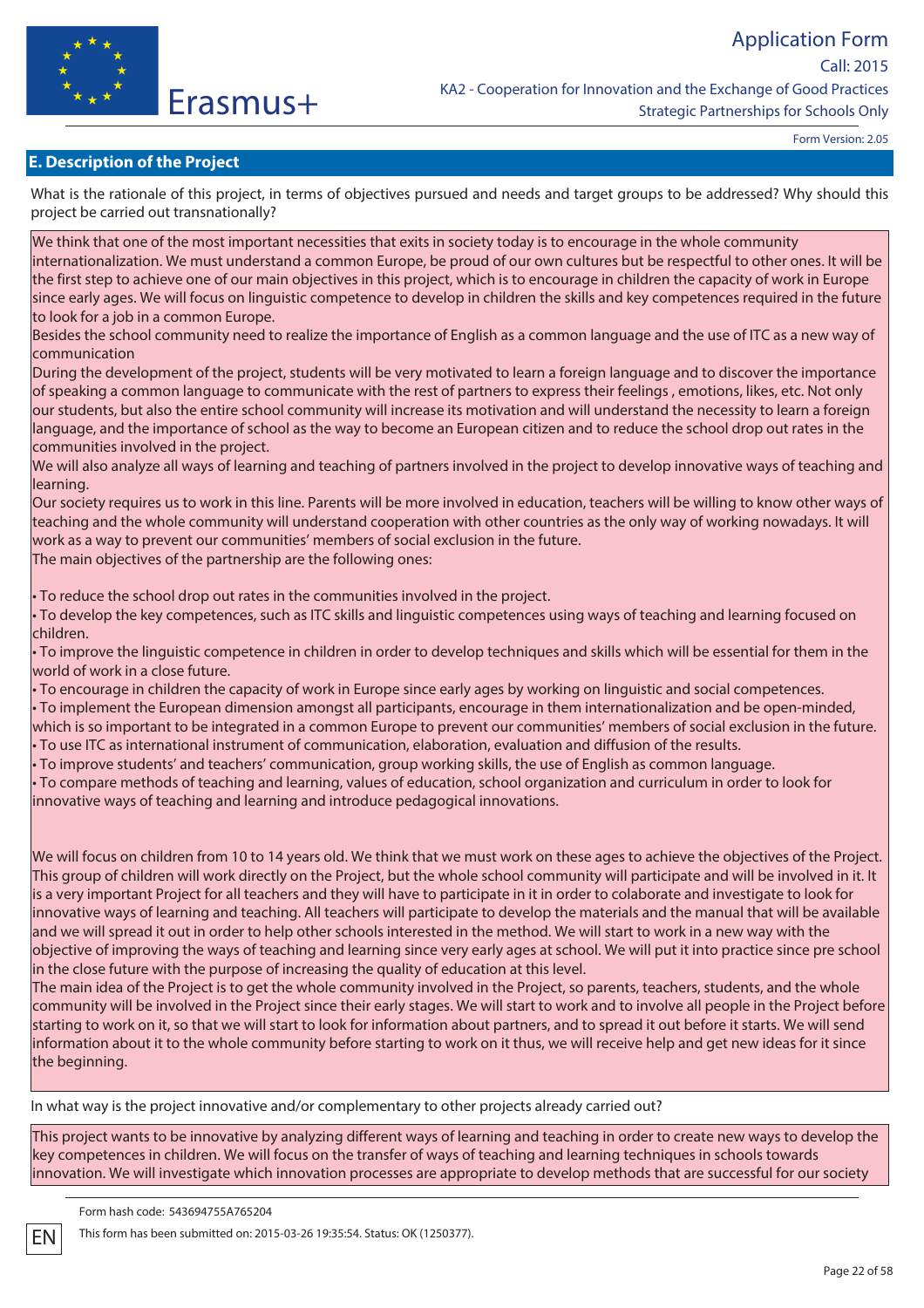

# Erasmus+

Call: 2015 KA2 - Cooperation for Innovation and the Exchange of Good Practices Strategic Partnerships for Schools Only

Form Version: 2.05

today. We will analyze all ways of teaching and learning in the schools involved in the Project. We have rural schools, CLIL schools, ITC schools and a school from Finland to analyze their method which a very positive model in Europe.

We will use email and of course etwinning to communicate but we will also include Skype to develop oral skills and to evaluate the project. We will use Edmodo to support etwinning, so that we will have lots of ways of displaying and exchanging information and all participants will improve ITC techniques and linguistic competence.

We will encourage creativity and collaborative work in all participants. They will develop competences and skills with the purpose of being prepared for studying or looking for a job in their own countries or in other European countries. They will understand that they are citizens that live, study and work in Europe.

We will use our work and experiences from previous Comenius projects, the Eco-school European network, the net about responsible consumption called ECOMS and the net in which Schools associated to the UNESCO exchange experiences. We have worked on etwinning a lot during previous Comenius projects, so we can start to work on our new twinspace with a very important previous experience.

We will create a web site for the Project in which we will spread out all products and results to provide practical insights and tools for the whole community.

We will create a commission or committee that is going to control the whole project. They will select people, evaluate the Project, control the impact, intervene in an emergency and control the budget. It will be compound by the head teacher, teachers, parents, children and other members of the school community that will be chosen in elections. One of the members in each school will be the president of the commission or committee in each country, so there will be a commission per country (Spanish Commission, Dutch Commission, Danish Commission, Hungarian Commission, Cypriot Commission and Finnish Commission). The 6 presidents (there will be an election) will constitute the main committee (TMC) and they will follow the Project at all stages to evaluate it, even during Transnational meetings and Learning/Teaching activities with the use of Skype. The Project will be evaluated at all stages, even before starting to work on it.

How did you choose the project partners and what experiences and competences will they bring to the project? How was the partnership established and does it involve organisations that have never previously been involved in a similar project? How will the tasks and responsibilities be distributed among the partners?

We are six countries involved in the project: Holland, Denmark; Cyprus, Hungary, Finland and Spain. Holland, Denmark and Spain participated in a Comenius project before and we still keep in touch. We contacted Hungary and Cyprus through etwinning. Hungary did a magnificient job in a different Comenius projects and we were very interested in a partner with a different experience in European projects, besides they are very good at etwinning, Cyprus is going to start as a CLIL school in the future (It is at a very early stage), and hey have reduced the early school dropouts in just two years. We invited them and we decided to look for a Finnish partner since one of the main topics is "looking for new methods of teaching and learning" and they are a very good model in Europe. Then we contacted through etwinning to a school from Finland which was interested in joining us and their children come from a similar background to the other partners.

Spain is working as a CLIL school and we are a rural school, so we will help the others a lot to elaborate the manual related to different ways of teaching and learning. We have worked as an eco-school for more than ten years so we will provide a lot of ideas for the techniques to preserve the environment, we will also introduce the others the use of Edmodo. We have experience as coordinators in Comenius projects, so we will coordinate it too. Thus, we will be responsible for exchanging emails, coordinating activities, organizing the agenda for transnational meetings, etc. Besides we will be also responsible for collecting information and elaborating the manual with methods of teaching and learning.

Holland is a rural school too, so children come from disadvantaged areas and they will give nice ideas for the "different ways of learning and teaching". They are a model in Europe and all partners will learn a lot from their different techniques. They are also very good at Technologies, so they will be in charge of collecting all materials about technologies to preserve the environment, they will be in charge of producing a PowerPoint presentation with all materials, and spreading out all results. They did a very good work with etwinning in other projects, so they will give ideas, topics for the children, and they will also organize our twinspace to upload all materials and products.

Denmark has a lot of ideas to give us with their particular ways of teaching and learning. They use modern techniques and they will be very useful for our manual. But their strongest point is the use of ITC, they are really good at it. They will develop the website and control the use of ITC during the project, such as Skype.

They have a lot of new ideas for the new website, such as different sections for the main topics worked on the project, a section per country, or a section for the evaluation of the project.

EN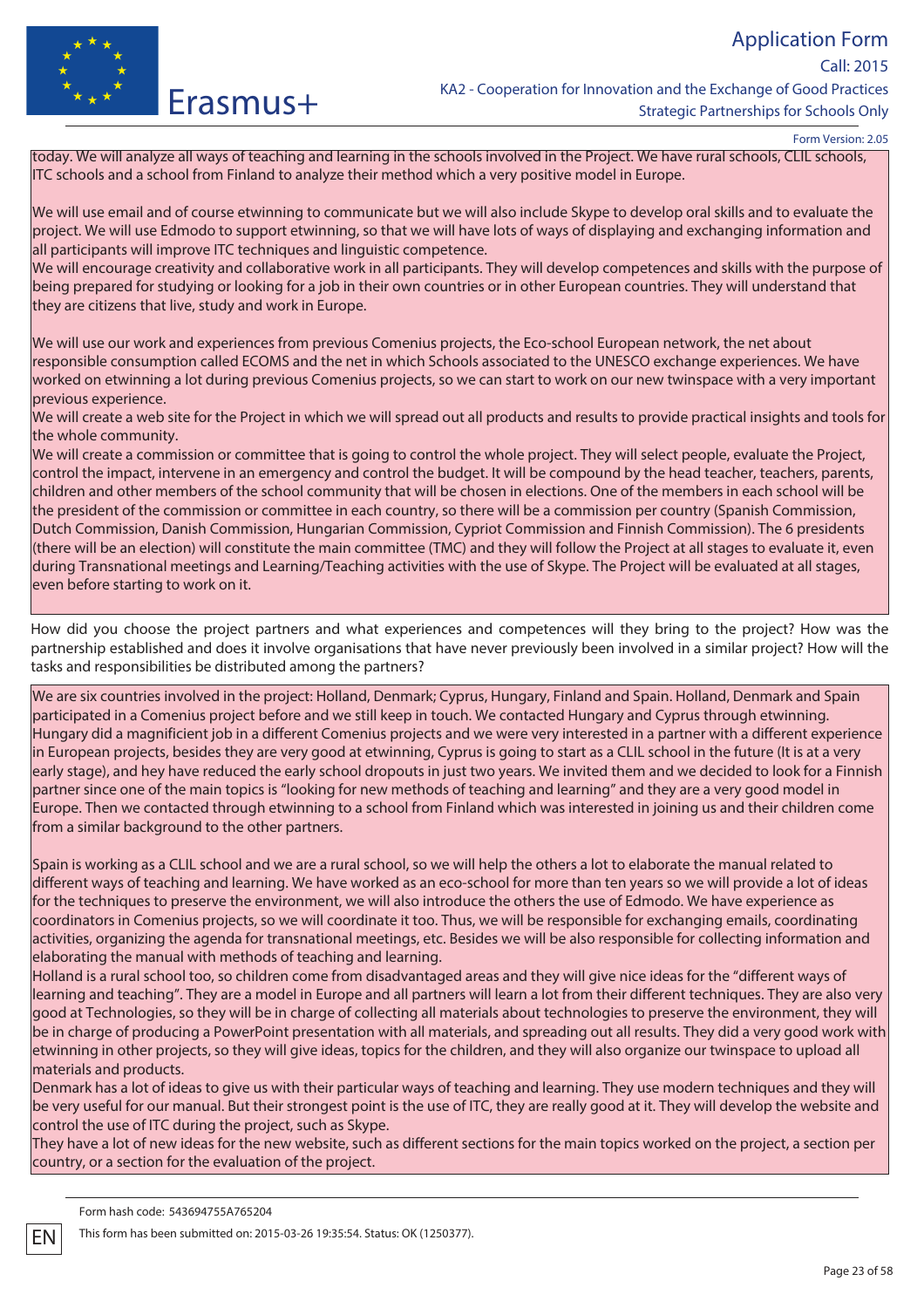

# Erasmus+

KA2 - Cooperation for Innovation and the Exchange of Good Practices Strategic Partnerships for Schools Only

Form Version: 2.05

Call: 2015

Cyprus is a very small school and they are in a very early stage of a CLIL school. This school emphasizes in filanagnosia through all the lessons of the curriculum. It is a technique that focus on Children's literature and creative writing. They work a lot to improve children's language skills so they will be very important to develop the topic related to Fairy tales. They will be in charge of organizing the agendas for the Learning, Teaching activities too (asking other partners, collecting ideas and creating the agenda). They will also coordinate the elaboration of materials to evaluate the project.

Hungary has experience in these projects, they are very good at etwinning and they will contribute with their experience to have a very useful twinspace. They use drama as a technique and it will be really interesting for our particular manual. They will be responsible for the diary of the project as well. They will use it to publish news of the project weekly, so all people in etwinning will know about the delopment of the project.

They will be responsible for collecting all materials to produce our manual with "Basic functions in our mother tongues", which will be our particular dictionary.

Finland is a model of education in Europe, so it is also very important for the development of the topic "different ways of learning and teaching". They will provide innovative methods for our manual and their experience on literature will be very important to develop the topic "Fairy tales". They will be in charge of our book with fairy tales. They will coordinate the celebration of the Poetry day and The World book day.

All partners will collaborate in the elaboration of all materials equally and the responsible of each product will be in charge of collecting all ideas, put them together, collecting pictures, illustrations and videos, creating a digital version and spreading the materials out.

We have ensured a balanced distribution of functions between all members. It will be very important for us to encourage in all partners an active contribution.

How will cooperation and communication happen among all project partners and with other relevant stakeholders? What will be the purpose and frequency of the transnational project meetings and who will participate in them?

Communication will be based mainly on the Internet. Teachers will be in touch through email weekly. To encourage communication in children and other members in our school community who are interested in, we will use our twinspace and etwinning, But we will work with a new tool which is called "Edmodo" which is very useful to support etwinning.

We will also work with Skype among all participants in the project. We will establish a 60 minutes long session a week to talk about different topics among all participants. The main commission (TMC) will also use Skype to communicate each others and to evaluate the project frequently. It will be a very important tool in order to be in touch frequently and to make important deals for the project. We will have a meeting in each different partner country during the two years. We will deal with the different activities, the evaluation of the project, solve problems, organize the learning/ teaching activities in which children are involved, etc. Transnational meetings will be only for teachers, but we have 3 teaching and learning activities in which students will also participate. They are very important because they will attend lessons in a foreign country during 5 days in order to compare different ways of teaching and learning and they will work in teams. During these activities we need two teachers per country because they will be involved in the classroom to collect important information to include in our manual such as opinions, interviews, etc. The host partner will look for a place to meet, and they will provide accommodation and information about transport to the other partners. They will develop the agenda for those days and they will send it to the others at least a week before.

This is our first agenda for transnational meetings and learning teaching activities:

First meeting: It will take place in Denmark in early October 2015. We will work on the website of the project, the use of edmodo and Skype, the logo of the project and the Commissions in each country. We will also work on our twinspace.

We will start to work on our manual with different ways of teaching and learning languages, so we will focus on the Danish methodology.

We will start to work on our dictionary, our book with fairy tales and the projects with technologies to preserve the environment.

Second meeting: It will take place in Cyprus in early February 2016. They use a technique called filanagnosia which focuses on Children's literature and creative writing. It will be very useful for our manual, besides we will focus on other techniques and improvements made by them to reduce in 50% the number of early school dropouts in just two years.

We will go on working on the dictionary with vocabulary and basic structures and technologies for preserving the environment. Mainly we will focus on our book with fairy tales, because Cyprus has a lot of nice ideas for it.

Learning teaching activity in Hungary (C1) in early May 2016 which includes children. We will learn about drama as a technique to

Form hash code: 543694755A765204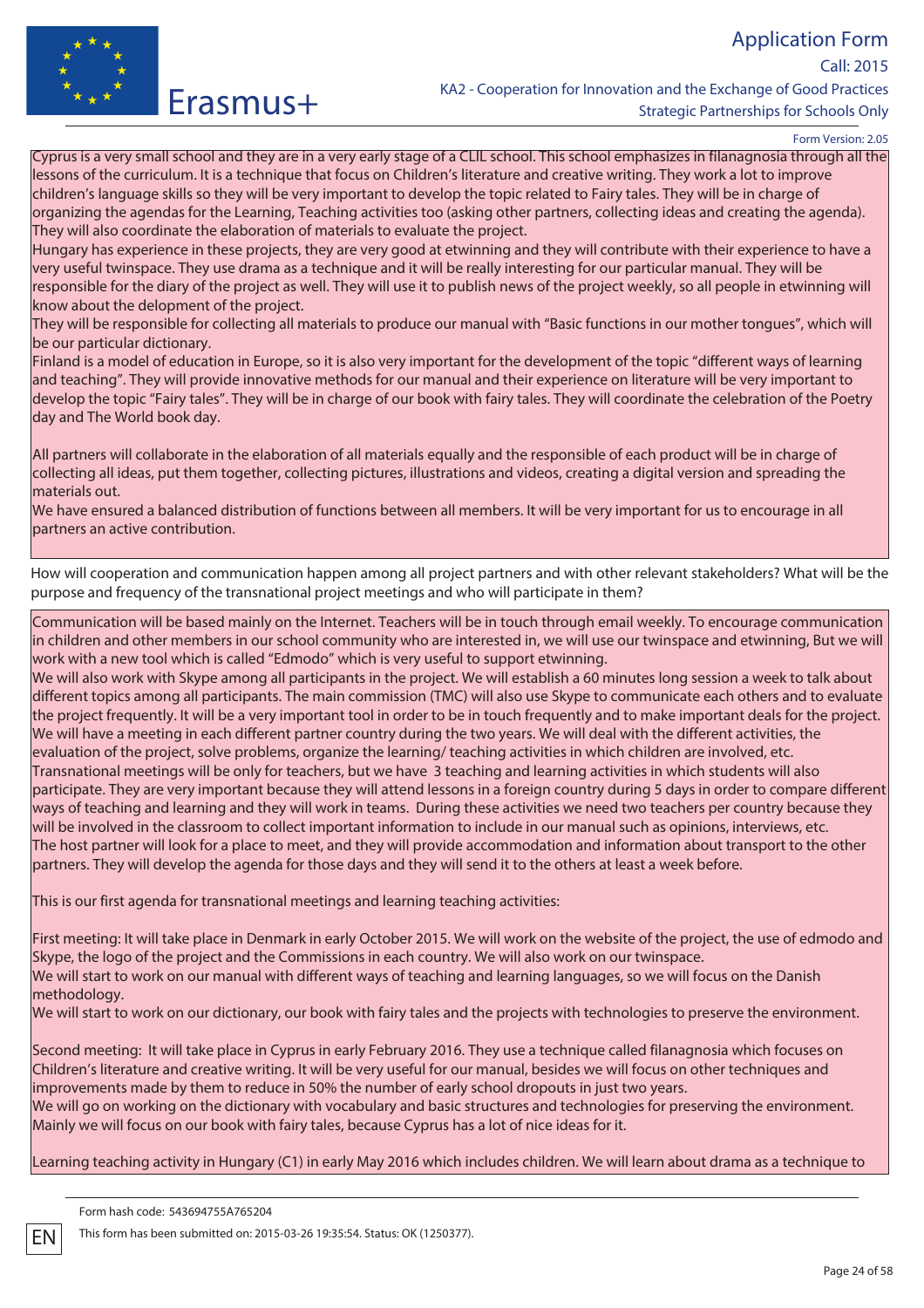

Erasmus+

Call: 2015 KA2 - Cooperation for Innovation and the Exchange of Good Practices Strategic Partnerships for Schools Only

Form Version: 2.05

teach languages. Children will put into practice the dictionary with vocabulary and basic structures and they will collect a lot of materials to include in it related to sociocultural aspects. Children will also work on the other topics.

Third Meeting: It will take place in Finland in early October 2016. We will take a lot of significant information for our manual since they are a very good model of education in Europe. It is a very modern school despite of being in a rural area. They are very good at literature too, so we will focus our work there in developing the book with fairy tales. We will go on working on the other topics as well.

Learning teaching activity in Holland (C2) in early February 2017, which involves children. We will put into practice all improvements in our manual of different ways of teaching and learning. They are very good at technologies so we will focus on the topic "technologies for preserving the environment".

They will collect a lot of information for our dictionary with vocabulary and basic structures in our mother tongues.

Fourth meeting: It will take place in Spain in early May 2017. There will be also a learning teaching activity (C3) which involves children, because it is the final and most important meeting. We will finish all products and we will put into practice our final manual with different ways of learning and teaching languages. Spain is a CLIL school which includes different levels in the same classroom, so we will give a lot of important information for the manual.

We will finish the dictionary, the book with fairy tales and the projects with technologies for preserving the environment. During all transnational meetings, we will spend time on questionnaires and collecting information to evaluate the project at all stages. We will provide the Commissions information to evaluate the project and for their reports which will be published after all meetings.

What are the most relevant topics addressed by your project?

Access for disadvantaged

Research and innovation

Key Competences (incl. mathematics and literacy) - basic skills

What results are expected during the project and on its completion? Please provide a detailed description of the expected results (if they are not listed in intellectual outputs, multiplier events or learning, training, teaching activities).

We will have four main products:

• A manual with different ways of learning and teaching. We will analyze the different ways of teaching and learning languages at all schools involved in the project.

Spain is a rural school with several levels in the classroom at the same time and well known eco-school for more than 10 years. We have started to work as a CLIL school this year, so that we will have a very useful Learning/Teaching activity where children and teachers will be involved in the classroom in order to get information for the manual.

Holland is a rural school with different levels in the classroom at the same time. They are very good at technologies and they are a model in Europe.

Denmark is very good at ITC and they work with "Creative subjects" at school, so they will give fantastic and useful ideas for our manual.

Cyprus is a very small rural school, and they are applying to work as a CLIL school. This school emphasizes in filanagnosia through all the lessons of the curriculum. It is a technique that focus on Children's literature and creative writing. They focus on working creatively with their students and of course it will be really good for our manual

Hungary is a school that pays high attention to tolerance, empathy, open-mindness, creativity in order to create a positive atmosphere in the school. They focus on teaching useful techniques to handle conflicts and use communicative, drama pedagogical activities in order to give their students ideas to spend their free time with meaning. We will collect very useful ideas for our manual too.

Finland is a model in Europe and we are really interested in visiting them. Moreover, it is a very modern school which emphasises on art and skill subjects. They are also very good at working on literature, so they are very important to develop this product too.

Form hash code: 543694755A765204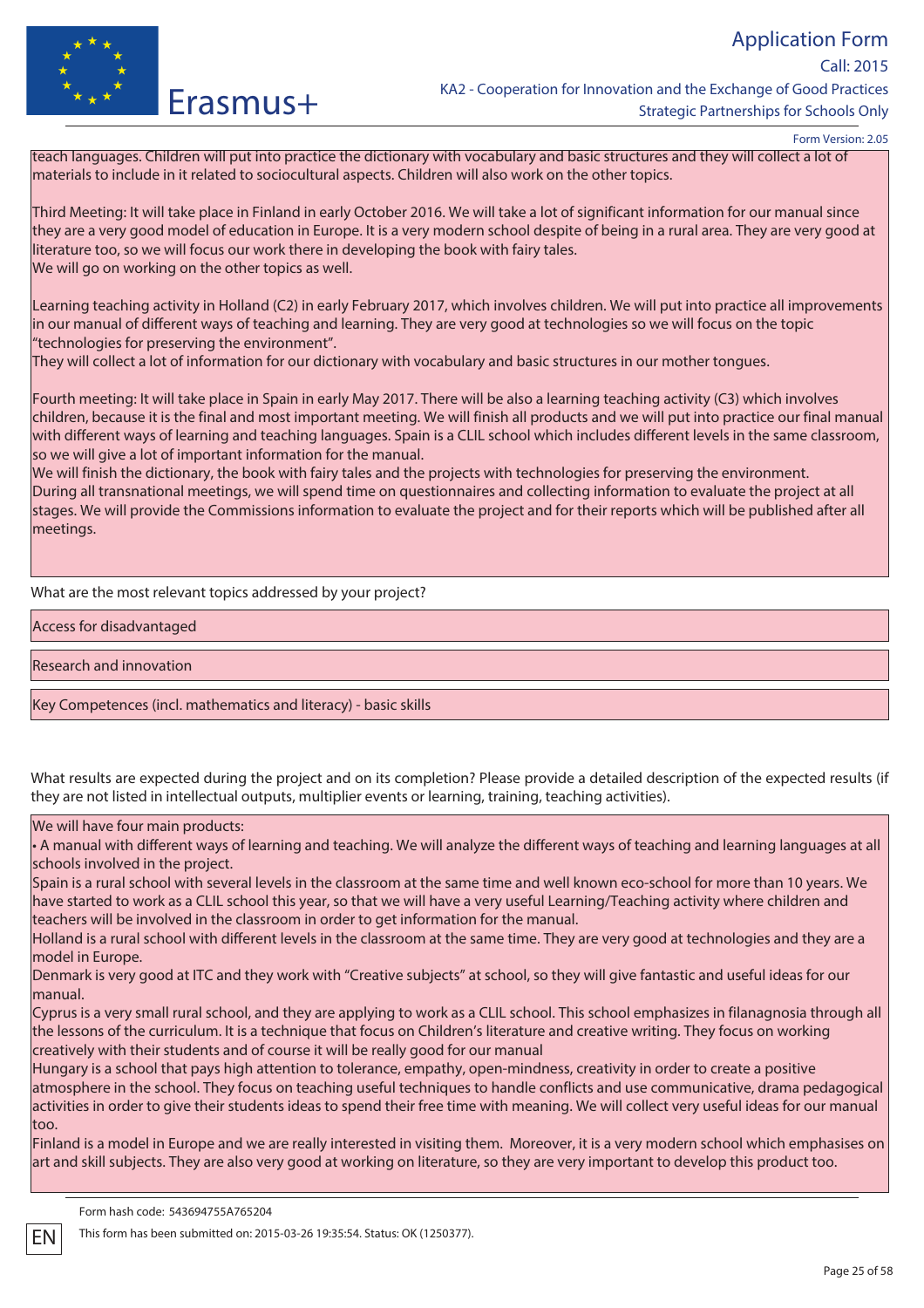



Form Version: 2.05

This product will be developed during the two years that it will last, we will analyze all methods, compare them and we will take the most important things in order to create an innovative new method for teaching and learning languages. We will put it into practice during the Learning/Teaching activities, then we will take notes, pictures, videos and questionnaires in order to improve it and evaluate it. We will produce a manual with all information included.

• A dictionary with basic functions in our mother languages. We will collect vocabulary and basic functions in all mother tongues from the countries involved in the project. We will create a dictionary including sociocultural information and we will also create an interactive version where we will have recordings with the vocabulary and expressions in order to have them available for ever. They will work in team compound of children from all countries involved. We will put it into practice during Transnational meetings and the Learning/Teaching activities.

• A book with fairy tales. We will collect fairy tales from all countries involved in English. We will add pictures drawn by the youngest children and children with special needs in all schools in order to involve them in the project as much as possible. Children from 10 to 14 years old who participate directly in the project will collect and write the stories and we will create a book with all of them. They will work in teams compound of children from all countries involved. We will also create an interactive book, in which all members from the communities involved in the project will read, record a story and we will have our particular book. It will be made by the whole school community and they will feel really involved in it, so that we will increase the impact of the project.

• A power-point with the different technologies for preserving the environment. Children will investigate about different techniques for preserving the environment in each country. They will work in team compound of children from all countries involved and they will do a project with the different techniques. We will create a PowerPoint with the collection of projects and we will also include a guide with advices and measures taken in the different countries to preserve the environment. We will also create murals with the information of all projects and it will be displayed in all schools.

We will also create a website for the project, a twinspace and lots of tools to evaluate the project which can be used for other schools.

# **E.1. Participants**

Approximately, how many persons will benefit indirectly from or will be target of the activities organised by the project? (i.e. participants for whom a specific grant is not foreseen, such as local participants in multiplier events, or other types of events, etc.)

#### 400

Please describe briefly how and in which activities these persons will be involved

There will be a Commission in each country which will be in charge of evaluating the project, selecting people who is going to travel, solving problems and taking important decissions. It will be compound of teachers, parents, children and members of the City Council, so the whole community will be directly involved in the project. We will make leaflets and people interested in participate in the Commissions will submit their candidacies for the elections.

Children, teachers and volunteers will inform the people about the project while giving out the leaflets and all people will have an application form available to apply for a place in the Commissions in each country.

During transnational meetings and above all Learning/Teaching activities a lot of communities' members will help to organize the activities, we will receive the visit of City Council's members or educational authorities so they will be involved in the project.

Our Teaching Training Centers will receive information about our products frequently, so they will spread some of them when they are finished or during the elaboration process.

We will send our manual to 5 schools per country in order to receive other teachers' opinions, so they will participate and they will help us to develop it.

Parents and other school communities' members can apply to be a member of our twinspace, so we will give them a password and they will participate in it.

People involved in the Eco-school European network, the net about responsible consumption called ECOMS and the net of schools associated to the UNESCO will know about our work related to "technologies for preserving the environment". They will give us their opinion and ideas to improve it.

We will send our book with fairy tales to local libraries before it is finished to give them a model. Then people will give us ideas and send us traditional fairy tales which can be included in the final version, so all people who visit the libraries can participate in the project.

We will also ask for support to tourist offices (brochures from the countries involved in the project, etc) and we will send them our particular dictionary before it is finished and of course our final version. The tourist offices will offer the dictionary to people from the countries involved in order to help them with the language or to improve their knowledge about sociocultural aspects. It will include

Form hash code: 543694755A765204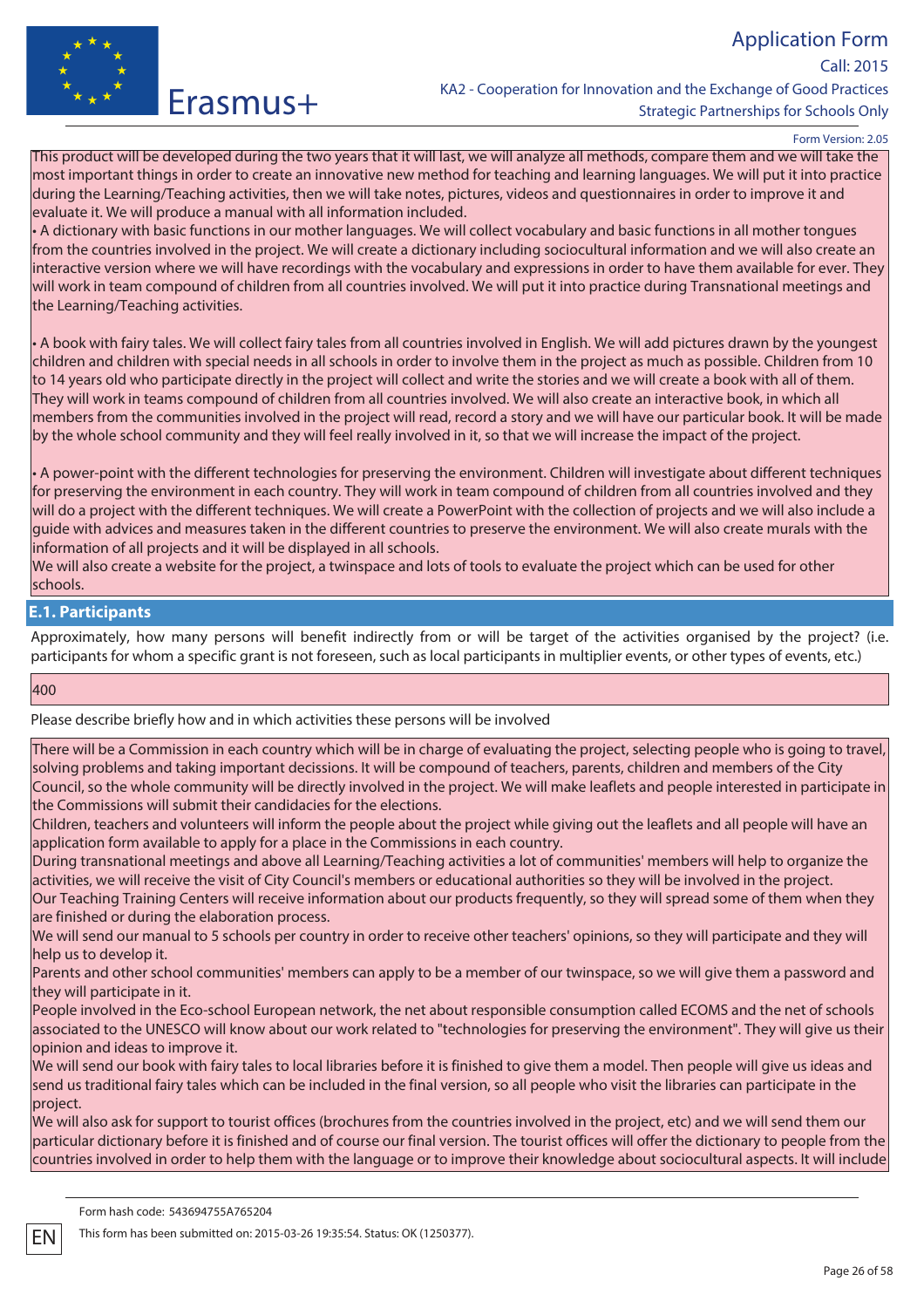

Form Version: 2.05

Application Form

#### our email address to receive some opinions from these tourists that use the dictionary.

Participants with fewer opportunities: does your project involve participants facing situations that make their participation more difficult?

#### Yes

How many participants (out of the total number) would fall into this category?

#### 300

Which types of situations are these participants facing?

Geographical obstacles

Economic obstacles

Educational difficulties

How will you support these participants so that they will fully engage in the planned activities?

Most of children included in this project are students with fewer opportunities and face problems such as geographical obstacles, economic obstacles and educational difficulties. Some of the main objectives of this project are:

• To reduce the disparity in learning outcomes affecting students from disadvantaged backgrounds or with fewer opportunities. • To support schools to tackle early school leaving (ESL) and disadvantage as well as to address all students from the lowest to the highest end of academic spectrum.

• To reduce the school dropout rates in early ages and integrate students from disadvantaged backgrounds.

The whole project is designed to face these problems, of course children facing these situations will be included in all the activities and it is very well detailed. All of them will be included in the groups to produce the products of the project and they will also participate in the learning and teaching activities in which children's participation is essential. The participation of students in the development of the project will be equal because all activities are developed with this purpose.

Children with special needs will be involved in the project too, they will participate actively in the project and they will do the adequate tasks for them. Some tasks are almost entirely reserved for them such as drawing pictures to design the logo of the project, drawing pictures for the leaflets to disseminate the project or drawing pictures for the fairy tales. They will also decorate the corners of the project in each school and of course will be included in groups to work on the activities of the project. They will be included in the groups of children from different nationalities, taking into account that they need other student from his/her same country to help him/her. They will do tasks adapted to their possibilities.

Teachers will help them to participate in our twinspace and edmodo, so that they will feel involved in the project.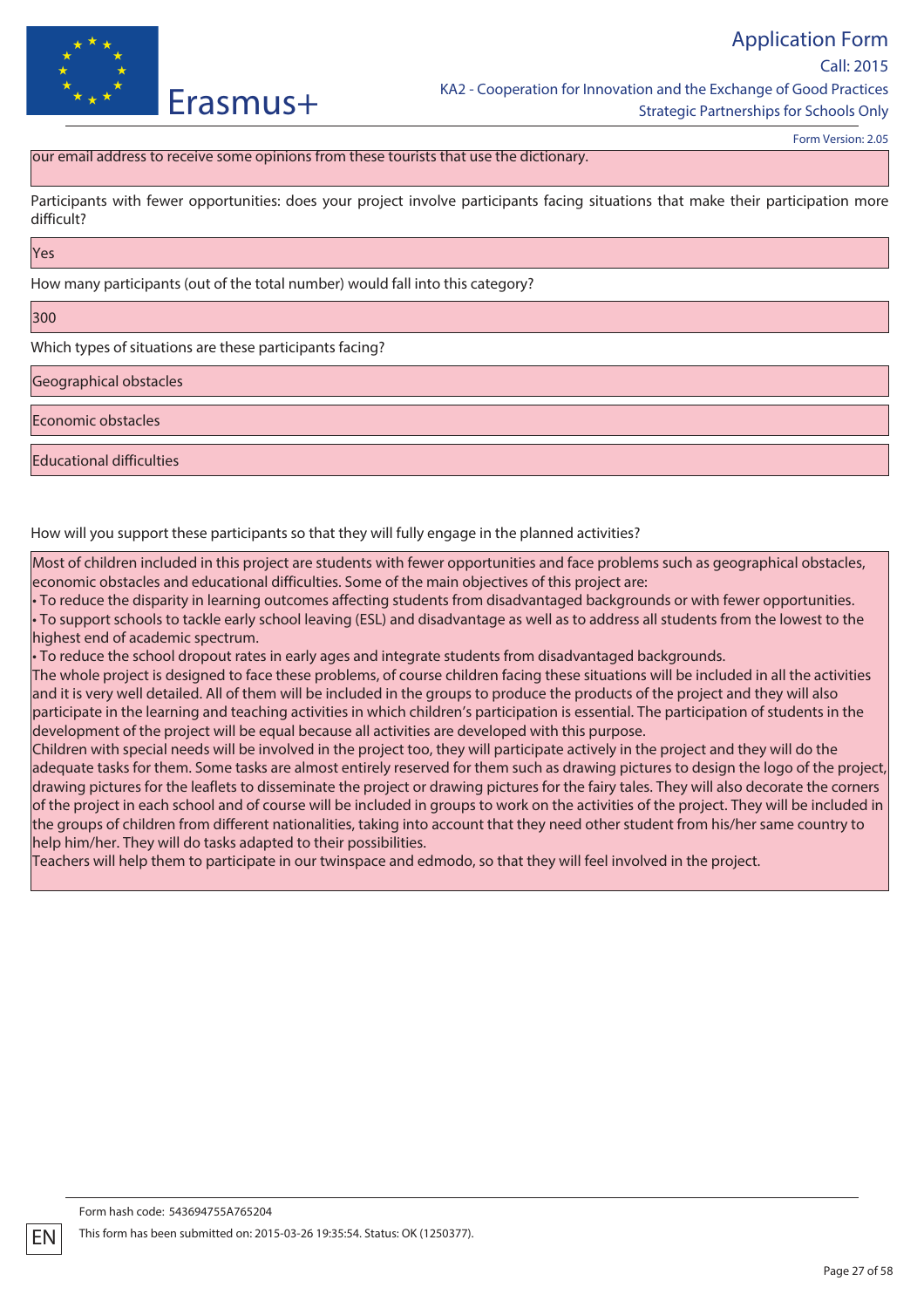



Form Version: 2.05

Call: 2015

# **F. Preparation**

Please describe what will be done in preparation by your organisation and by your partners before the actual project activities take place, e.g. administrative arrangements, etc.

To start to work before the project takes place, we will do the following series of activities:

• We will make groups of children in each country and we will look for information about the other partners. We will make murals about sociocultural aspects and we will display at all schools. We will include information such as geographical situation, flags, economy, habits, weather and more details about sociocultural aspects of all partners.

• Children will fill in a sheet to introduce themselves to the other partners. They will include pictures about them, their families and their environment. They will give the others information about them such as the age, likes and dislikes, favourite sports, etc. We will practice in the classroom vocabulary and structures to provide the children the skills to exchange personal information.

• We will send the information about the project and partners to local and educational authorities in order to get help and support. With this action, we will disseminate the project before it starts, they will know about us before starting to work and they could give us ideas and help in advance.

• We will communicate the educational authorities and parents about the Learning/Teaching activities to get the legal information and be prepared for these activities that include the mobilities of children. We will talk about medical care, passports and other legal documents required to travel with children at this age. We will make a list with parents who allow children to travel and we will give them detailed information. Then we will have more information to start to organize the Learning / Teaching activities.

• Children will draw pictures related to the project for the logo. Most of pictures will be drawn by children with special needs. We will have a contest in each country and we will pick out 5 pictures per country, so that we will have 30 pictures (5 x 6 countries) ready for the first meeting to choose the best one as the logo of the project.

• Spain, Hungary and Holland will host the Learning, Teaching activities, so they will communicate the local authorities about the dates and the number of people that we will host by then. It is very difficult to organize it and we need a lot of help and be prepared for that in advance. They will help us to look for accommodation, restaurants for everybody and give us support to organize outdoors activities.

• We will constitute the Commissions in all countries. There will be a president (the head teacher or the coordinator of the project), two teachers, two parents, 1 student, 1 representative of the City Council. People interested in participating as member of the Commission will declare their candidacy for election. We will have the six lists of the Commissions (1 per country), before the project starts.

It will be very important because they have to evaluate the project since early stages. They will select teachers for transnational meetings according to the following criteria:

Communicative competence in the foreign language.

*A* Participation in the project.

Experience in European projects.

**X**Time availability

They will select children for the Learning/teaching activities according to the following criteria:

**X** There will be a diversity of children that will include children from disadvantaged backgrounds.

**Motivation.** 

*<u>A</u>* Participation in the project.

*<u><b>A* Participation in etwinning.</u>

 $\boxtimes$  Improving their marks before the Learning/Teaching activities.

Teachers and children will be interviewed for the Commissions in each country. The Commissions will evaluate the project after transnational meetings and Learning/Teaching activities, discuss about the budget, the organization of mobilities, the management of time, etc. They will use all the tools that are included in this section, such as questionnaires, tests, etc.

The President of each Commission will constitute one of the members of The main Committee (TMC). It will also meet the same number of times, after the Commissions have made their reports and they will publish a report on the website and etwinning including the information of all countries.

• We will exchange the school calendars in order to coordinate the activities between all partners properly and we will study about the other educative systems.

#### **F.1. Project Management**

How will you ensure proper budget control and time management in your project?

The Commission in each country will meet at the beginning of the project, and after the three Transnational meetings per year, and

#### Form hash code: 543694755A765204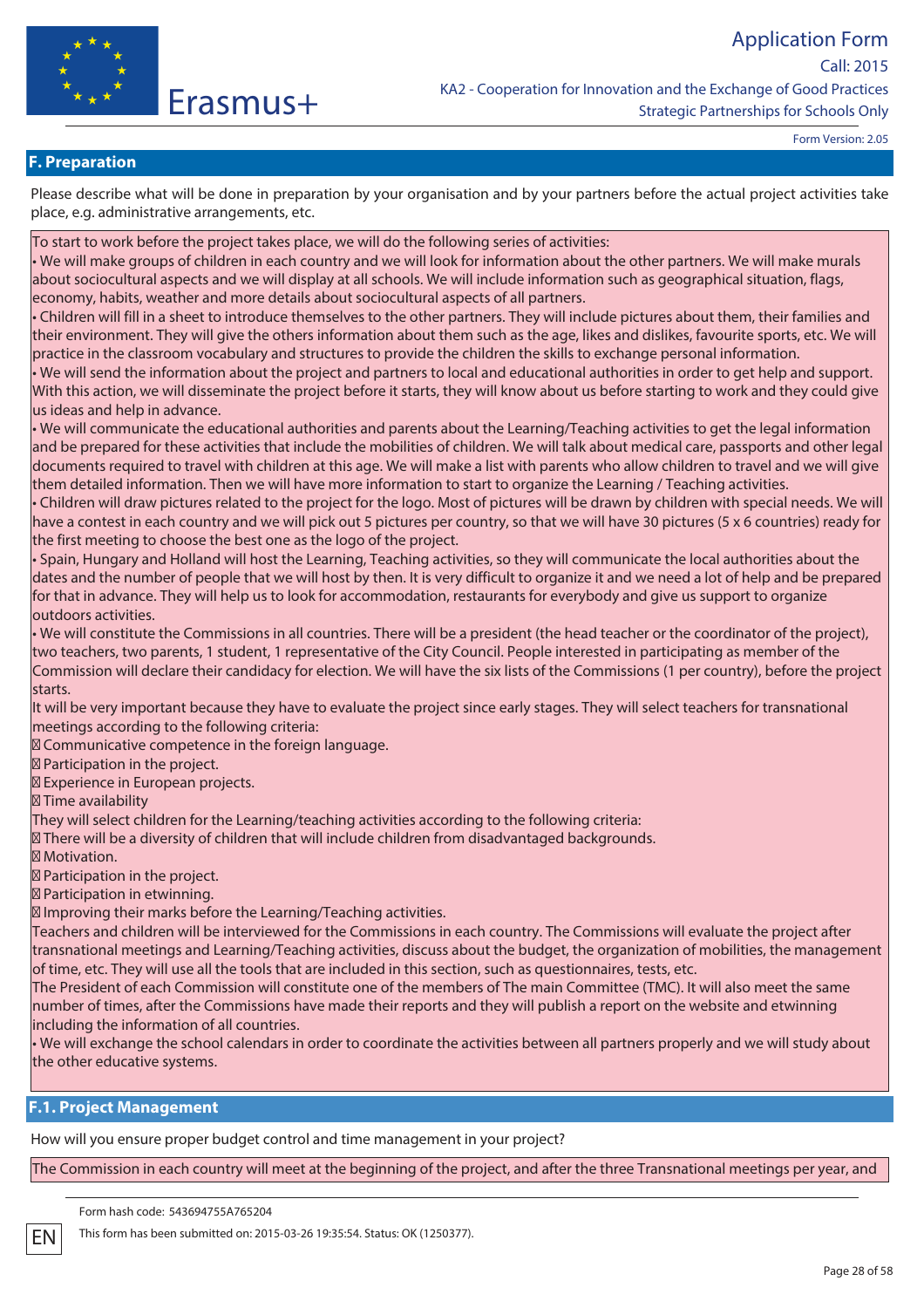

# Erasmus+

KA2 - Cooperation for Innovation and the Exchange of Good Practices Strategic Partnerships for Schools Only

Form Version: 2.05

Call: 2015

the Learning, Teaching activities. They will control the budget and the time management. The Main Committee (TMC) will meet after the Commissions (Skype will be used), and they will do a report in which they will include an evaluation of budget and time per country. We will have information about expenses and time management in each country. In case we have problems with the budget, we wil look for external financiation, (Educational institutions in each country, local institutions, etc) and we will adjust the rest of it in order to achieve the objectives properly. In case of a lack of time we will modify the duration of other activities to affect as less as possible to all objectives and contents programmed in the project.

We will take into account the economic expense tables published by Erasmus + about the different countries to be as realistic as possible in the project preparation.

How will the quality of the project's activities and results be monitored and evaluated? Please mention the involved staff profiles and frequency of such quality checks.

The Commissions in each country will monitor all the activities before starting with them. They will report the problems to be solved before they start. Each Commission would meet in case a significant change happens during the development of activities. The Commissions will meet to evaluate all the activities when they have finished and The Main Committee (TMC) will report an evaluation of them per term (after transnational meetings and the learning/teaching activities).

The Commissions and The Main Committee will meet at least once a term (after transnational meetings and the learning/teaching activities) and they will spread out their reports on the website, twinspace and at every school involved. In case of problems happen, the Commissions will have an extraordinary meeting to solve them.

The Commissions will solve the problems with the main aim of changing what is programmed in the project as less as possible. There will be a president (the head teacher or the coordinator of the project), two teachers, two parents, 1 student, 1 representative of the City Council.

The final report will be uploaded by The Main Committee (TMC) compound by the six presidents.

What are your plans for handling project risks (e.g. conflict resolution processes)?

The commissions will be responsible for conflict resolution processes, they will meet and they will solve the problems in the different countries. In case of a very important problem happens, The Main Committee (TMC) will meet and they will take decisions. The Main Committee (TMC) will solve problems that arise during the project taking into account such aspects as:

Consensus decisions, better if unanimously.

These problems should affect as less as possible to the original project.

 $\boxtimes$  We should not move away from the initial objectives.

Changes should be minimal and feasible for all partners.

The activities changed with the same educational value.

They will be always open to dialogue and discussions to solve problems that may appear with the implementation of the project.

The presidents of The Main Committee will check their email account daily in order to solve the problems quickly, moreover they will exchange their mobile phone numbers to be used in case of emergency. During Transnational meetings and the development of Learning, Teaching activities they will have their phones available 24 hours a day.

All decisions taken by The Main Committee will be reported in the website, our twinspace and at the corners for the project in each school.

Which activities and indicators of achievement (quantitative and qualitative) will you put in place in order to assess whether and to what extent, the project reaches its objectives and results?

First of all, we must say that we will evaluate each aspect of the project three times per year. It will be after the transnational meetings and the learning and teaching activities. The different Commissions will meet in each country and they will report an inform with the evaluation of all items mentioned below. Then the president of each Commission will be one of the members of The Main Committee, they will meet together (using Skype) and they will publish a detailed report on the website and etwinning with all the information.

We will use the following indicators of achievement:

• We will use questionnaires for parents, teachers and students in order to know if we have improved the teaching and learning of languages, the quality of early childhood education, etc. We will use pictures and videos as well. • We will make graphs at different stages of the project including the students' marks in the learning of languages at different stages

Form hash code: 543694755A765204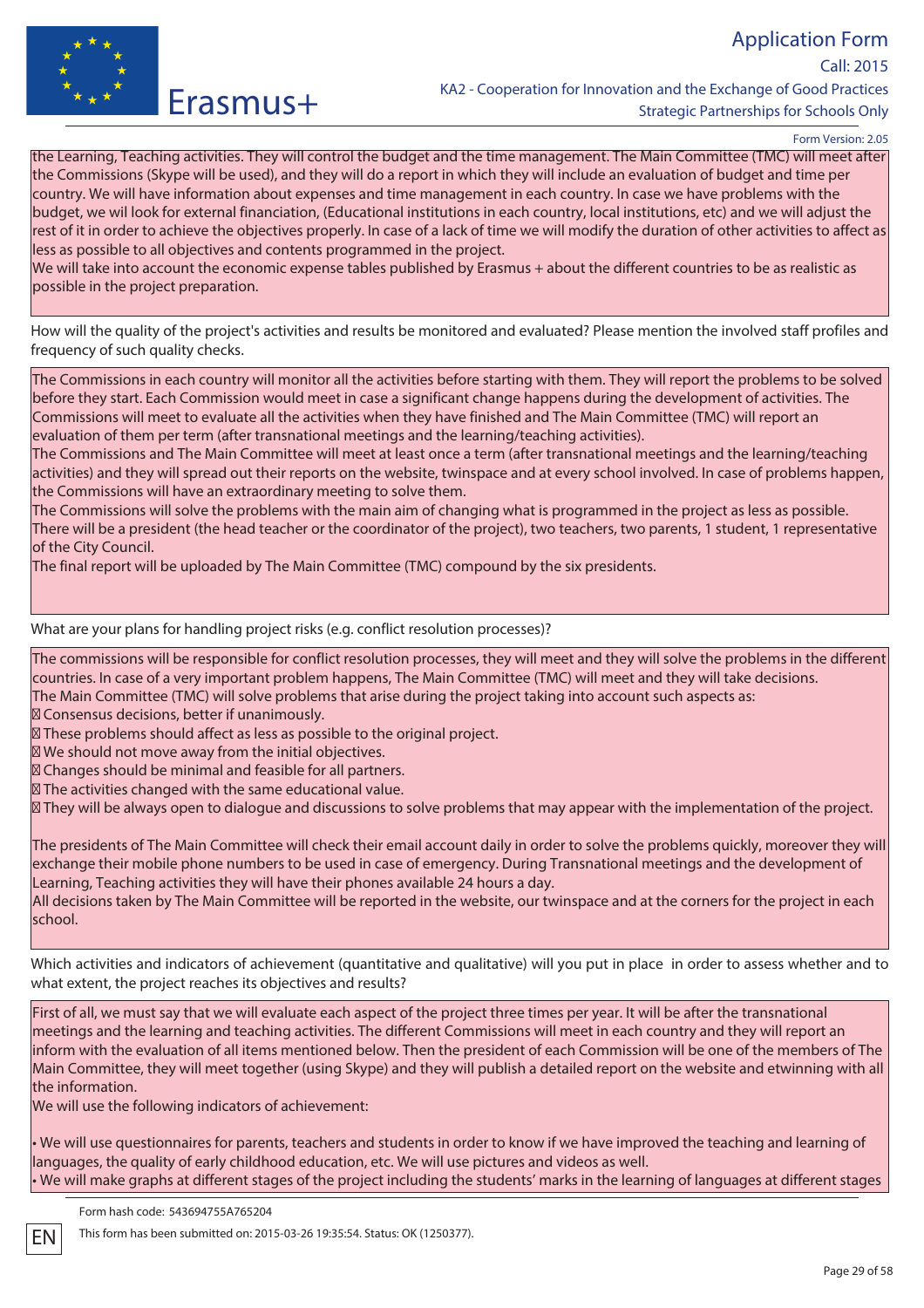Form Version: 2.05



Call: 2015 KA2 - Cooperation for Innovation and the Exchange of Good Practices Strategic Partnerships for Schools Only

#### of the project.

• We will make tests for teachers and we will measure the results in order of checking if they have improved professional skills, such as the communicative competence at foreign languages, the use of ITC, etc.

• We will use quizzes on etwinning to realize if we have promoted the linguistic diversity and intercultural awareness. We will assess the number of messages exchanged through etwinning and edmodo in the different languages of the project, since one of the topics is basic functions and vocabulary in our mother tongues. We will make graphs for students and teachers at different stages of the project.

• We will analyze our improvements after putting into practice our manual of learning and teaching languages during the learning/ teaching activities. We will develop tests to assess if we are supporting the modernization of education and training systems. • We will make questionnaires to ask for other teachers' opinions in all countries involved. Each partner will send questionnaires to 5 schools in its country. The questionnaires will include questions related to our manual of different ways of teaching and learning. We will assess if we have promoted the emergence and raised awareness of an European lifelong learning.

• We will make graphs with our students' school dropout rates, at the beginning, in the middle and in the end of the project. We will analyze the students involved in the project during their school life, to realize if we have done a good job, so we will go on this analysis even after the project.

• We will make questionnaires for children and families involved in the project from disadvantaged backgrounds or fewer opportunities (most of children involved in the project belong to this group). We will include questions to know their thoughts and expectations about their school life or jobs at the beginning and in the end of project, we will make graphs with the results. • Children will work in mixed groups during the whole project, above all when dealing with the topic related to "techniques for preserving the environment". Thus, we must measure the cooperation between partners. To assess the group work we will use peerevaluation, in which children will evaluate other children. They will evaluate different criteria about group work in worksheets. In the worksheets we will include aspects such as balanced participation of members during the tasks, agreements before tasks, taking turns of speech, solution of problems, distribution of tasks, revision of tasks before they are submitted, etc. We will do a report with all conclusions in order to know in the end of the project if we have enhanced the international dimension of education.

• We will assess the use of etwinning, edmodo and skype during tasks. We will analyze the number of members in etwinning and edmodo, the number of participants in the different topics, the number of meetings throughout Skype, we will collect ideas to improve the use of these skills and we will measure the use of ITC. It will be really important because we will measure the acquisition of different skills which will be very important in the world of work in a close future. Our website and etwinning will be very good indicators of the use of ITC and we will see the evolution of all members using these techniques.

• We will evaluate the mobilities. We will assess the accommodation, the organization of the host school, the activities, the process of learning and teaching and It will be taken into account for the following mobilities.

• We will evaluate the impact of the project through questionnaires, we will collect and make graphs with all mass media where the project is mentioned, number of visits to the web site of the project, number of people in our twinspace and edmodo, interviews to people from all communities involved in the project, etc.

• The Commissions and The Main Committee will evaluate the dissemination of the project as well and they will include a section for it in their reports.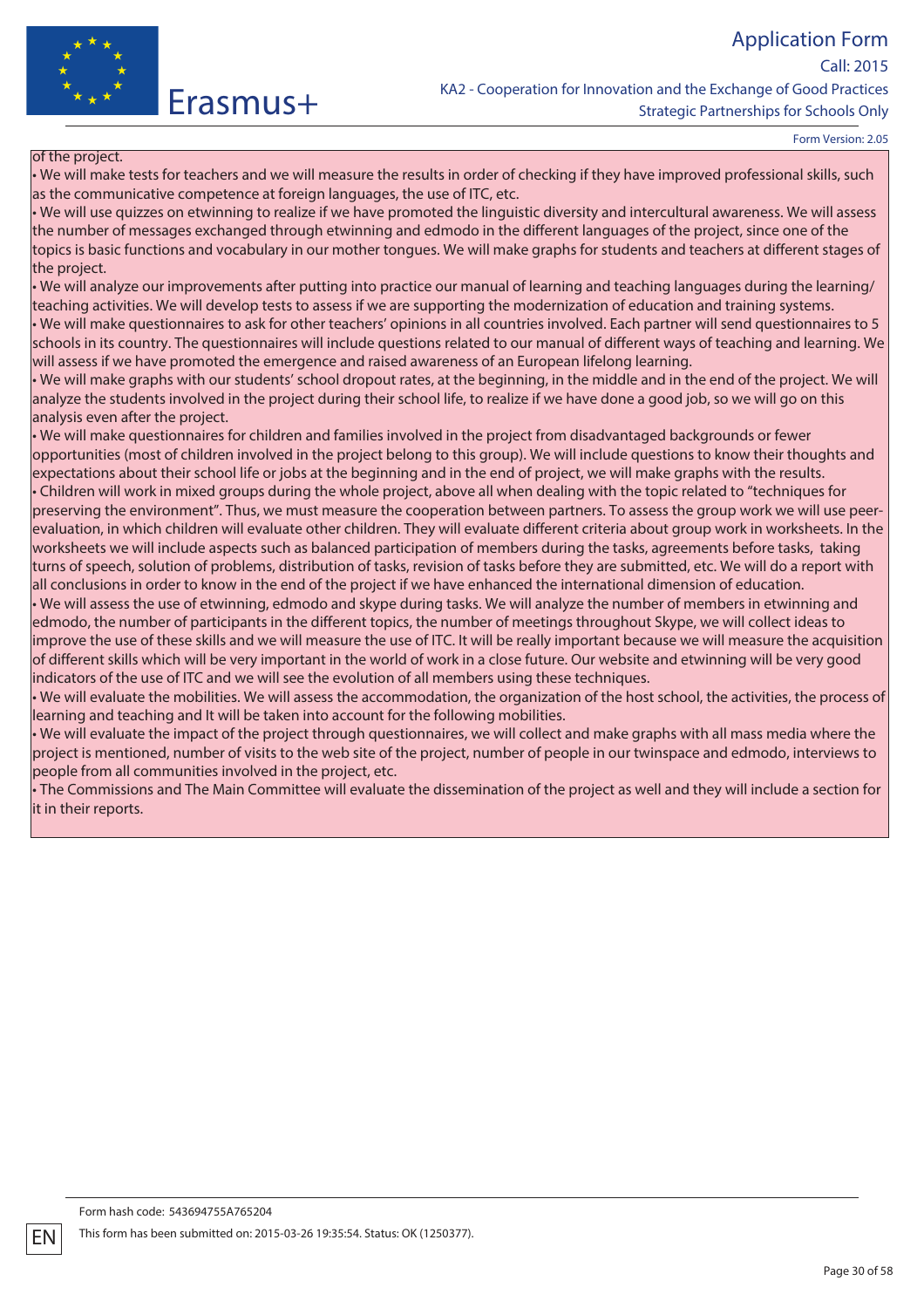

Form Version: 2.05

Application Form

# **G. Implementation**

Do you plan to include intellectual outputs in your project?

#### No

Please provide detailed information about the activities that your project will organise and elaborate on the methods you intend to use.

**N** We will make leaflets of the project.

We will develop forms to constitute the Commissions in each school.

 We will make groups of children in each country and we will look for information about the other partners. We will make murals about sociocultural aspects and we will display at all schools.

 Children will fill in a sheet to introduce themselves to the other partners. Children will draw pictures related to the project for the logo. We will have a contest in each country.

 Children will exchange information and will cooperate to work in groups using etwinning, edmodo and Skype. They will have to be in touch to do all tasks. They will work in groups compound of children from the six nationalities.

 $\boxtimes$  We will develop a website and a twinspace of the project.

 We will use the diary of the project in etwinning to publish the news of the project. We will link the news to Facebook, Twitter. There will be a Corner for the project in each school

 The project will last two years and we will develop four products in order to achieve the objectives. We will work on all of them during the two years and they won't be ready till the project is finished. We will improve the level of key competences and skills in all topics. During transnational meetings we will focus on the coordination of all of them and we will spend a lot of time to analyze, observe, and record videos and pictures. It will be a cyclic work and we will work on:

A manual with different ways of learning and teaching.

We will analyze all methods and compare them in order to create an innovative new method for teaching and learning languages. We will include children in the classrooms where the activity of learning and teaching is taking place, then we will take notes, pictures, videos and questionnaires in order to improve it and evaluate it. Children will work in team and teachers will work in the classroom with the host teachers. During transnational meetings, teachers will also spend some hours with host teachers in order to work in the method of the host country. It will be included in our schools curriculums in a close future.

We will encourage in children techniques and skills which will be essential for them in the future to strengthen cooperation between the school and the labor market.

We will improve the teaching and learning of languages and we will elaborate a lifelong and exhaustive reference manual to support the modernization of education and training systems.

A dictionary with basic functions in our mother languages. We will collect vocabulary, basic functions and sociocultural information in all mother tongues from the countries involved in the project to create a dictionary. We will also create an interactive version where we will collect recordings with the vocabulary and expressions to have them available forever. All people from the school community will participate in the recordings, above all parents and children with special needs in order to involve them in the project.

We will improve the teaching and learning of languages and we will promote the linguistic diversity and intercultural awareness, we will support the modernization of education and training systems. We also want to improve the level of key competences and give the children strategies to study and look for a job in an European country in the future. We will foster internationalization at the level of education and we will enhance transnational cooperation between partners.

A book with fairy tales. We will collect fairy tales from all countries involved in English. We will also create an interactive book, in which all members from the communities involved in the project will read, record a story and we will have our particular book. It will be a way of developing the linguistic competence since early ages. They will understand the importance of their own culture and they will respect others. They will cooperate to other partners and they will learn a lot above them. They will also understand the importance of English as second language and we will work with multi-literacy as part of the teaching and learning process. We will improve ITC skills and we will promote the linguistic diversity and intercultural awareness.

A power-point with the different technologies for preserving the environment. Children will investigate about different techniques for preserving the environment in each country. We will create a PowerPoint presentation with the collection of projects and we will

#### Form hash code: 543694755A765204

EN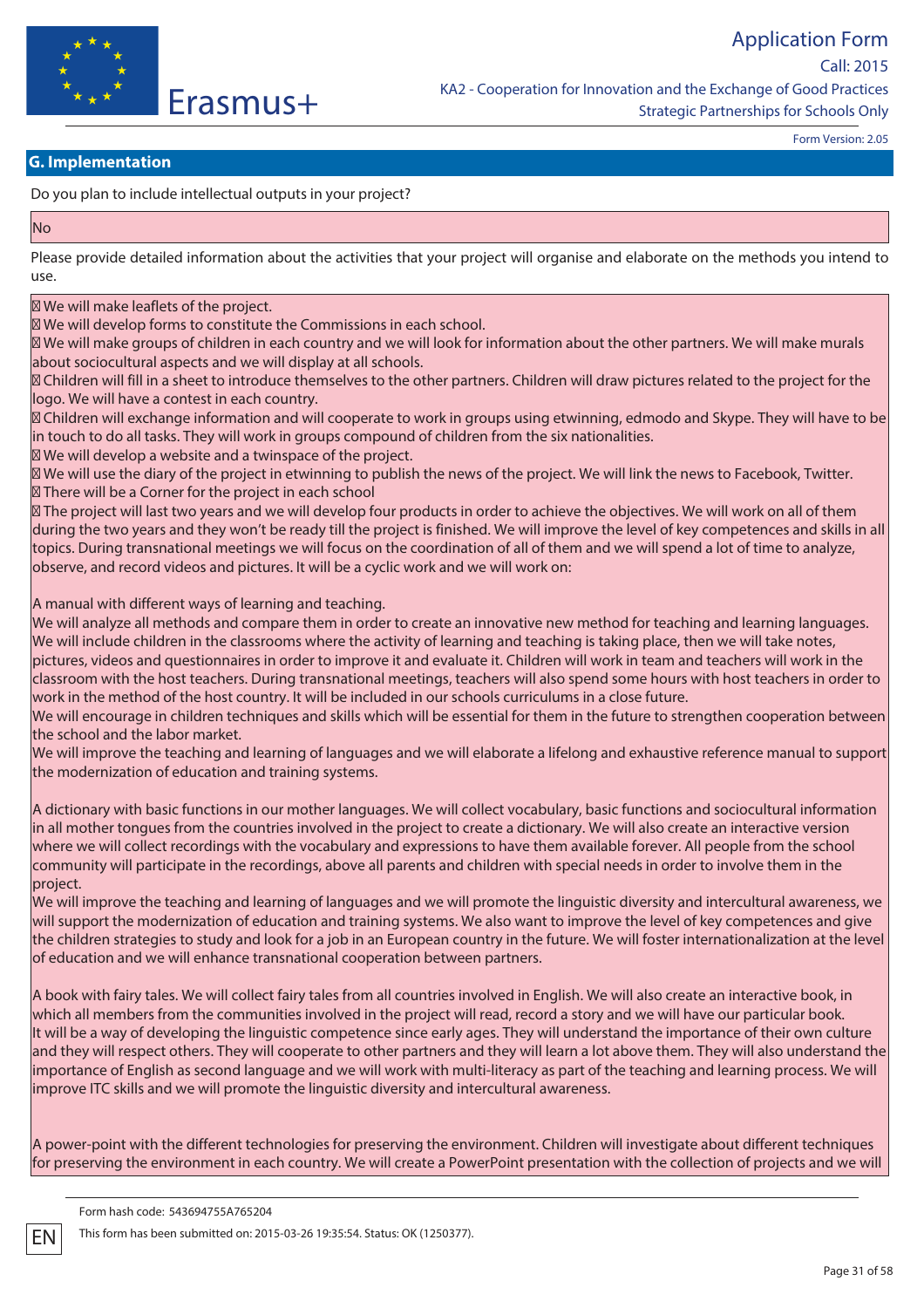



Form Version: 2.05

also include a guide with advices and measures taken in the different countries to preserve the environment. We will look for innovative techniques and we will enhance the international dimension of education through cooperation between partners. The main aim of this topic is to encourage in children techniques and skills that will be essential for them in the near future to strengthen cooperation between the world of education and training and the world of work.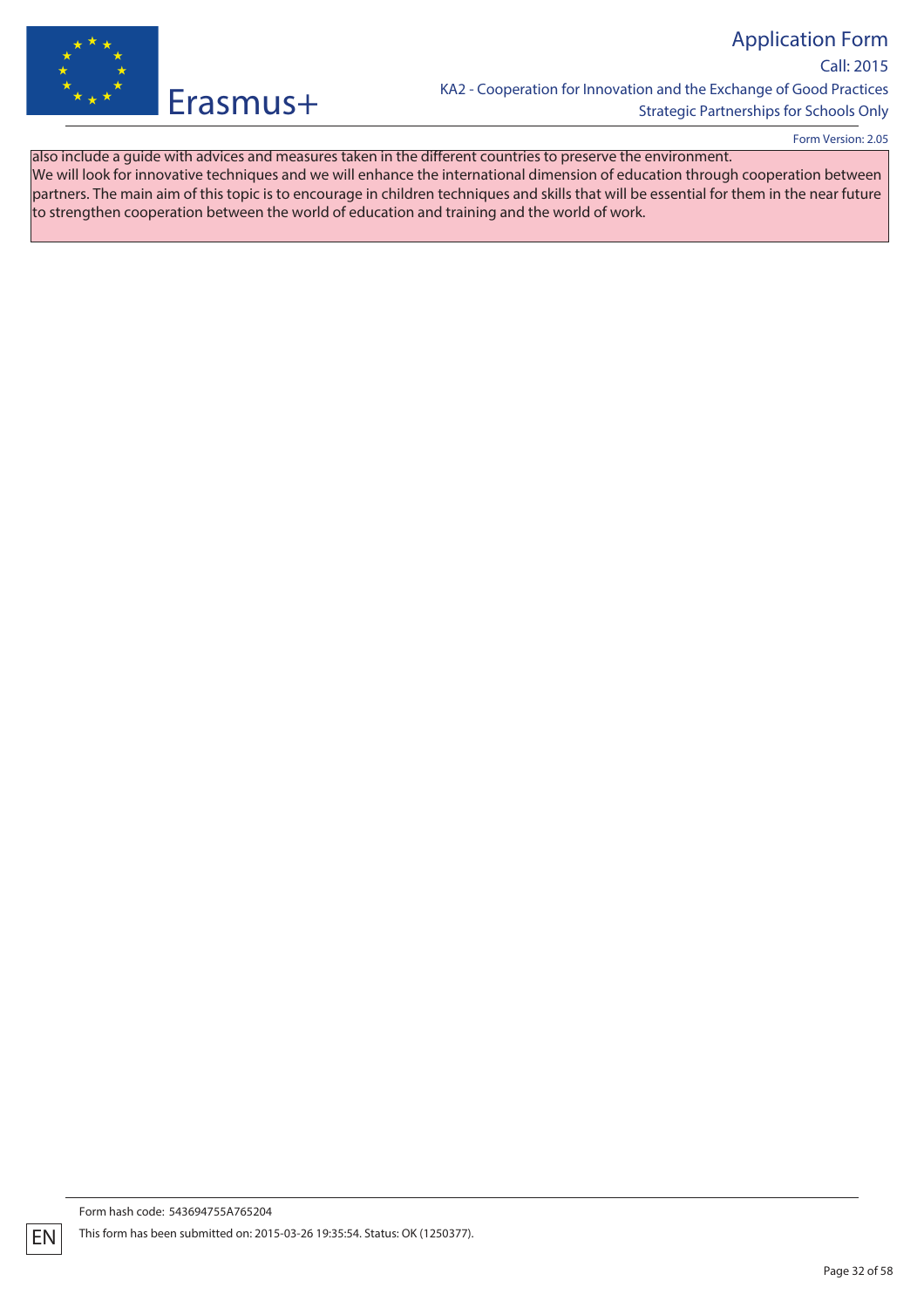

Application Form

# **G.1. Learning/Teaching/Training Activities**

Do you plan to include transnational learning, teaching or training activities in your project?

Yes

What is the added value of these learning, teaching or training activities (including long-term activities) with regards to the achievement of the project objectives?

They are essential to achieve our objectives. Children and teachers will participate in these activities and they have the purpose of improving the teaching and learning of languages and to promote the linguistic diversity and intercultural awareness. During the development of these activities we will encourage in partners cooperation, and they will raise awareness of an European lifelong learning to support the modernization of education and training systems.

Children will improve the level of key competences and skills to look for a job in Europe in a close future.

Children from disadvantaged backgrounds or with fewer opportunities will participate in these activities, with the main aim of reducing the disparity in learning outcomes. These activities will also foster quality improvements, innovation excellence and internationalization at the level of education.

Please describe each of the learning, teaching or training activities you intend to include in your project:

| Activity No.                                                             | C1                                                                                                                                                                                                                                                                                                                                                                                                                                                                                                                                                                                                                                                                                                                                                                                                                                                                                                                                                                                                                                                                                                                                                                                                                                                                                                                                                                                                                                                                                                                                                                                                                                                                                                                                                                                                                                                                                                                                                                                                                                                                    |
|--------------------------------------------------------------------------|-----------------------------------------------------------------------------------------------------------------------------------------------------------------------------------------------------------------------------------------------------------------------------------------------------------------------------------------------------------------------------------------------------------------------------------------------------------------------------------------------------------------------------------------------------------------------------------------------------------------------------------------------------------------------------------------------------------------------------------------------------------------------------------------------------------------------------------------------------------------------------------------------------------------------------------------------------------------------------------------------------------------------------------------------------------------------------------------------------------------------------------------------------------------------------------------------------------------------------------------------------------------------------------------------------------------------------------------------------------------------------------------------------------------------------------------------------------------------------------------------------------------------------------------------------------------------------------------------------------------------------------------------------------------------------------------------------------------------------------------------------------------------------------------------------------------------------------------------------------------------------------------------------------------------------------------------------------------------------------------------------------------------------------------------------------------------|
| Fields                                                                   | <b>School Education</b>                                                                                                                                                                                                                                                                                                                                                                                                                                                                                                                                                                                                                                                                                                                                                                                                                                                                                                                                                                                                                                                                                                                                                                                                                                                                                                                                                                                                                                                                                                                                                                                                                                                                                                                                                                                                                                                                                                                                                                                                                                               |
| <b>Activity Type</b>                                                     | Short-term exchanges of groups of pupils                                                                                                                                                                                                                                                                                                                                                                                                                                                                                                                                                                                                                                                                                                                                                                                                                                                                                                                                                                                                                                                                                                                                                                                                                                                                                                                                                                                                                                                                                                                                                                                                                                                                                                                                                                                                                                                                                                                                                                                                                              |
| <b>Activity Description</b>                                              | Learning/Teaching activity in Hungary.<br>Children will attend lessons there and they will be integrated in a classroom in other country.<br>Teachers will help the host teachers and we will put into practice our manual with different<br>ways of teaching and learning languages. We will focus on working about the techniques<br>learnt in the previous transnational meetings in Denmark and Cyprus and above all working<br>on the techniques from Hungary. Hungary is very good at drama as a technique and we will<br>learn to apply it in the process of teaching and learning languages. We will analyze the<br>techniques, we will take notes, evaluate them and we will use questionnaires for everybody<br>involved in the learning teaching process. We will record videos to include in our manual and<br>all the information we will get there will be essential for us. These activities are very important<br>to test if we are working in the right way. To use a topic to put into practice our manual we<br>will use "fairy tales". Children will work on fairy tales which will be included in our book and<br>we will develop activities about this topic to work with our manual. Cyprus will help us to<br>apply their knowledge about filanagnosia to encourage in children creative writing and<br>interest in literature.<br>Finland will provide a lot of support due to their experience on literature and they will<br>coordinate presentations in children's group work related to our work during the Poetry day<br>and The World Book day<br>Children will work in groups of children from all nationalities, they will work in team and we<br>will encourage in them cooperative work.<br>Children will also have the opportunity to put into practice our dictionary with vocabulary,<br>structures and sociocultural information about other countries, above all the host country.<br>They will collect more information and they will need all children participation to have a high<br>number of vocabulary and structures. |
| No. of Participants                                                      | 35                                                                                                                                                                                                                                                                                                                                                                                                                                                                                                                                                                                                                                                                                                                                                                                                                                                                                                                                                                                                                                                                                                                                                                                                                                                                                                                                                                                                                                                                                                                                                                                                                                                                                                                                                                                                                                                                                                                                                                                                                                                                    |
| Participants with Special Needs (out<br>of total number of Participants) | 10                                                                                                                                                                                                                                                                                                                                                                                                                                                                                                                                                                                                                                                                                                                                                                                                                                                                                                                                                                                                                                                                                                                                                                                                                                                                                                                                                                                                                                                                                                                                                                                                                                                                                                                                                                                                                                                                                                                                                                                                                                                                    |
| Accompanying Persons (out of total<br>number of Participants)            | 10                                                                                                                                                                                                                                                                                                                                                                                                                                                                                                                                                                                                                                                                                                                                                                                                                                                                                                                                                                                                                                                                                                                                                                                                                                                                                                                                                                                                                                                                                                                                                                                                                                                                                                                                                                                                                                                                                                                                                                                                                                                                    |

Form hash code: 543694755A765204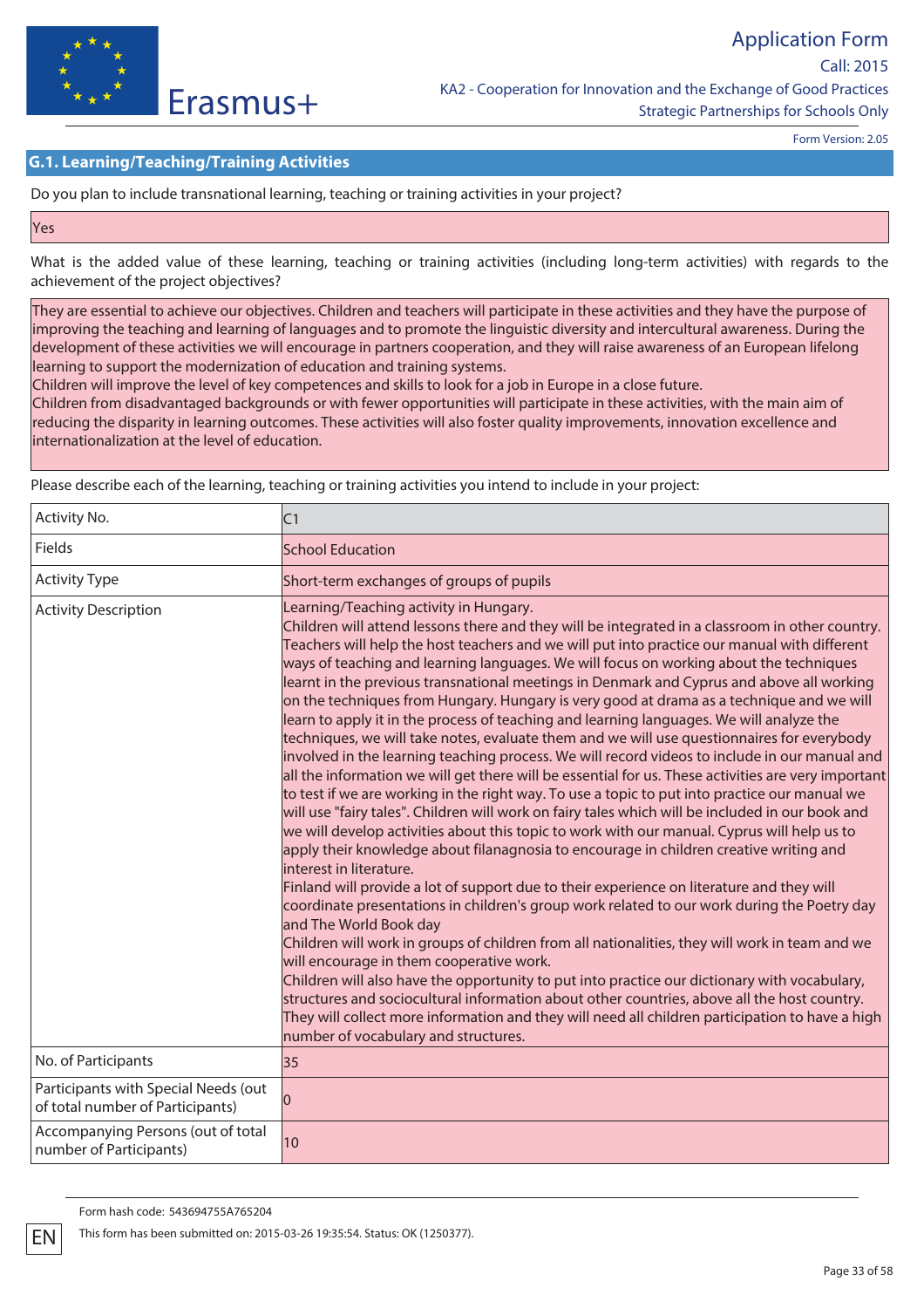

Form Version: 2.05

Application Form

| Duration (days)                                                          | 5                                                                                                                                                                                                                                                                                                                                                                                                                                                                                                                                                                                                                                                                                                                                                                                                                                                                                                                                                                                                                                                                                                                                                                                                                                                                                                                                                                                                                                                                                                                                                                                                                                                                                                                                                                                                                                                                                                                                                                                                                                                                                                                                                                                                                                                              |
|--------------------------------------------------------------------------|----------------------------------------------------------------------------------------------------------------------------------------------------------------------------------------------------------------------------------------------------------------------------------------------------------------------------------------------------------------------------------------------------------------------------------------------------------------------------------------------------------------------------------------------------------------------------------------------------------------------------------------------------------------------------------------------------------------------------------------------------------------------------------------------------------------------------------------------------------------------------------------------------------------------------------------------------------------------------------------------------------------------------------------------------------------------------------------------------------------------------------------------------------------------------------------------------------------------------------------------------------------------------------------------------------------------------------------------------------------------------------------------------------------------------------------------------------------------------------------------------------------------------------------------------------------------------------------------------------------------------------------------------------------------------------------------------------------------------------------------------------------------------------------------------------------------------------------------------------------------------------------------------------------------------------------------------------------------------------------------------------------------------------------------------------------------------------------------------------------------------------------------------------------------------------------------------------------------------------------------------------------|
| Duration (months)                                                        |                                                                                                                                                                                                                                                                                                                                                                                                                                                                                                                                                                                                                                                                                                                                                                                                                                                                                                                                                                                                                                                                                                                                                                                                                                                                                                                                                                                                                                                                                                                                                                                                                                                                                                                                                                                                                                                                                                                                                                                                                                                                                                                                                                                                                                                                |
| <b>Participating Organisations</b>                                       | <b>COLEGIO ADERAN I</b>                                                                                                                                                                                                                                                                                                                                                                                                                                                                                                                                                                                                                                                                                                                                                                                                                                                                                                                                                                                                                                                                                                                                                                                                                                                                                                                                                                                                                                                                                                                                                                                                                                                                                                                                                                                                                                                                                                                                                                                                                                                                                                                                                                                                                                        |
|                                                                          | Woldschool                                                                                                                                                                                                                                                                                                                                                                                                                                                                                                                                                                                                                                                                                                                                                                                                                                                                                                                                                                                                                                                                                                                                                                                                                                                                                                                                                                                                                                                                                                                                                                                                                                                                                                                                                                                                                                                                                                                                                                                                                                                                                                                                                                                                                                                     |
|                                                                          | Stjaerskolen                                                                                                                                                                                                                                                                                                                                                                                                                                                                                                                                                                                                                                                                                                                                                                                                                                                                                                                                                                                                                                                                                                                                                                                                                                                                                                                                                                                                                                                                                                                                                                                                                                                                                                                                                                                                                                                                                                                                                                                                                                                                                                                                                                                                                                                   |
|                                                                          | Rovastinkankaan koulu                                                                                                                                                                                                                                                                                                                                                                                                                                                                                                                                                                                                                                                                                                                                                                                                                                                                                                                                                                                                                                                                                                                                                                                                                                                                                                                                                                                                                                                                                                                                                                                                                                                                                                                                                                                                                                                                                                                                                                                                                                                                                                                                                                                                                                          |
|                                                                          | Agios Antonios Primary School                                                                                                                                                                                                                                                                                                                                                                                                                                                                                                                                                                                                                                                                                                                                                                                                                                                                                                                                                                                                                                                                                                                                                                                                                                                                                                                                                                                                                                                                                                                                                                                                                                                                                                                                                                                                                                                                                                                                                                                                                                                                                                                                                                                                                                  |
|                                                                          |                                                                                                                                                                                                                                                                                                                                                                                                                                                                                                                                                                                                                                                                                                                                                                                                                                                                                                                                                                                                                                                                                                                                                                                                                                                                                                                                                                                                                                                                                                                                                                                                                                                                                                                                                                                                                                                                                                                                                                                                                                                                                                                                                                                                                                                                |
| Activity No.                                                             | C <sub>2</sub>                                                                                                                                                                                                                                                                                                                                                                                                                                                                                                                                                                                                                                                                                                                                                                                                                                                                                                                                                                                                                                                                                                                                                                                                                                                                                                                                                                                                                                                                                                                                                                                                                                                                                                                                                                                                                                                                                                                                                                                                                                                                                                                                                                                                                                                 |
| Fields                                                                   | <b>School Education</b>                                                                                                                                                                                                                                                                                                                                                                                                                                                                                                                                                                                                                                                                                                                                                                                                                                                                                                                                                                                                                                                                                                                                                                                                                                                                                                                                                                                                                                                                                                                                                                                                                                                                                                                                                                                                                                                                                                                                                                                                                                                                                                                                                                                                                                        |
| <b>Activity Type</b>                                                     | Short-term exchanges of groups of pupils                                                                                                                                                                                                                                                                                                                                                                                                                                                                                                                                                                                                                                                                                                                                                                                                                                                                                                                                                                                                                                                                                                                                                                                                                                                                                                                                                                                                                                                                                                                                                                                                                                                                                                                                                                                                                                                                                                                                                                                                                                                                                                                                                                                                                       |
| <b>Activity Description</b>                                              | Learning/Teaching activity in Holland<br>Children from Spain and Hungary will attend lessons there and they will be integrated in a<br>classroom in other country. Teachers will help the host teachers and we will put into practice<br>our manual with different ways of teaching and learning languages. We will focus on working<br>about the techniques learnt in the previous transnational meetings in Denmark, Cyprus,<br>Hungary, Finland and above all working on the techniques from Holland. Holland is very<br>good at technologies and we will learn to apply it in the process of teaching and learning<br>languages. We will analyze the techniques, we will take notes, evaluate them and we will use<br>questionnaires for everybody involves in the learning teaching process. We will record videos<br>to include in our manual and all the information we will get there will be essential for us.<br>These activities are very important to test if we go on working in the right way. Children will<br>finish their projects related to technologies to preserve the environment.<br>Children will work in groups of children from different nationalities, they will work in team<br>and we will encourage in them cooperative work. Spain will provide very important<br>information about its work on this topic and Denmark will give the children a lot of support to<br>produce their presentations. We will work on the Power Point presentations there and the<br>groups of children will exchange ideas.<br>Children will also have the opportunity to put into practice our dictionary with vocabulary,<br>structures and sociocultural information about other countries, above all the host country.<br>They will collect more information and they will need all children participation to have a high<br>number of vocabulary and structures. They will have to work on different topics to include<br>more sections in it.<br>During this activity will participate children from Holland, Hungary and Spain in order to give<br>the Hungarian and Spanish children the opportunity of participating in this kind of activities<br>twice. They will be host schools otherwise they will only participate in one of them. |
| No. of Participants                                                      | 14                                                                                                                                                                                                                                                                                                                                                                                                                                                                                                                                                                                                                                                                                                                                                                                                                                                                                                                                                                                                                                                                                                                                                                                                                                                                                                                                                                                                                                                                                                                                                                                                                                                                                                                                                                                                                                                                                                                                                                                                                                                                                                                                                                                                                                                             |
| Participants with Special Needs (out<br>of total number of Participants) |                                                                                                                                                                                                                                                                                                                                                                                                                                                                                                                                                                                                                                                                                                                                                                                                                                                                                                                                                                                                                                                                                                                                                                                                                                                                                                                                                                                                                                                                                                                                                                                                                                                                                                                                                                                                                                                                                                                                                                                                                                                                                                                                                                                                                                                                |
| Accompanying Persons (out of total<br>number of Participants)            | 4                                                                                                                                                                                                                                                                                                                                                                                                                                                                                                                                                                                                                                                                                                                                                                                                                                                                                                                                                                                                                                                                                                                                                                                                                                                                                                                                                                                                                                                                                                                                                                                                                                                                                                                                                                                                                                                                                                                                                                                                                                                                                                                                                                                                                                                              |
| Duration (days)                                                          | 5                                                                                                                                                                                                                                                                                                                                                                                                                                                                                                                                                                                                                                                                                                                                                                                                                                                                                                                                                                                                                                                                                                                                                                                                                                                                                                                                                                                                                                                                                                                                                                                                                                                                                                                                                                                                                                                                                                                                                                                                                                                                                                                                                                                                                                                              |
| Duration (months)                                                        |                                                                                                                                                                                                                                                                                                                                                                                                                                                                                                                                                                                                                                                                                                                                                                                                                                                                                                                                                                                                                                                                                                                                                                                                                                                                                                                                                                                                                                                                                                                                                                                                                                                                                                                                                                                                                                                                                                                                                                                                                                                                                                                                                                                                                                                                |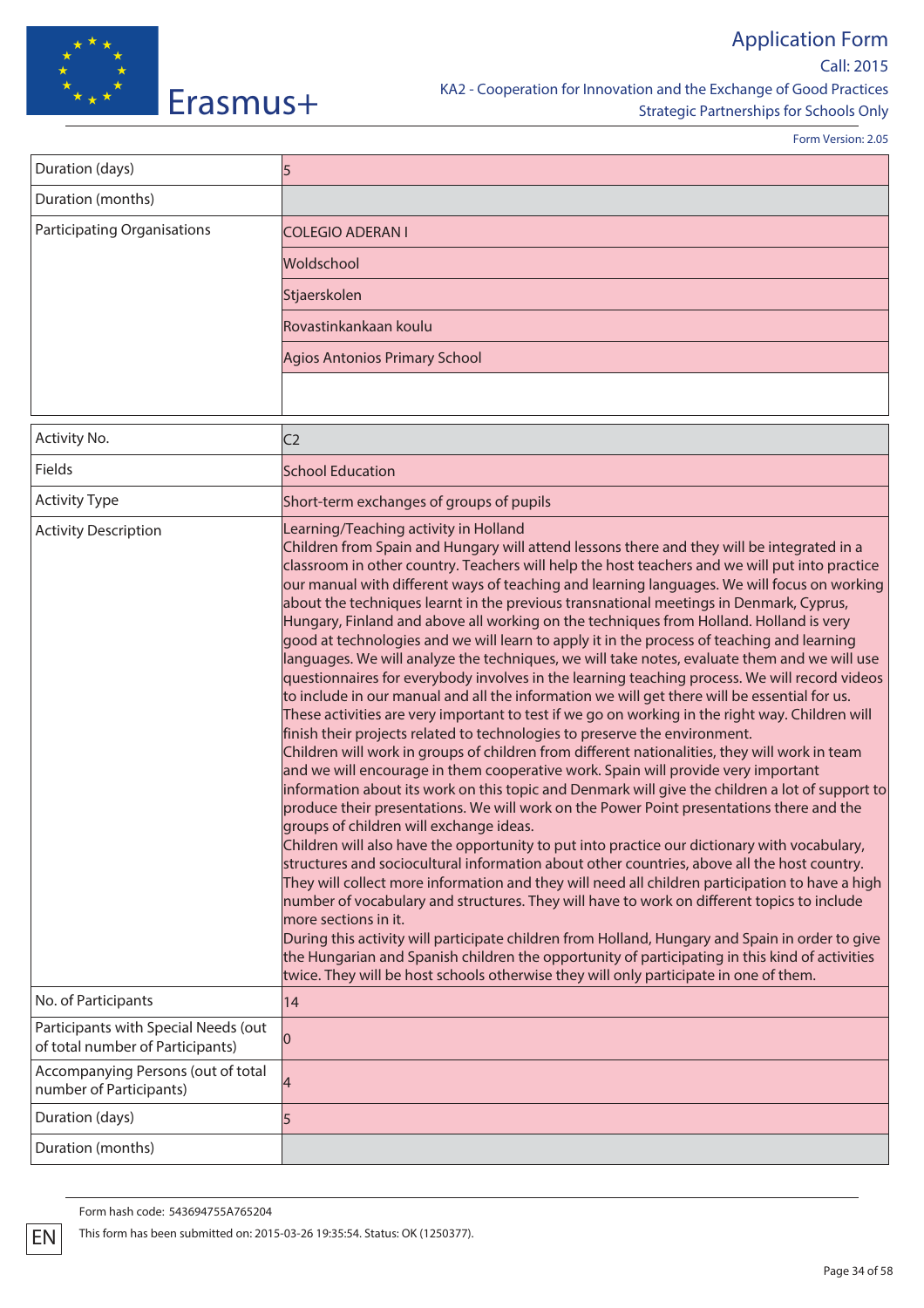

Call: 2015

KA2 - Cooperation for Innovation and the Exchange of Good Practices Strategic Partnerships for Schools Only

Form Version: 2.05

| <b>Participating Organisations</b>                                       | <b>COLEGIO ADERAN I</b>                                                                                                                                                                                                                                                                                                                                                                                                                                                                                                                                                                                                                                                                                                                                                                                                                                                                                                                                                                                                                                                                                                                                                                                                                                                                                                                                                                                                                                                                                                                                                                                                                                                                                                                                                                                                                                                                                                                                                                                        |  |  |  |  |  |
|--------------------------------------------------------------------------|----------------------------------------------------------------------------------------------------------------------------------------------------------------------------------------------------------------------------------------------------------------------------------------------------------------------------------------------------------------------------------------------------------------------------------------------------------------------------------------------------------------------------------------------------------------------------------------------------------------------------------------------------------------------------------------------------------------------------------------------------------------------------------------------------------------------------------------------------------------------------------------------------------------------------------------------------------------------------------------------------------------------------------------------------------------------------------------------------------------------------------------------------------------------------------------------------------------------------------------------------------------------------------------------------------------------------------------------------------------------------------------------------------------------------------------------------------------------------------------------------------------------------------------------------------------------------------------------------------------------------------------------------------------------------------------------------------------------------------------------------------------------------------------------------------------------------------------------------------------------------------------------------------------------------------------------------------------------------------------------------------------|--|--|--|--|--|
|                                                                          | Kecskeméti Belvárosi Zrínyi Ilona Általános Iskola                                                                                                                                                                                                                                                                                                                                                                                                                                                                                                                                                                                                                                                                                                                                                                                                                                                                                                                                                                                                                                                                                                                                                                                                                                                                                                                                                                                                                                                                                                                                                                                                                                                                                                                                                                                                                                                                                                                                                             |  |  |  |  |  |
|                                                                          |                                                                                                                                                                                                                                                                                                                                                                                                                                                                                                                                                                                                                                                                                                                                                                                                                                                                                                                                                                                                                                                                                                                                                                                                                                                                                                                                                                                                                                                                                                                                                                                                                                                                                                                                                                                                                                                                                                                                                                                                                |  |  |  |  |  |
| Activity No.                                                             | C <sub>3</sub>                                                                                                                                                                                                                                                                                                                                                                                                                                                                                                                                                                                                                                                                                                                                                                                                                                                                                                                                                                                                                                                                                                                                                                                                                                                                                                                                                                                                                                                                                                                                                                                                                                                                                                                                                                                                                                                                                                                                                                                                 |  |  |  |  |  |
| Fields                                                                   | <b>School Education</b>                                                                                                                                                                                                                                                                                                                                                                                                                                                                                                                                                                                                                                                                                                                                                                                                                                                                                                                                                                                                                                                                                                                                                                                                                                                                                                                                                                                                                                                                                                                                                                                                                                                                                                                                                                                                                                                                                                                                                                                        |  |  |  |  |  |
| <b>Activity Type</b>                                                     | Short-term exchanges of groups of pupils                                                                                                                                                                                                                                                                                                                                                                                                                                                                                                                                                                                                                                                                                                                                                                                                                                                                                                                                                                                                                                                                                                                                                                                                                                                                                                                                                                                                                                                                                                                                                                                                                                                                                                                                                                                                                                                                                                                                                                       |  |  |  |  |  |
| <b>Activity Description</b>                                              | Learning/Teaching activity in Spain.<br>It will be the last Learning/Teaching activity and Spain will host it as coordinator of the<br>project. We will work to finish all our products above all our manual with different ways of<br>learning and teaching languages.<br>Children will attend lessons there and they will be integrated in a classroom in other country.<br>Teachers will help the host teachers and we will put into practice our final manual with<br>different ways of teaching and learning languages. We will focus on working about the<br>techniques learnt in the previous transnational meetings in Denmark, Cyprus, Hungary,<br>Finland, Holland and above all working on the techniques from Spain. Spain is a CLIL school<br>with several levels at the same time in the classroom. We will analyze the techniques, we will<br>take notes, evaluate them and we will use questionnaires for everybody involved in the<br>learning teaching process. We will record videos to include in our manual and all the<br>information we will get there will be essential for us. We will put into practice the final manual<br>with different ways of learning and teaching languages.<br>Children will work in groups of children from all nationalities, they will work in team and we<br>will encourage in them cooperative work. We will watch all the Power Point presentations<br>there and the groups of children will explain their projects to the others.<br>Children will also have the opportunity to put into practice our dictionary with vocabulary,<br>structures and sociocultural information about other countries, above all the host country.<br>They will collect more information and they will need all children participation to have a high<br>number of vocabulary and structures. They will have to work on different topics to finish it.<br>We will work on the stories about our book with fairy tales. We will read and listen to the<br>stories there. |  |  |  |  |  |
| No. of Participants                                                      | 35                                                                                                                                                                                                                                                                                                                                                                                                                                                                                                                                                                                                                                                                                                                                                                                                                                                                                                                                                                                                                                                                                                                                                                                                                                                                                                                                                                                                                                                                                                                                                                                                                                                                                                                                                                                                                                                                                                                                                                                                             |  |  |  |  |  |
| Participants with Special Needs (out<br>of total number of Participants) | $ 0\rangle$                                                                                                                                                                                                                                                                                                                                                                                                                                                                                                                                                                                                                                                                                                                                                                                                                                                                                                                                                                                                                                                                                                                                                                                                                                                                                                                                                                                                                                                                                                                                                                                                                                                                                                                                                                                                                                                                                                                                                                                                    |  |  |  |  |  |
| Accompanying Persons (out of total<br>number of Participants)            | 10                                                                                                                                                                                                                                                                                                                                                                                                                                                                                                                                                                                                                                                                                                                                                                                                                                                                                                                                                                                                                                                                                                                                                                                                                                                                                                                                                                                                                                                                                                                                                                                                                                                                                                                                                                                                                                                                                                                                                                                                             |  |  |  |  |  |
| Duration (days)                                                          | $\overline{5}$                                                                                                                                                                                                                                                                                                                                                                                                                                                                                                                                                                                                                                                                                                                                                                                                                                                                                                                                                                                                                                                                                                                                                                                                                                                                                                                                                                                                                                                                                                                                                                                                                                                                                                                                                                                                                                                                                                                                                                                                 |  |  |  |  |  |
| Duration (months)                                                        |                                                                                                                                                                                                                                                                                                                                                                                                                                                                                                                                                                                                                                                                                                                                                                                                                                                                                                                                                                                                                                                                                                                                                                                                                                                                                                                                                                                                                                                                                                                                                                                                                                                                                                                                                                                                                                                                                                                                                                                                                |  |  |  |  |  |
| <b>Participating Organisations</b>                                       | Woldschool                                                                                                                                                                                                                                                                                                                                                                                                                                                                                                                                                                                                                                                                                                                                                                                                                                                                                                                                                                                                                                                                                                                                                                                                                                                                                                                                                                                                                                                                                                                                                                                                                                                                                                                                                                                                                                                                                                                                                                                                     |  |  |  |  |  |
|                                                                          | Stjaerskolen                                                                                                                                                                                                                                                                                                                                                                                                                                                                                                                                                                                                                                                                                                                                                                                                                                                                                                                                                                                                                                                                                                                                                                                                                                                                                                                                                                                                                                                                                                                                                                                                                                                                                                                                                                                                                                                                                                                                                                                                   |  |  |  |  |  |
|                                                                          | Rovastinkankaan koulu                                                                                                                                                                                                                                                                                                                                                                                                                                                                                                                                                                                                                                                                                                                                                                                                                                                                                                                                                                                                                                                                                                                                                                                                                                                                                                                                                                                                                                                                                                                                                                                                                                                                                                                                                                                                                                                                                                                                                                                          |  |  |  |  |  |
|                                                                          | Agios Antonios Primary School                                                                                                                                                                                                                                                                                                                                                                                                                                                                                                                                                                                                                                                                                                                                                                                                                                                                                                                                                                                                                                                                                                                                                                                                                                                                                                                                                                                                                                                                                                                                                                                                                                                                                                                                                                                                                                                                                                                                                                                  |  |  |  |  |  |
|                                                                          | Kecskeméti Belvárosi Zrínyi Ilona Általános Iskola                                                                                                                                                                                                                                                                                                                                                                                                                                                                                                                                                                                                                                                                                                                                                                                                                                                                                                                                                                                                                                                                                                                                                                                                                                                                                                                                                                                                                                                                                                                                                                                                                                                                                                                                                                                                                                                                                                                                                             |  |  |  |  |  |

Form hash code: 543694755A765204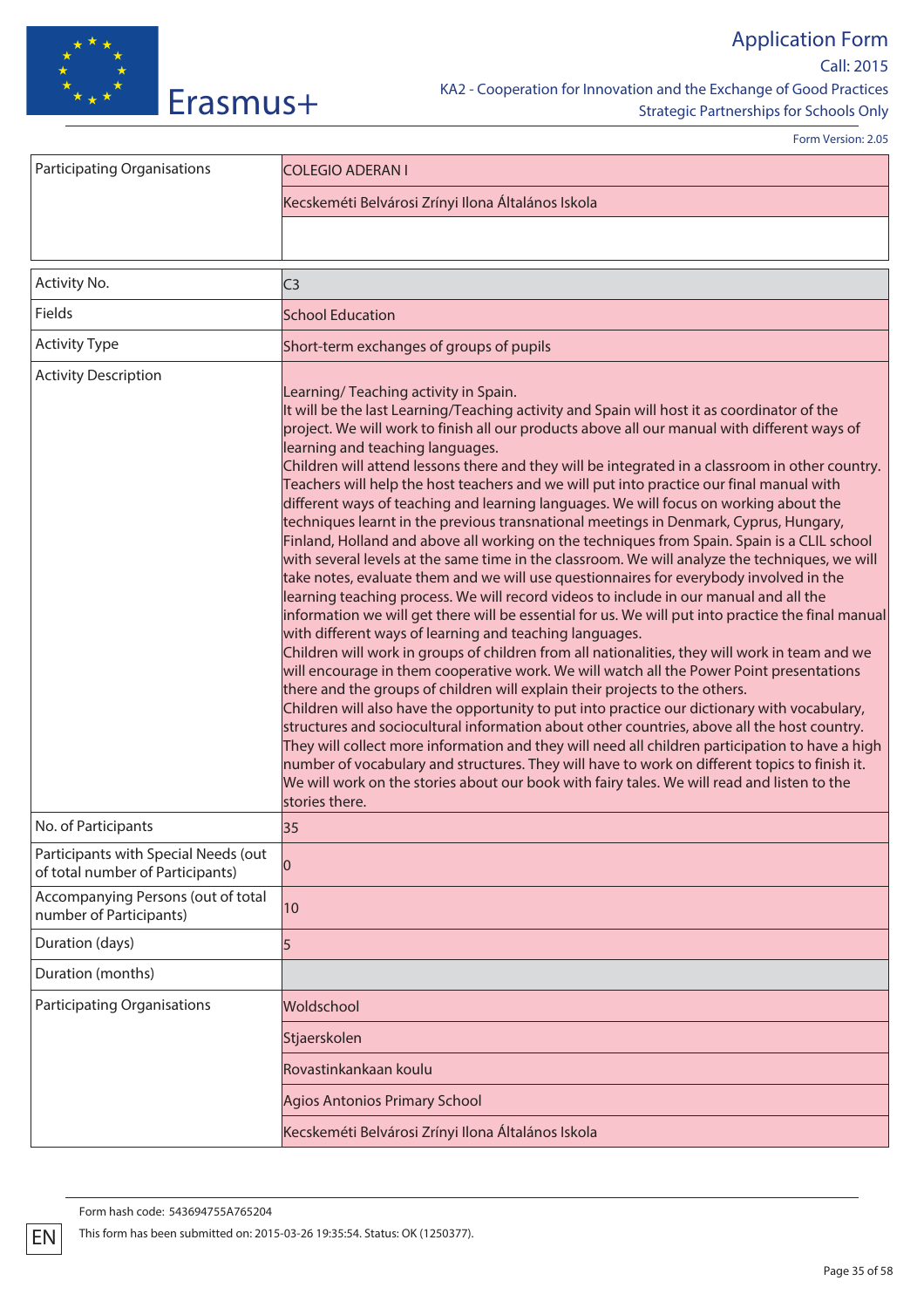

Form Version: 2.05

Application Form

Please also describe the arrangements for recognition or validation of the learning outcomes of the participants in learning, teaching or training activities. Will your project make use of European instruments like Europass, ECVET, Youthpass, ECTS etc. or any national instruments/certificates?

We will use Europass and Youthpass to validate the learning outcomes of the participants involved in learning, teaching or training activities.

We will also contact to our legal institutions to apply for educational certificates. They will be certified by local Educational authorities in each country.

Form hash code: 543694755A765204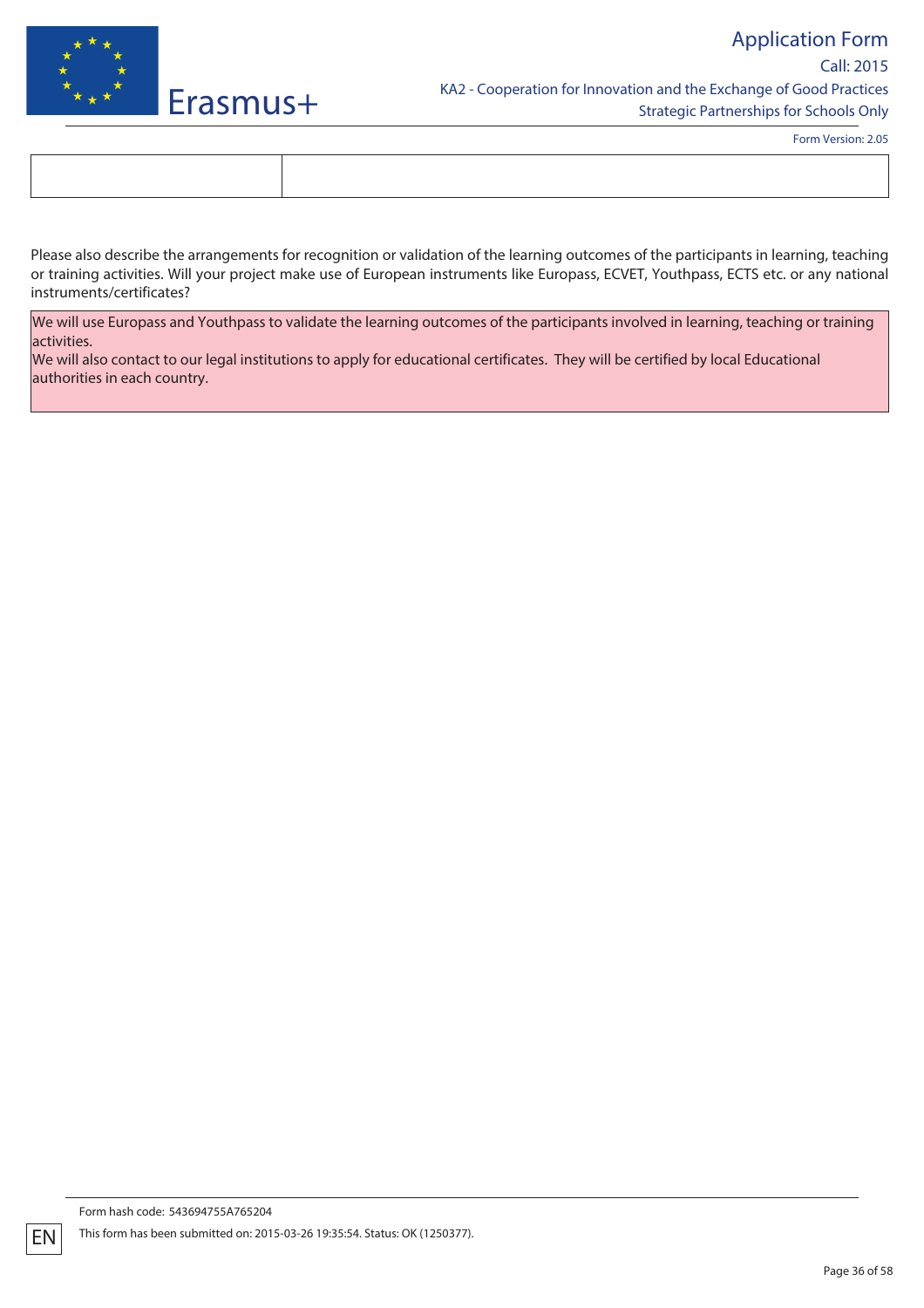

#### Form Version: 2.05

Application Form

#### **H. Follow-up**

#### **H.1. Impact**

What is the expected impact on the participants, participating organisations, target groups and other relevant stakeholders?

The impact of this project will be a lifelong one and will bring enrichment not only to the children but to the school community as a whole, including staff and parents and the wider community.

The project represents a great opportunity to share different educational practice for staff and this will have an impact on the curriculum provided in each school. The sharing and implementing of new ideas should generate excitement and enthusiasm and make the learning/ teaching experience enjoyable for all, encouraging innovation in learning/teaching methods. Some staff and children will have the opportunity to travel and see different teaching methods being put into practice, which will broaden their experience. Each institution has its own way of doing things and it will be a great opportunity for us to share what we do and learn from each other.

The main objective is to get the project impact on all elements of the teaching-learning process of our partner institutions. Mainly in the European dimension in our School Projects and in each of our education systems, too. Primarily on communication systems, the methodological processes of teaching a mother tongue, in a common language as English and the new technologies that globalize learning and build bridges between European countries.

We start from schools situated in small towns or villages in different parts of Europe that include children from disadvantaged backgrounds, so the project will be a basic element to complement the teaching of the European dimension in these rural areas of Europe.

We will involve the whole community in the project with the main aim of reducing the early school dropout rates and giving all people involved in the project lots of reasons to go on studying. They will realize that people from disadvantaged backgrounds can manage a project from this importance properly, and they will understand the importance of studies in life.

After developing the activities during the project, we will develop in children basic skills to live or look for a job in a close future in a European country. The whole community will be involved during the learning and teaching activities, children will be integrated in the daily life of other countries and they will have to use their skills to attend lessons and to communicate to other people. They will start to use their knowledge of other languages involved in the project, so they will realize that our particular dictionary with basic structures and functions can be developed with other European languages. It will be a long-life learning and it will develop in children strategies to be a European citizen in the future.

We would improve our daily educational work, as a reference for international work beyond our local and regional scopes/areas. We will develop a manual for learning and teaching languages which will be included in the curriculum of all countries involved. We will put into the practice the improvements at the different stages of the project. We will send the manual to our Teaching Training Centers and to other schools in order to have more opinions about it. Our teaching training Center is very interested in our method and they will use it in different training sessions for teachers. They will receive our help to tell other teachers about our experiences and how they can adapt our method to other schools.

Our local authorities have expressed their support for the project as a way to supplement the different socio-economic and cultural situations and take a step forward in the integration of Europe. We will receive their help and they will participate in the whole project, above all during the transnational meetings and the learning and teaching activities.

What is the desired impact of the project at the local, regional, national, European and/or international levels?

The project should significantly increase awareness of other cultures, languages and tolerance of differences, which is important as many of the children will never have had the chance to travel abroad and experience the differences first hand. The cross-border aspect of the project invites experimentation with a variety of communication methods, to get a message across, and giving the children 'real life experience' of using their ITC skills.

The school community will be involved in the project and all people will provide very important information about the topics.

We think that the project will have a very positive impact of the local communities of all schools involved, by:

Raising awareness of these key topics in the community and by setting an example for all to follow.

Setting an example of the benefits of collaboration across boundaries; national, cultural and educational.

Building an expectation in today's children that is just the start of what they can influence their communities to achieve in the future. All people involved will understand the importance of their own cultures and they will learn the importance of other ones. They will realize that there are lots of people from other countries that also live in disadvantaged backgrounds, they will work in team, and they will understand the importance of that cooperative work to achieve the aims of the project. They will feel integrated in Europe and they will be more self-confident when travelling abroad looking for new opportunities (to study or work). They will have friends

Form hash code: 543694755A765204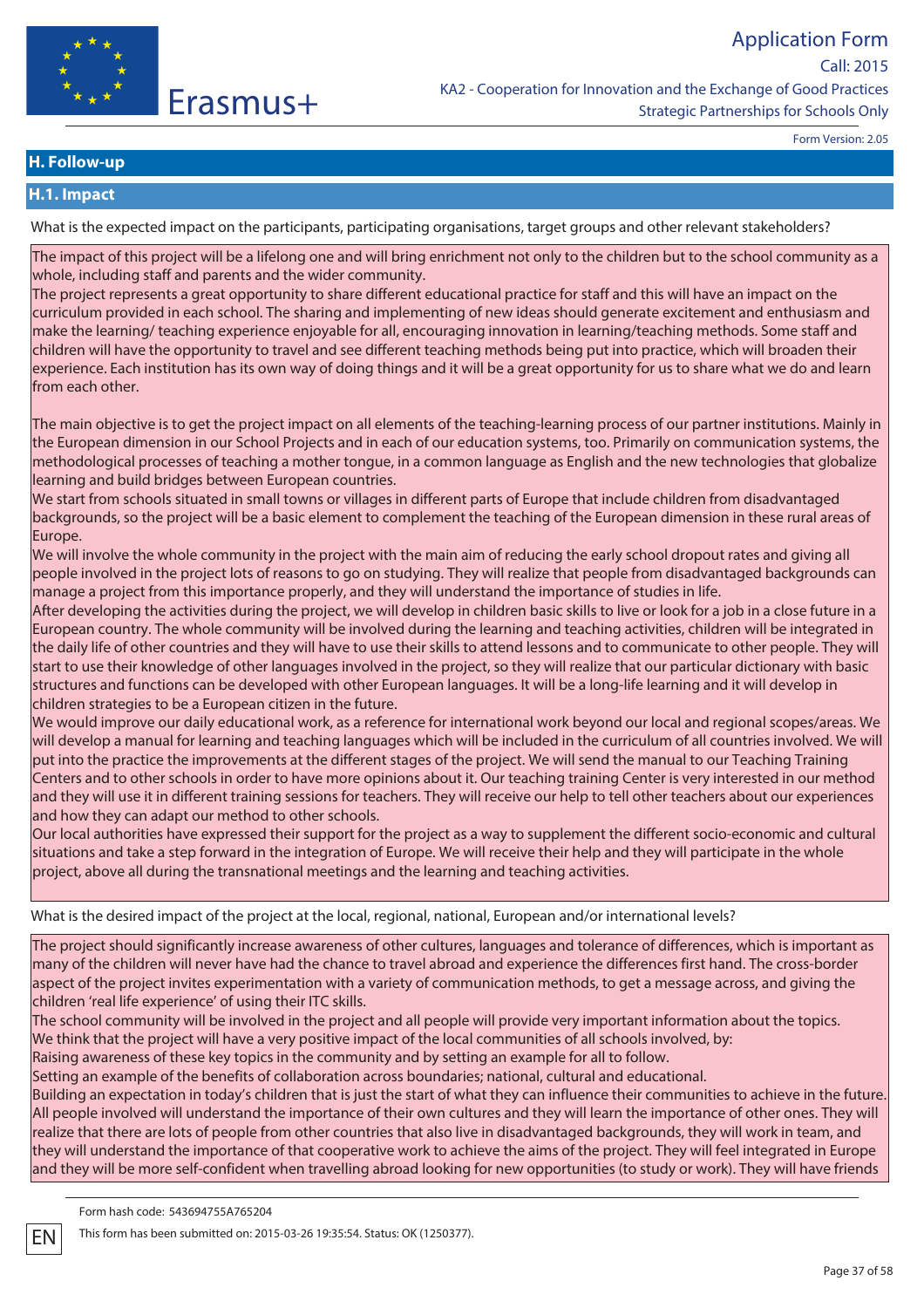Call: 2015



KA2 - Cooperation for Innovation and the Exchange of Good Practices Strategic Partnerships for Schools Only

Form Version: 2.05

in other European countries and they feel more integrated in Europe, which is very important for people from disadvantaged backgrounds that don't usually travel abroad.

How will you measure the previously mentioned impacts?

We will also evaluate the impact of the project because it will be very useful for us in order to know if we are working in the right direction. We must know if the project is having the required impact at every stage, so The Commissions in the different countries will assess the impact of it and The Main Committee will include a section for the impact in each report. As we mentioned in the section related to the evaluation there will be a report after transnational meetings and the learning and teaching activities. We will evaluate the impact of the project through questionnaires for teachers, parents and other local institutions, we will measure the impact of the project including questions about the website, activities, etc. We will collect all mass media reports where the project is mentioned, we will make graphs with the number of visits to the website of the project, number of people in our twinspace and edmodo.

We will take into account the number of people who apply to participate as a member of the Commissions in each country, the number of teachers and students participating in the activities and the number of questions received to contact us through the website and etwinning.

We will include interviews to people from all communities involved in the project, asking them about the impact of the project. It will include teachers, children, parents and members of the community, such as a member of the Local Council, the education inspector or an advisor of the Teaching Training Center.

# **H.2. Dissemination and Use of Projects' Results**

You are requested to make plans for the dissemination of your project results. Please provide answers to the questions below.

To whom will you disseminate the project results inside and outside your organisation? Please define in particular your target audience(s) at local/regional/national/EU level and motivate your choice.

Project results will be disseminated to the entire educational community, both in partner institutions to others who could provide an example in the teaching-learning process.

We will also spread the process of our work and the impact it has had on our schools.

We will use different media and we will get a large number of students, teachers, people involved in education, parents and the whole school community.

We will start to disseminate the project before it starts. We will make leaflets and we will spread them out through the local communities. It is very important because people must know about us to apply to be a member of the Commission in each country. We will include all the information necessary (objectives, activities, evaluation, etc) in the leaflet and we will add a form to apply and be a member of the Commissions. The participants will present their candidacy, and they will include information about themselves and the reasons which encouraged them into join to the Commission. Afterwards there will be an election in each country to constitute the Commissions (1 per country). There will be a president (the head teacher or the coordinator of the project), two teachers, two parents, 1 student, 1 representative of the City Council.

We will send the information about the project and partners to local and educational authorities in order to get help and support. With this action, we will disseminate the project before it starts, they will know about us before starting to work and they could give us ideas and help in advance.

The Commissions and The Main Committee will evaluate the dissemination of the project as well and they will include a section for it in their reports.

Apart from the communities directly involved in the project, we will ask other schools for their opinions about our manual about different ways of teaching languages.

Our teaching training Center is very interested in our products and they will use it in different training sessions for teachers, above all the manual with different ways of teaching and learning languages. They will receive our help to tell other teachers about our experiences and how they can adapt our method to other schools.

Our local authorities have expressed their support for the project as a way to supplement the different socio-economic and cultural situations and take a step forward in the integration of Europe. We will receive their help and they will participate in the whole project, above all during the transnational meetings and the learning and teaching activities.

The educational inspection service will receive the leaflet of the project, and we will give it detailed information about the project before it starts, besides we will send it all the reports that will be published by The Commissions and The Main Committee. Apart from that, all our products will be available in our website and etwinning for all schools interested in them, they will be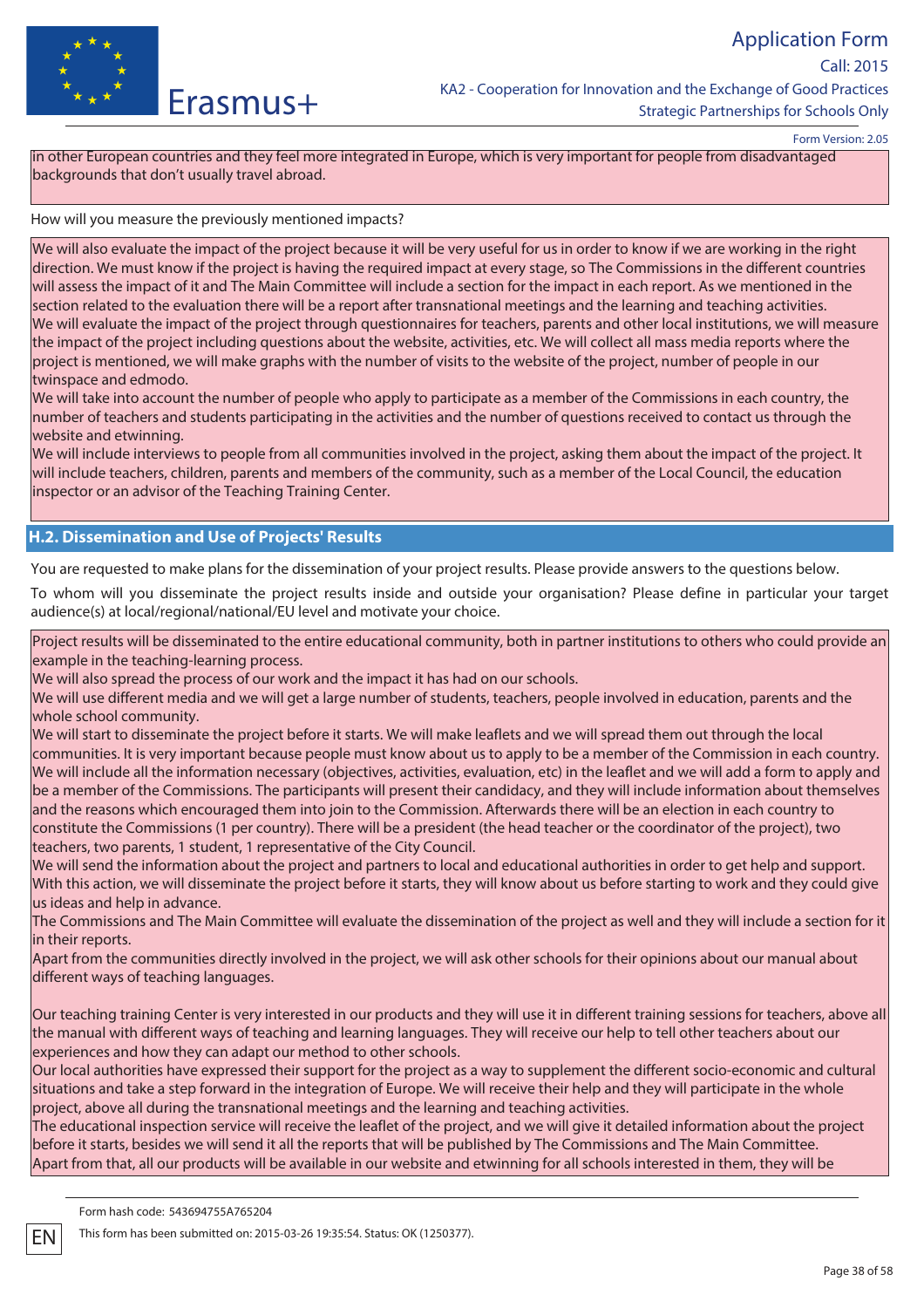

Call: 2015 KA2 - Cooperation for Innovation and the Exchange of Good Practices Strategic Partnerships for Schools Only

Form Version: 2.05

downloadable resources for everyone. All products will be very useful for all schools, but our dictionary with basic vocabulary and functions in our mother tongues will be also useful for everybody who is going to travel to one of the countries involved in the project. It could be used for people who is going to travel to look for a job, to study there, even for holidays so we will send it to local tourist offices.

We will send a copy of our book with fairy tales to our local libraries in order to give all people the opportunity of reading it there. We will contact and send the Power-Point presentation about technologies for preserving the environment to the Eco-school European network. We have been participating in this network for a long time and they are also very interested in this type of projects. We will do the same with net about responsible consumption called ECOMS and with the net in which schools associated to the UNESCO exchange experiences. In Spain we have a long work done in Eco-school, and we know these nets very well. They are really useful for this purpose and there will be lots of European schools interested in knowing about our project.

Who will be responsible for the dissemination activities within your partnership and which specific expertise do they have in this area? What resources will you make available to allow for the proper implementation of your dissemination plans?

As it was described in the section of the project related to the distribution of tasks and responsibilities, Denmark will develop the website of the project, Holland will develop our twinspace and Hungary will publish all news about the project in the diary of the project in etwinning. Both tools will be very important to disseminate the project and our products.

Each country will have a person in charge of disseminating the results and uploading the materials to the website and etwinning related to its country. The Commissions will choose a person to do it and they will take into account that the person in charge must be in contact to the President of the Commission regularly in order to refresh the section per country frequently. These people will be in charge of uploading geographical and sociocultural information, a map with the location of the school, pictures of the school, children and staff, etc. we will also include a detailed description of the classrooms, type of school, etc.

There will be also a section for transnational meetings and learning teaching activities in the website and etwinning. The responsible in each country will upload the agenda, information about the accommodation and transport, activities, pictures, videos and a summary after the meetings. Spain as coordinator of the project will help and coordinate the agendas of all transnational meetings.

In the website and etwinning, there will be a section for each product and for the evaluation of the project. The responsible for the products will be in charge of these sections, so that we will develop a section for the "manual with methods of teaching and learning" by Spain , "technologies to preserve the environment" by Holland, "basic functions in our mother tongues" by Hungary, "a book with fairy tales" by Finland and "evaluation" by Cyprus.

All partners will send other schools our manual with different ways of learning and teaching languages with questionnaires in order to get different opinions about our work, besides it can be used by them.

We will send information to local and regional newspapers and TV channels about our project. We usually work with them and they are always very interested in publishing reports about us, specially news related to European projects due to the impact of these activities on the society.

The president of each Commission will be in charge of a corner for the project in each school. He/She will choose two assistants to help him/her and they will display all products and pictures of the project with the advice of the President. All products will be displayed in our corners for the whole duration of the project to inform the school community about the project and its evolution.

The president in each country will meet the teachers, students and parents to explain the agreements of The Main Committee (TMC), so it will happen after transnational meetings and learning and teaching activities. He will also send the report and he will answer all  $\alpha$  auestions required by the educational inspection.

The president in each country will send the printed and digital version of our book with fairy tales to the local libraries. He will be also responsible for sending and working with the Teaching Training Center our products. All teachers in each school will help the Center, and some of them will participate in some sessions to train teachers, where they will give support and exchange experiences about the practice of the method.

Form hash code: 543694755A765204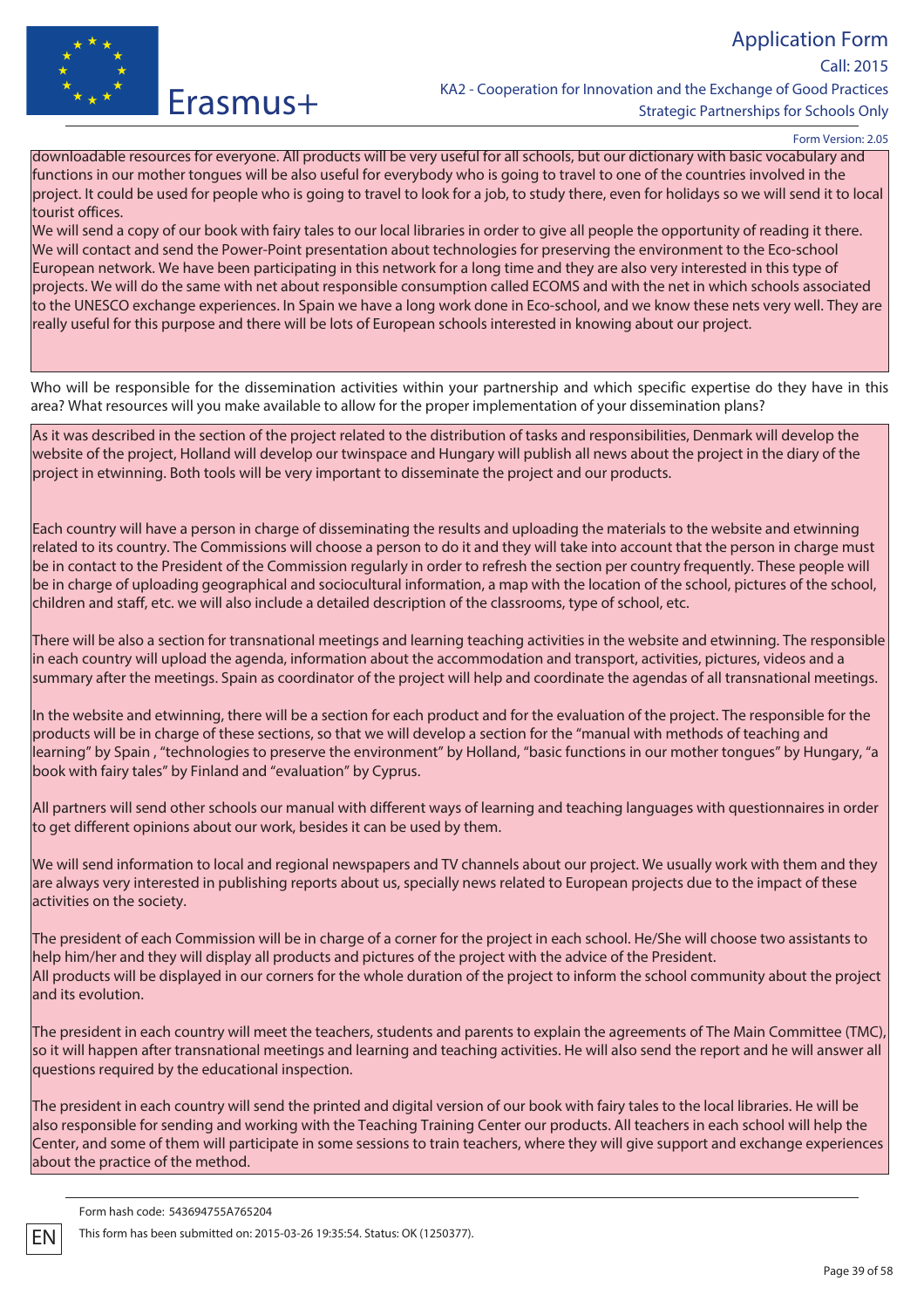

Call: 2015 KA2 - Cooperation for Innovation and the Exchange of Good Practices Strategic Partnerships for Schools Only

Form Version: 2.05

Spain as an Eco-school for more than 10 years will be responsible for sending the products related to the topic "technologies for preserving the environment" to all networks mentioned above. We will spread these products in the Eco-school European network, in the net about responsible consumption called ECOMS and in the net in which schools associated to the UNESCO exchange experiences. We are active members on these networks and it will be easy for us.

We will print our particular dictionary with vocabulary and basic functions in our mother tongues and the President of the Commissions will send it with a digital version of it too to the local tourist offices. It could be used by tourists or other people who travel to one of the countries involved to study or work.

Hungary will publish all the news of the project in etwinning weekly. They will use the diary of the project, which is a very useful tool in etwinning and all people registered will receive our news. We will link these news to Facebook, Twitter and Edmodo in order to enhance the popularity of the project.

The proposed dissemination should be identified with these elements:

- Title of the Project: "Children in a Europe of 2020"

ERASMUS + Logos.

- Flag of the European Union.

- The logo of the project.

What kind of dissemination activities do you intend to carry out and through which channels?

The activities that we will develop for a proper dissemination of the project can be summarized as:

• Leaflets of the project before it starts in order to enhance the popularity of the project. Children will decorate the leaflets with their pictures and they will distribute them in their villages and neighborhoods. Children with special needs will be in charge of decorating the leaflets in order to involve them in the project. They will explain the people about their own project to encourage in people participation on it before it starts. Moreover it will be very important because we need children, parents and members of the city council to constitute the Commissions in each country.

• Forms to constitute the Commissions in each school. We will distribute forms with the leaflets to be filled in with personal information and the reasons because they want to be part of the Commissions. We will include the school address, telephone number, email address, the deadline to send candidacies and the date for elections. All people from the school community will be able to vote for a teacher, a student and a member of the city council.

• The Commissions in each country will report and inform after transnational meetings and the learning and teaching activities. Afterwards The Main Committee will report an inform too with all agreements from each Commission. The reports will be available in the website of the project, our twinspace and in all corners for the project which will be in a visible place at every school. • The website of the project in which all products will be available even after the project is finished.

• The twinspace of the project in which all products will be available even after the project is finished.

• The diary of the project in etwinning. We will use it to publish the news of the project and it will be refreshed weekly. We will link the news to Facebook, Twitter and Edmodo in order to enhance the popularity of the project. The logo of the project.

• The Corners in each school, which will be supervised by the President of the Commission and he will be helped by two people who will display all products following his/her advice. Children with special needs will decorate these corners.

• We will print our manual with different ways of learning and teaching languages. We will send it to other schools in order to know their opinion, evaluate it and improve it. We will send it to our Teaching Training Center too. They are very interested in it and they will use it in several sessions to train teachers, they will receive our support to explain it and exchange experiences. There will be videos, pictures and a lot of information related to the learning and teaching activities which are very important to develop it. • We will print our particular dictionary with vocabulary and basic functions in our mother tongues and we will send it with a digital version of it too to the local tourist offices. It could be used by tourists or other people who travel to one of the countries involved to study or work.

• We will collect all projects related to the different techniques for preserving the environment, and we will spread out the Power Point presentation and all the materials produced. We will send it to the Eco-school European network, to the net about responsible consumption called ECOMS and to the net in which schools associated to the UNESCO exchange experiences.

• We will print our book with fairy tales and we will send it with a digital version of it too to the local libraries. It could be used by the whole community forever.

• There will be regular meetings after the transnational meetings and the learning and teaching activities. There will be meetings for

Form hash code: 543694755A765204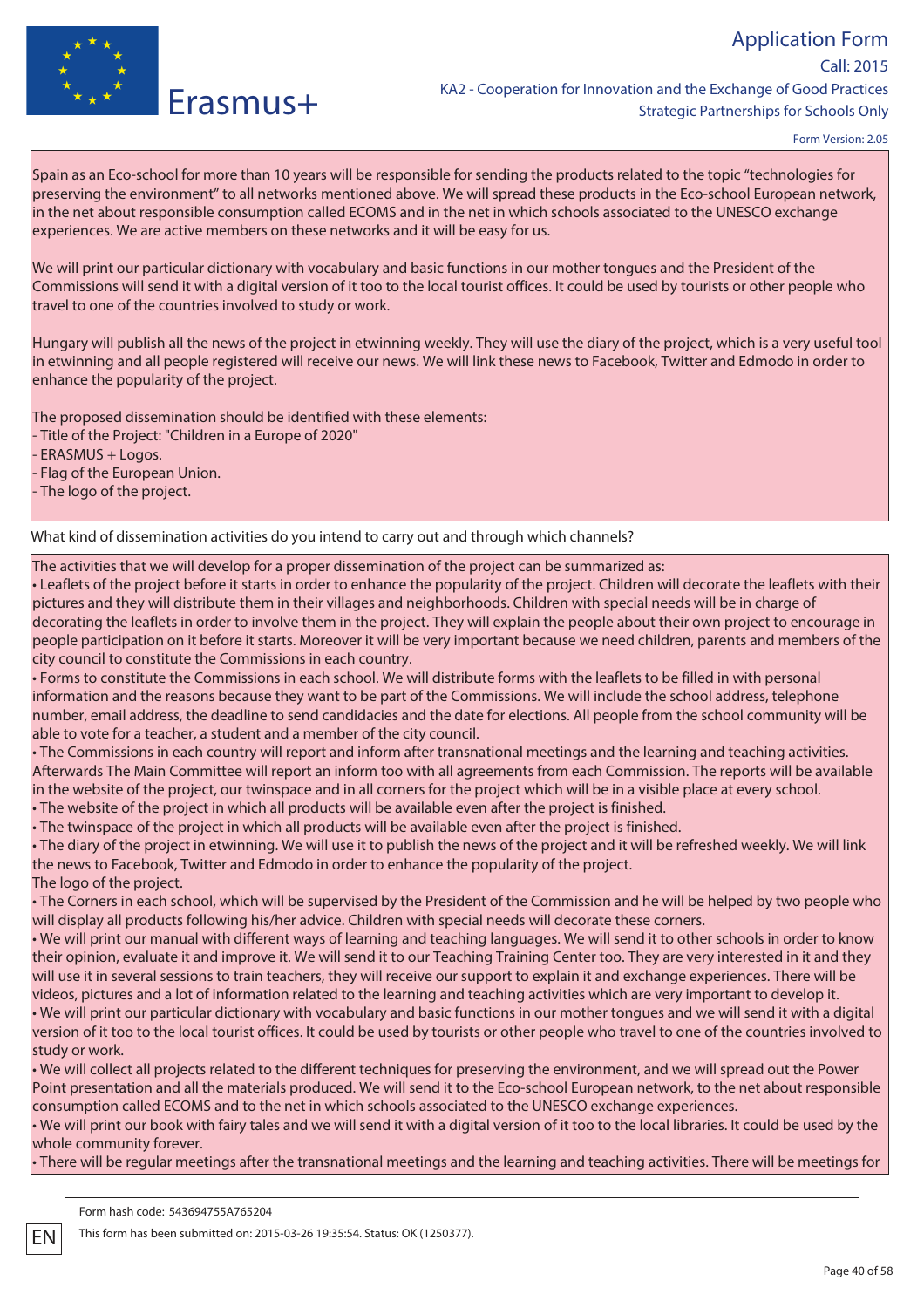Call: 2015

Form Version: 2.05



KA2 - Cooperation for Innovation and the Exchange of Good Practices

Strategic Partnerships for Schools Only

#### children, teachers and parents.

• We will send information to local and regional newspapers and TV channels to include information about our project in their sections.

• We will send the reports to the Educational Inspection after transnational meetings and the learning and teaching activities.

Erasmus+ has an open access requirement for all materials developed through its projects. If your project is producing intellectual outputs/ tangible deliverables, please describe how you intend to ensure free access for the public to a digital form of this material. If you intend to put any limitation on the use of the open licence, please specify the reasons, extent and nature of this limitation.

All products will be available in our web site and in our twinspace after the project is finished. They will be free to be used for everyone interested in them. They will be available to download and print them.

How will you ensure that the project's results will remain available and will be used by others?

The project's products will be always available in each school involved in the project for the one who request for them and they will be on the website and twinspace for a long time. We will keep the website of the project running for at least 5 years more after the project is finished.

We will send the materials to local libraries, Teaching Training Centers and tourist offices so they will be available for a lot of people for a long time. We will also send our manual with different ways of teaching and learning languages to other schools with questionnaires to ask for their opinions. We will ask them regularly to know if they have put it into practice and in case of receiving positive answers, we will keep in touch with these schools and we will exchange experiences after the project is finished.

If relevant, please provide any other information you consider appropriate to give a full understanding of your dissemination plan and its expected impact (e.g. how you have identified which results are most relevant to disseminate; how you will ensure the involvement of all partners; how you see synergies with other stakeholders, etc.)

### **H.3. Sustainability**

What are the activities and results that will be maintained after the end of the EU funding, and how will you ensure the resources needed to sustain them?

We will keep the website of the project running for at least 5 years after the project is finished and we will apply to keep our twinspace running too. The six schools will pay the costs of the website since it won't be very expensive and we won't have any problem to do it.

Children will communicate each other through our twinspace or Edmodo frequently after the project is finished. They will talk about different topics related to their interests monthly. Teachers will keep in touch to coordinate children's activities through Skype. We will include our innovative manual with all our ways of learning and teaching languages in our schools curriculums. Some of the innovations included in it will be put into practice in other schools since we will send it to our Teaching Training Center.

We will go on working at least for 5 years more after the project is finished. It will be very important for us, because one of the main aims of the project is to reduce the school dropout rates, so we will analyze the students involved in the project during their school life. We will make graphs analyzing the children in the schools involved in the project, we will focus on these children in order to check if we have achieve our goals to go on working in the same line.

We will keep in touch and we will have the possibility of participating in other European projects in the future.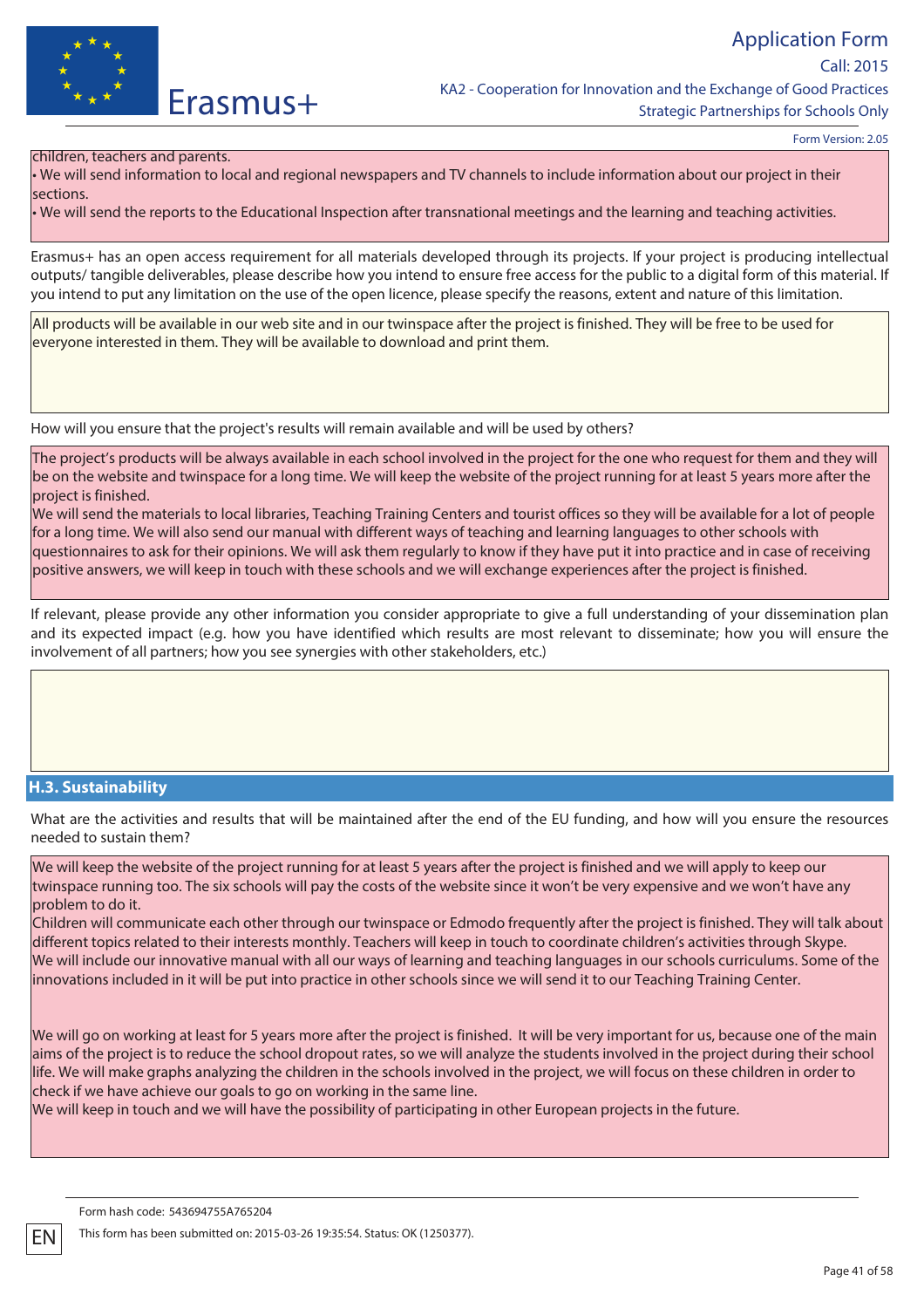

Form Version: 2.05



# **I. Budget**

For further information please consult the Programme Guide for the overview of funding rules. Please note that all amounts must be expressed in Euros.

# **I.1. Project Management and Implementation**

| PIC of Organisation | Role of Organisation          | Name of the Organisation                           | <b>Grant Requested</b> |
|---------------------|-------------------------------|----------------------------------------------------|------------------------|
| 947132445           | <b>Applicant Organisation</b> | <b>COLEGIO ADERAN I</b>                            | 12000.00               |
| 946914971           | <b>Partner Organisation</b>   | Woldschool                                         | 6000.00                |
| 946135285           | Partner Organisation          | Stjaerskolen                                       | 6000.00                |
| 941887073           | Partner Organisation          | Rovastinkankaan koulu                              | 6000.00                |
| 944819868           | <b>Partner Organisation</b>   | Agios Antonios Primary School                      | 6000.00                |
| 943553533           | <b>Partner Organisation</b>   | Kecskeméti Belvárosi Zrínyi Ilona Általános Iskola | 6000.00                |
|                     |                               | Total                                              | 42000.00               |

# **I.2. Transnational Project Meetings**

| PIC of Sending Organisation | Total No. of<br>Meetings | Total No. of<br>Participants | Distance Band | Grant per<br>Participant | <b>Grant Requested</b> |  |
|-----------------------------|--------------------------|------------------------------|---------------|--------------------------|------------------------|--|
| 947132445: COLEGIO ADERAN I |                          | 6                            | $>= 2000$ km  | 760.00                   | 4560.00                |  |
| 946914971: Woldschool       |                          |                              | $>= 2000$ km  | 760.00                   | 1520.00                |  |
| 946914971: Woldschool       |                          | 6                            | 100 - 1999 km | 575.00                   | 3450.00                |  |
| 946135285: Stjaerskolen     |                          | $\overline{4}$               | $>= 2000$ km  | 760.00                   | 3040.00                |  |
| 946135285: Stjaerskolen     |                          | $\mathcal{D}$                | 100 - 1999 km | 575.00                   | 1150.00                |  |
| Total                       |                          |                              |               |                          |                        |  |

Form hash code: 543694755A765204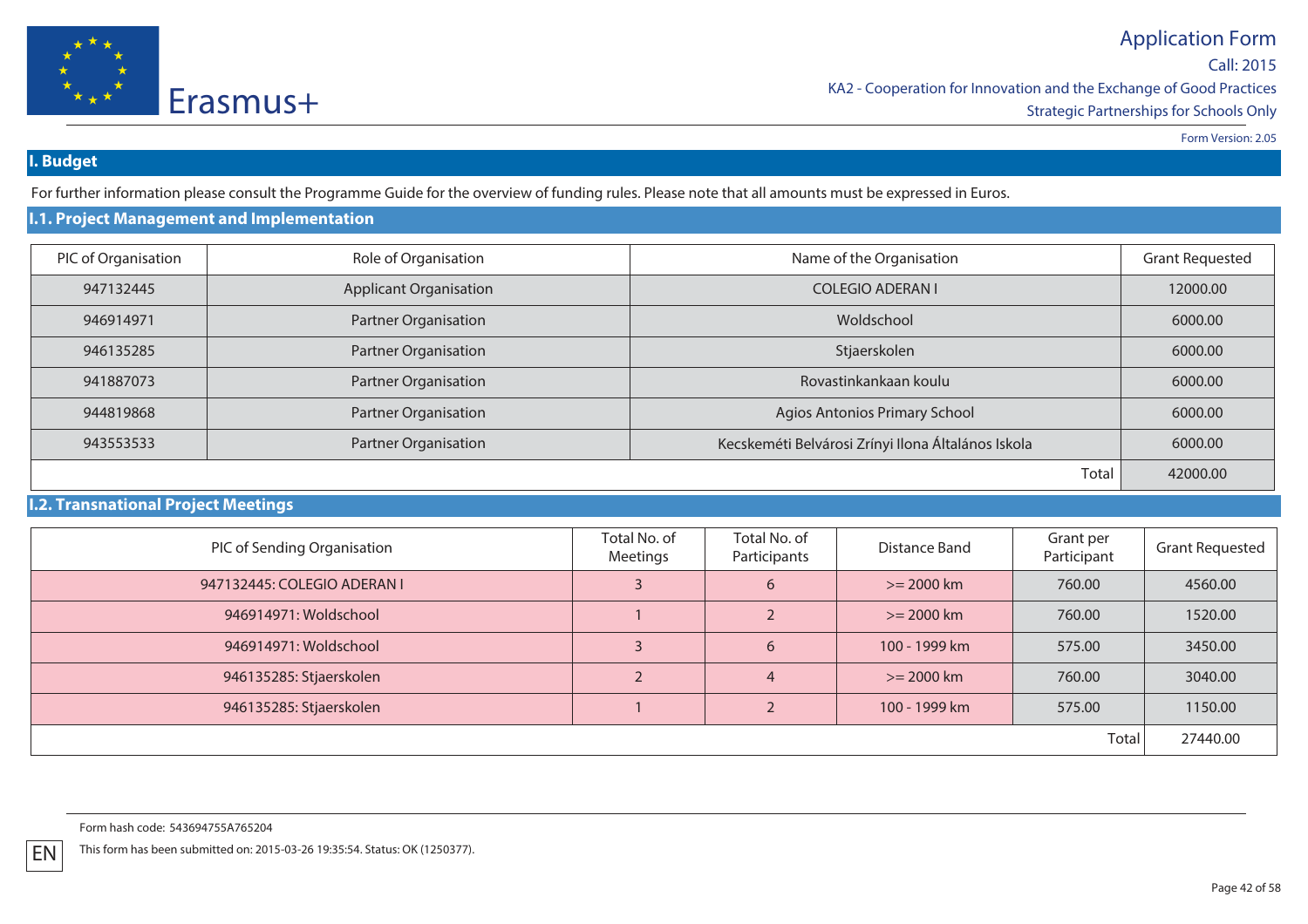

 KA2 - Cooperation for Innovation and the Exchange of Good PracticesStrategic Partnerships for Schools Only

Form Version: 2.05

Call: 2015

| PIC of Sending Organisation                                   | Total No. of<br>Meetings | Total No. of<br>Participants | Distance Band | Grant per<br>Participant | <b>Grant Requested</b> |  |
|---------------------------------------------------------------|--------------------------|------------------------------|---------------|--------------------------|------------------------|--|
| 941887073: Rovastinkankaan koulu                              |                          | 4                            | $>= 2000$ km  | 760.00                   | 3040.00                |  |
| 941887073: Rovastinkankaan koulu                              |                          |                              | 100 - 1999 km | 575.00                   | 1150.00                |  |
| 944819868: Agios Antonios Primary School                      |                          | 6                            | $>= 2000$ km  | 760.00                   | 4560.00                |  |
| 943553533: Kecskeméti Belvárosi Zrínyi Ilona Általános Iskola |                          |                              | $>= 2000$ km  | 760.00                   | 1520.00                |  |
| 943553533: Kecskeméti Belvárosi Zrínyi Ilona Általános Iskola |                          | 6                            | 100 - 1999 km | 575.00                   | 3450.00                |  |
| Total l                                                       |                          |                              |               |                          |                        |  |

# **I.3. Intellectual Outputs**

Which concrete participating organisations' staff resources are you planning to use in the production of outputs that have a significant contribution in terms of potential impact and transferability (e.g. new curricula, pedagogical materials, IT Tools, analysis and studies, etc.)?

| DIC<br>of Organisation<br>יי | Output<br>Identification | Category of Staff | Country      | of Working<br>No. of<br>Days | <b>Grant per Day</b> | t Reauested<br>Grant |
|------------------------------|--------------------------|-------------------|--------------|------------------------------|----------------------|----------------------|
|                              |                          |                   | <b>Total</b> |                              | Total                |                      |

| <b>I.4. Multiplier Events</b> |                         |                  |                              |                                |                                |                                  |                 |  |  |
|-------------------------------|-------------------------|------------------|------------------------------|--------------------------------|--------------------------------|----------------------------------|-----------------|--|--|
| PIC of Organisation           | Event<br>Identification | Country of Venue | No. of Local<br>Participants | Grant per Local<br>Participant | No. of Foreign<br>Participants | Grant per Foreign<br>Participant | Grant Requested |  |  |
|                               |                         | Total            |                              | Total                          |                                | Total                            |                 |  |  |

EN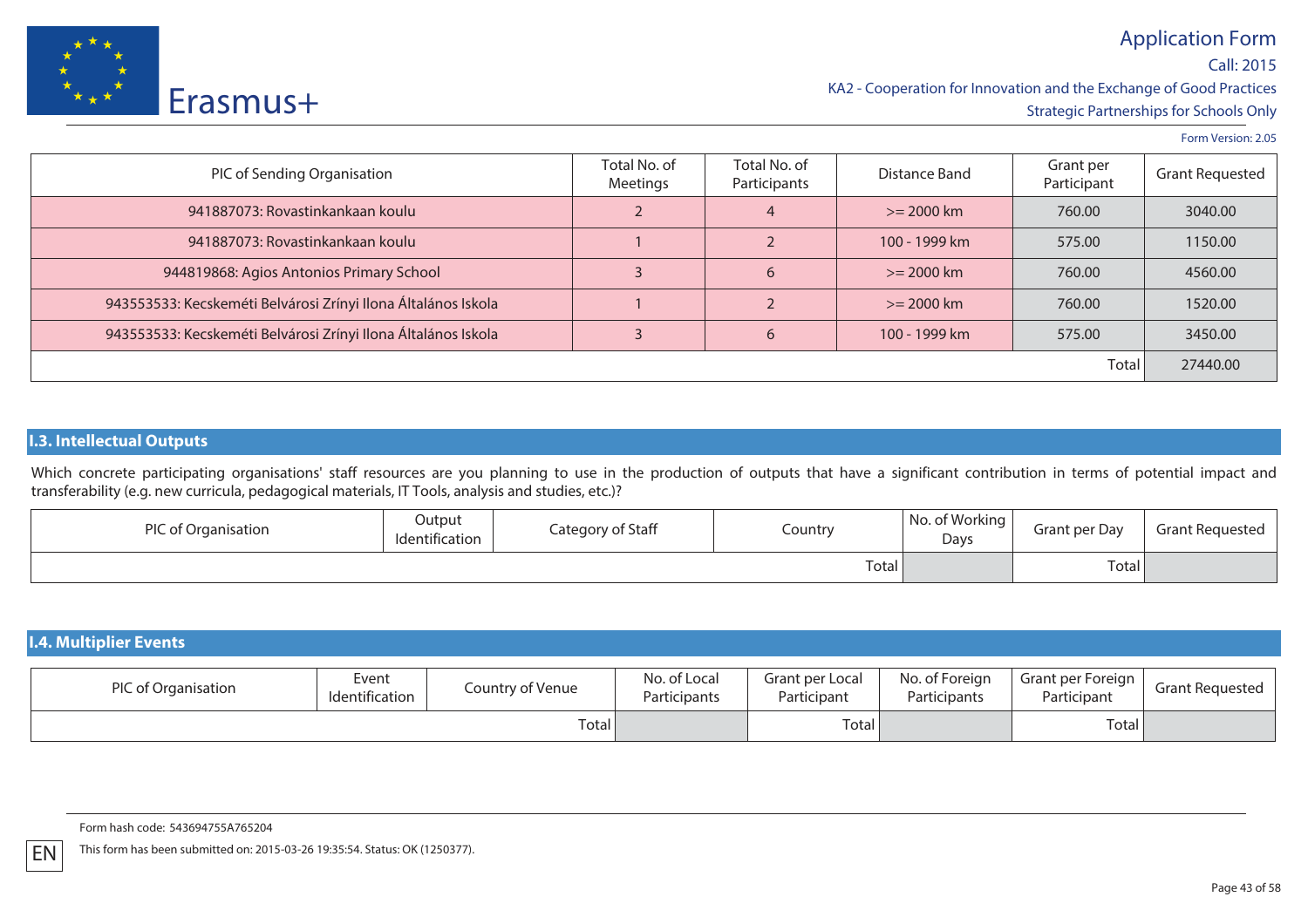

Call: 2015

KA2 - Cooperation for Innovation and the Exchange of Good Practices

Strategic Partnerships for Schools Only

Form Version: 2.05

# **I.5. Learning/Teaching/Training Activities**

# **I.5.1. Travel**

| PIC of Organisation                                    | Activity No.   | <b>Activity Type</b>                        | No. of Participants | Distance Band | Travel Grant per<br>Participant | <b>Grant Requested</b> |
|--------------------------------------------------------|----------------|---------------------------------------------|---------------------|---------------|---------------------------------|------------------------|
| 947132445: COLEGIO ADERAN I                            | C <sub>1</sub> | Short-term exchanges of groups of<br>pupils | $\overline{7}$      | $>= 2000$ km  | 360.00                          | 2520.00                |
| 947132445: COLEGIO ADERAN I                            | C <sub>2</sub> | Short-term exchanges of groups of<br>pupils | $\overline{7}$      | 100 - 1999 km | 275.00                          | 1925.00                |
| 946914971: Woldschool                                  | C <sub>1</sub> | Short-term exchanges of groups of<br>pupils | $\overline{7}$      | 100 - 1999 km | 275.00                          | 1925.00                |
| 946914971: Woldschool                                  | C <sub>3</sub> | Short-term exchanges of groups of<br>pupils | $\overline{7}$      | 100 - 1999 km | 275.00                          | 1925.00                |
| 946135285: Stjaerskolen                                | C <sub>1</sub> | Short-term exchanges of groups of<br>pupils | $\overline{7}$      | 100 - 1999 km | 275.00                          | 1925.00                |
| 946135285: Stjaerskolen                                | C <sub>3</sub> | Short-term exchanges of groups of<br>pupils | $\overline{7}$      | $>= 2000$ km  | 360.00                          | 2520.00                |
| 941887073: Rovastinkankaan koulu                       | C <sub>1</sub> | Short-term exchanges of groups of<br>pupils | $\overline{7}$      | 100 - 1999 km | 275.00                          | 1925.00                |
| 941887073: Rovastinkankaan koulu                       | C <sub>3</sub> | Short-term exchanges of groups of<br>pupils | $\overline{7}$      | $>= 2000$ km  | 360.00                          | 2520.00                |
| 944819868: Agios Antonios Primary School               | C <sub>1</sub> | Short-term exchanges of groups of<br>pupils | $\overline{7}$      | 100 - 1999 km | 275.00                          | 1925.00                |
| 944819868: Agios Antonios Primary School               | C <sub>3</sub> | Short-term exchanges of groups of<br>pupils | $\overline{7}$      | $>= 2000$ km  | 360.00                          | 2520.00                |
| 943553533: Kecskeméti Belvárosi Zrínyi Ilona Általános | C <sub>2</sub> | Short-term exchanges of groups of<br>pupils | $\overline{7}$      | 100 - 1999 km | 275.00                          | 1925.00                |
|                                                        | Total          |                                             |                     |               |                                 | 26075.00               |

Form hash code: 543694755A765204

EN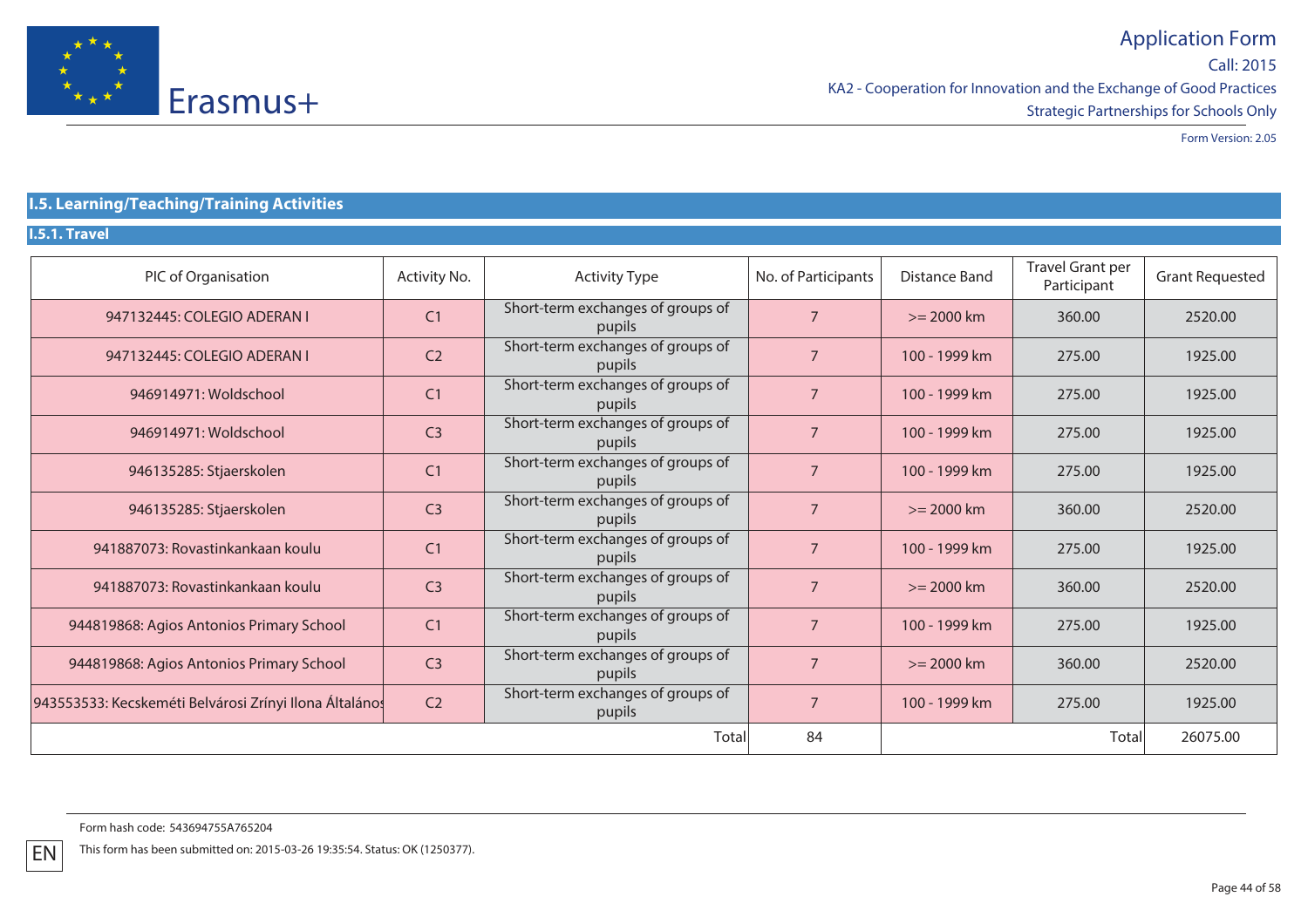

Call: 2015

KA2 - Cooperation for Innovation and the Exchange of Good Practices

Strategic Partnerships for Schools Only

Form Version: 2.05

| PIC of Organisation                                    | Activity No.   | <b>Activity Type</b>                        | No. of Participants | Distance Band | Travel Grant per<br>Participant | <b>Grant Requested</b> |
|--------------------------------------------------------|----------------|---------------------------------------------|---------------------|---------------|---------------------------------|------------------------|
| 943553533: Kecskeméti Belvárosi Zrínyi Ilona Általános | C <sub>3</sub> | Short-term exchanges of groups of<br>pupils |                     | $>= 2000$ km  | 360.00                          | 2520.00                |
|                                                        | Total<br>84    |                                             | Totall              | 26075.00      |                                 |                        |

# **I.5.2. Individual Support**

Long-term Learning/Teaching/Training Activities

| PIC of Organisation | Activity No. | <b>Activity Type</b> | Duration<br>(months) | Country of<br>Destination | No. of<br>Participants<br>(without)<br>accompanying  <br>persons) | Grant per<br>Participant | No. of<br>Accompanying<br>Persons | Grant per<br>Accompanying<br>Persons | Grant Requested |
|---------------------|--------------|----------------------|----------------------|---------------------------|-------------------------------------------------------------------|--------------------------|-----------------------------------|--------------------------------------|-----------------|
|                     |              | Total                |                      | Total                     |                                                                   | Total                    |                                   | Total                                |                 |

#### Short-term Learning/Teaching/Training Activities

| PIC of Organisation         | Activity No.   | <b>Activity Type</b>                        | Duration (days) | No. of<br>Participants<br>(without<br>accompanying<br>persons) | Grant per<br>Participant | No. of<br>Accompanying<br>Persons | Grant per<br>Accompanying<br>Persons | <b>Grant Requested</b> |
|-----------------------------|----------------|---------------------------------------------|-----------------|----------------------------------------------------------------|--------------------------|-----------------------------------|--------------------------------------|------------------------|
| 947132445: COLEGIO ADERAN I | C <sub>1</sub> | Short-term exchanges of groups<br>of pupils |                 |                                                                | 275.00                   |                                   | 500.00                               | 2375.00                |
|                             |                | Totall                                      | 60              | 60                                                             | Total                    | 24                                | Total                                | 28500.00               |

Form hash code: 543694755A765204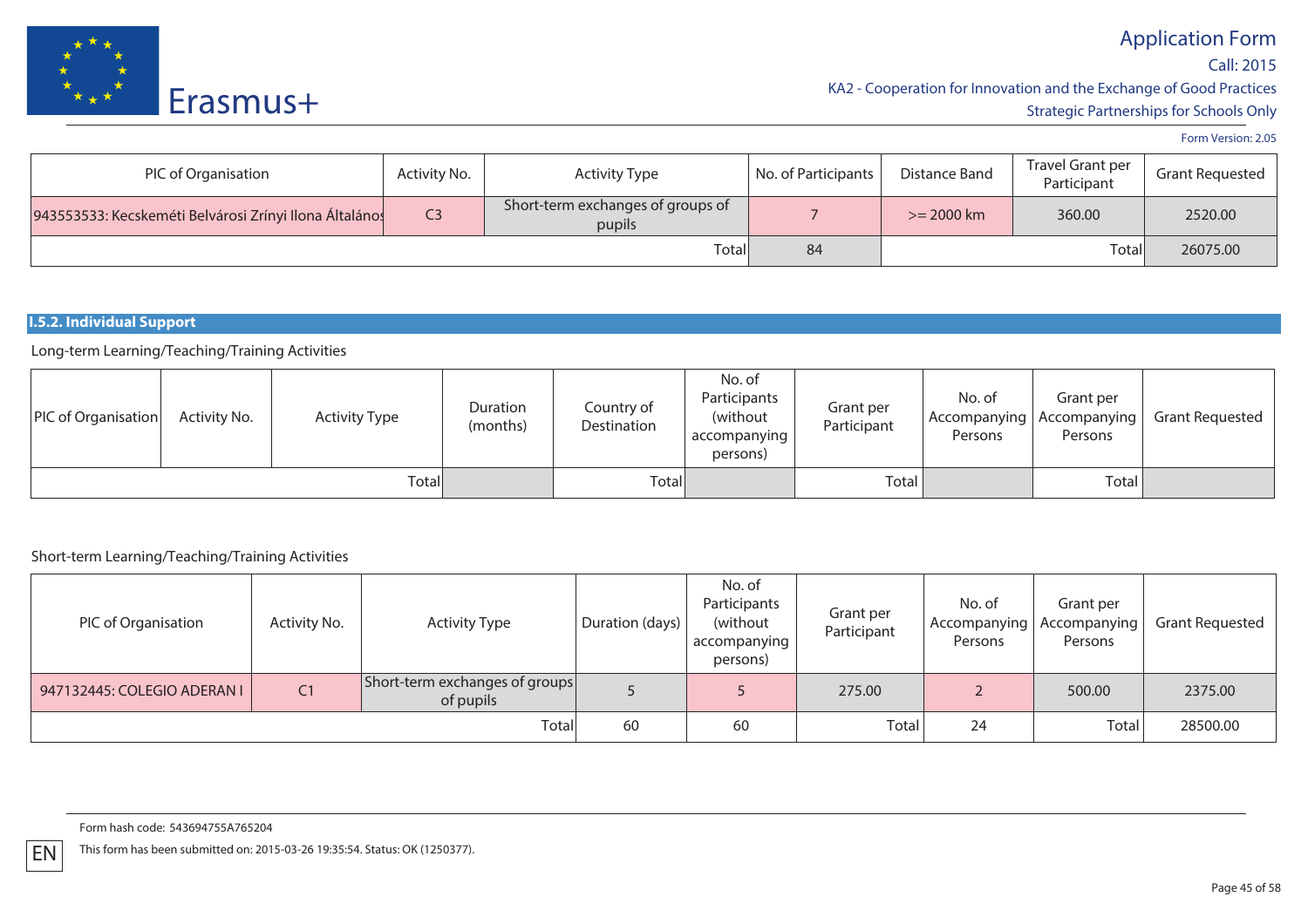

Call: 2015

KA2 - Cooperation for Innovation and the Exchange of Good Practices

Strategic Partnerships for Schools Only

Form Version: 2.05

| PIC of Organisation             | Activity No.   | <b>Activity Type</b>                        | Duration (days) | No. of<br>Participants<br>(without<br>accompanying<br>persons) | Grant per<br>Participant | No. of<br>Accompanying<br>Persons | Grant per<br>Accompanying<br>Persons | <b>Grant Requested</b> |
|---------------------------------|----------------|---------------------------------------------|-----------------|----------------------------------------------------------------|--------------------------|-----------------------------------|--------------------------------------|------------------------|
| 947132445: COLEGIO ADERAN I     | C <sub>2</sub> | Short-term exchanges of groups<br>of pupils | 5               | 5                                                              | 275.00                   | $\overline{2}$                    | 500.00                               | 2375.00                |
| 946914971: Woldschool           | C <sub>1</sub> | Short-term exchanges of groups<br>of pupils | 5               | 5                                                              | 275.00                   | $\overline{2}$                    | 500.00                               | 2375.00                |
| 946914971: Woldschool           | C <sub>3</sub> | Short-term exchanges of groups<br>of pupils | 5               | 5                                                              | 275.00                   | $\overline{2}$                    | 500.00                               | 2375.00                |
| 946135285: Stjaerskolen         | C <sub>1</sub> | Short-term exchanges of groups<br>of pupils | 5               | 5                                                              | 275.00                   | $\overline{2}$                    | 500.00                               | 2375.00                |
| 946135285: Stjaerskolen         | C <sub>3</sub> | Short-term exchanges of groups<br>of pupils | 5               | 5                                                              | 275.00                   | $\overline{2}$                    | 500.00                               | 2375.00                |
| 941887073: Rovastinkankaan koul | C <sub>1</sub> | Short-term exchanges of groups<br>of pupils | 5               | 5                                                              | 275.00                   | $\overline{2}$                    | 500.00                               | 2375.00                |
| 941887073: Rovastinkankaan koul | C <sub>3</sub> | Short-term exchanges of groups<br>of pupils | 5               | 5                                                              | 275.00                   | $\overline{2}$                    | 500.00                               | 2375.00                |
| 944819868: Agios Antonios Prima | C <sub>1</sub> | Short-term exchanges of groups<br>of pupils | 5               | 5                                                              | 275.00                   | $\overline{2}$                    | 500.00                               | 2375.00                |
| 944819868: Agios Antonios Prima | C <sub>3</sub> | Short-term exchanges of groups<br>of pupils | 5               | 5                                                              | 275.00                   | $\overline{2}$                    | 500.00                               | 2375.00                |
| 943553533: Kecskeméti Belvárosi | C <sub>2</sub> | Short-term exchanges of groups<br>of pupils | 5               | 5                                                              | 275.00                   | $\overline{2}$                    | 500.00                               | 2375.00                |
| 943553533: Kecskeméti Belvárosi | C <sub>3</sub> | Short-term exchanges of groups<br>of pupils | 5               | 5                                                              | 275.00                   | $\overline{2}$                    | 500.00                               | 2375.00                |
| Total                           |                |                                             | 60              | 60                                                             | Total                    | 24                                | Total                                | 28500.00               |

EN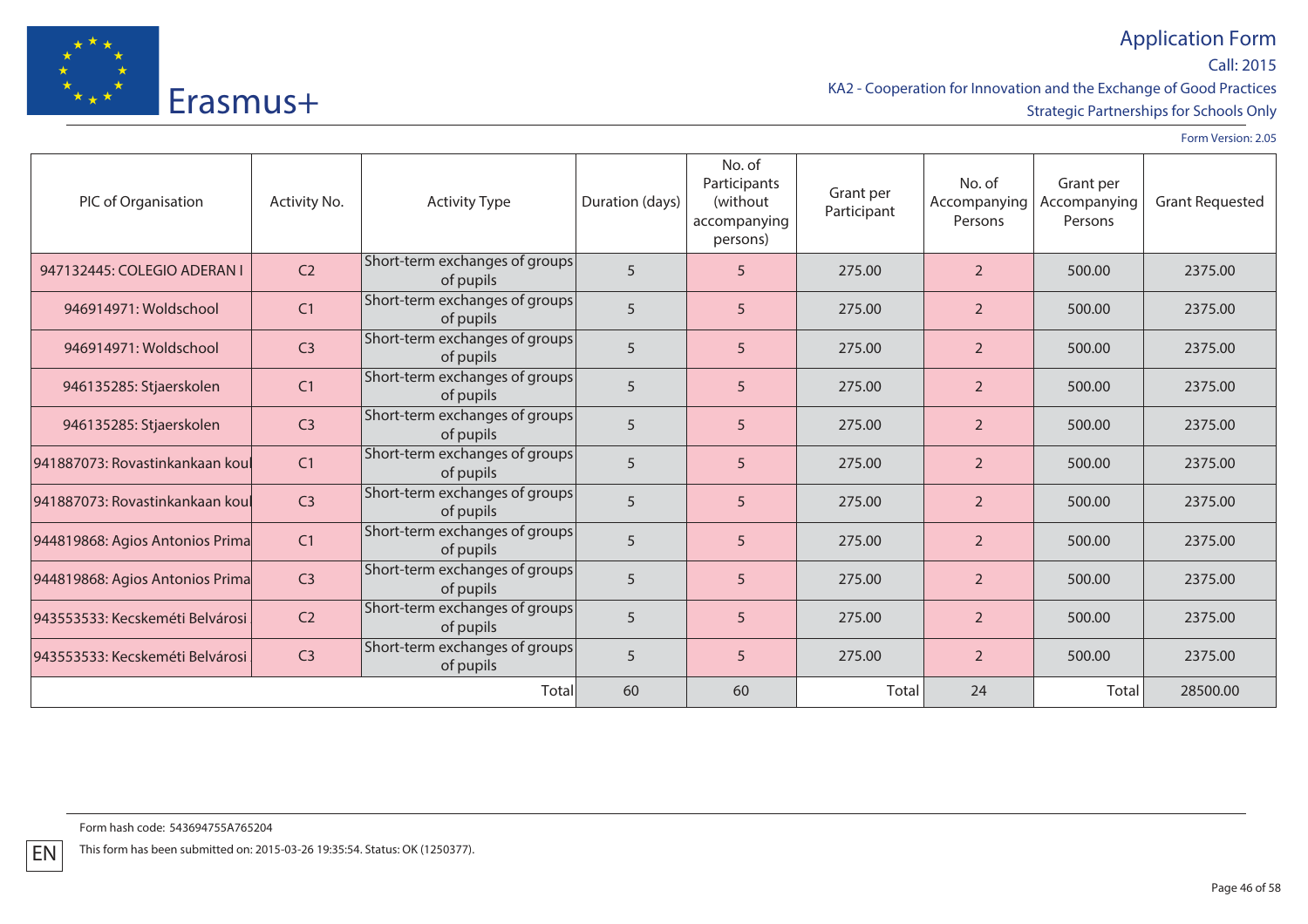

#### Call: 2015

 KA2 - Cooperation for Innovation and the Exchange of Good PracticesStrategic Partnerships for Schools Only

Form Version: 2.05**I.5.3. Linguistic Support**PIC of OrganisationActivity No. | Activity Type No. of Participants (without accompanying persons)Grant per Participant Grant Requested TotalTotal

# **I.6. Special Needs**PIC of Organisation No. of Participants With Special NeedsSolution September 2021 and Description September 2021 and September 2021 and September 2021 and September 202<br>Solution September 2022 and September 2022 and September 2022 and September 2022 and September 2023 and Septem Total

| <b>I.7. Exceptional Costs</b> |                          |                                                     |  |  |  |  |
|-------------------------------|--------------------------|-----------------------------------------------------|--|--|--|--|
| PIC of Organisation           | Description of Cost Item | <b>Grant Requested</b><br>$(75\% \text{ of Total})$ |  |  |  |  |
|                               | Total                    |                                                     |  |  |  |  |

Please provide any further comments you may have concerning the above entered budget.

Form hash code: 543694755A765204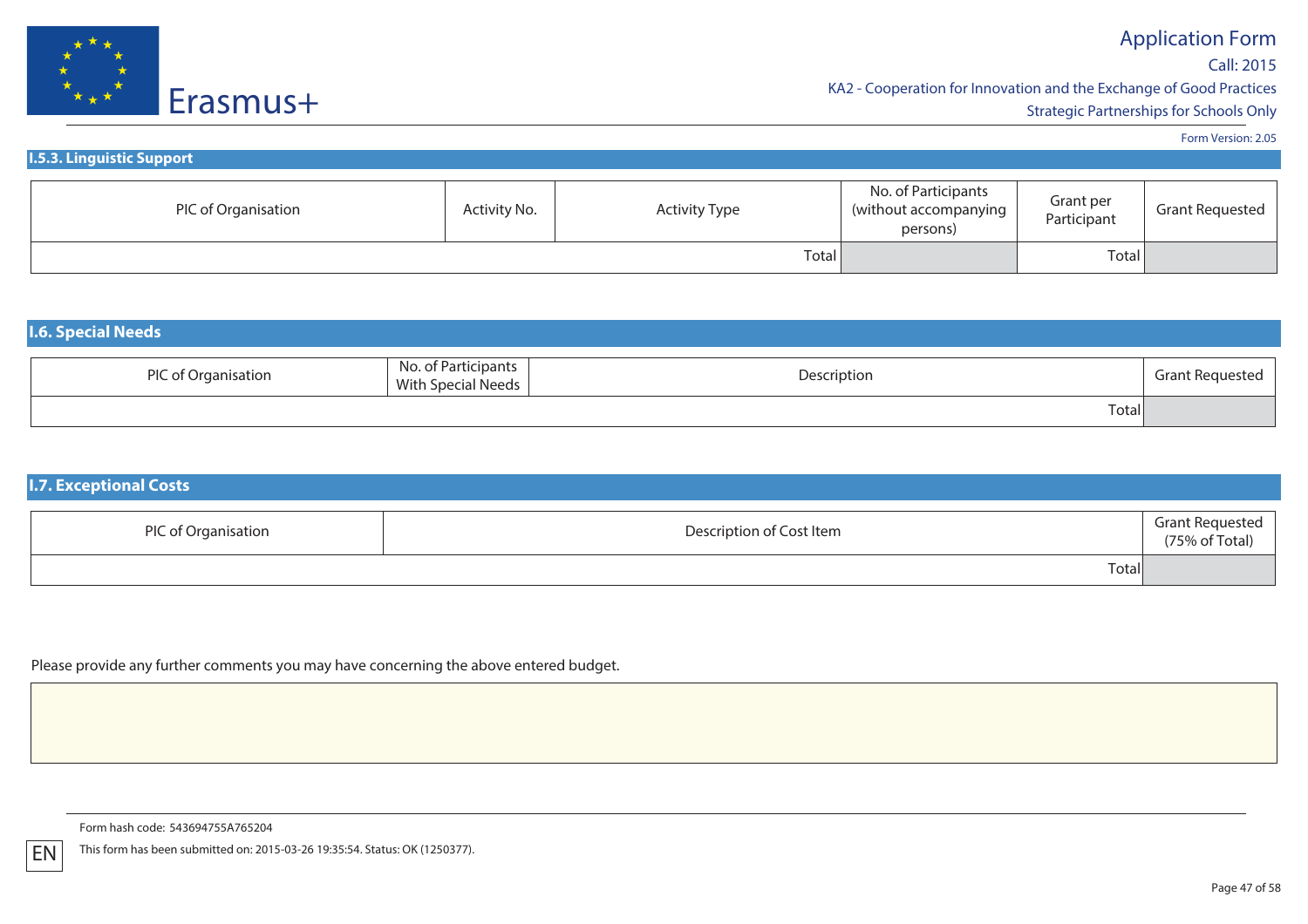

 Call: 2015 KA2 - Cooperation for Innovation and the Exchange of Good PracticesStrategic Partnerships for Schools Only

Form Version: 2.05

Form hash code: 543694755A765204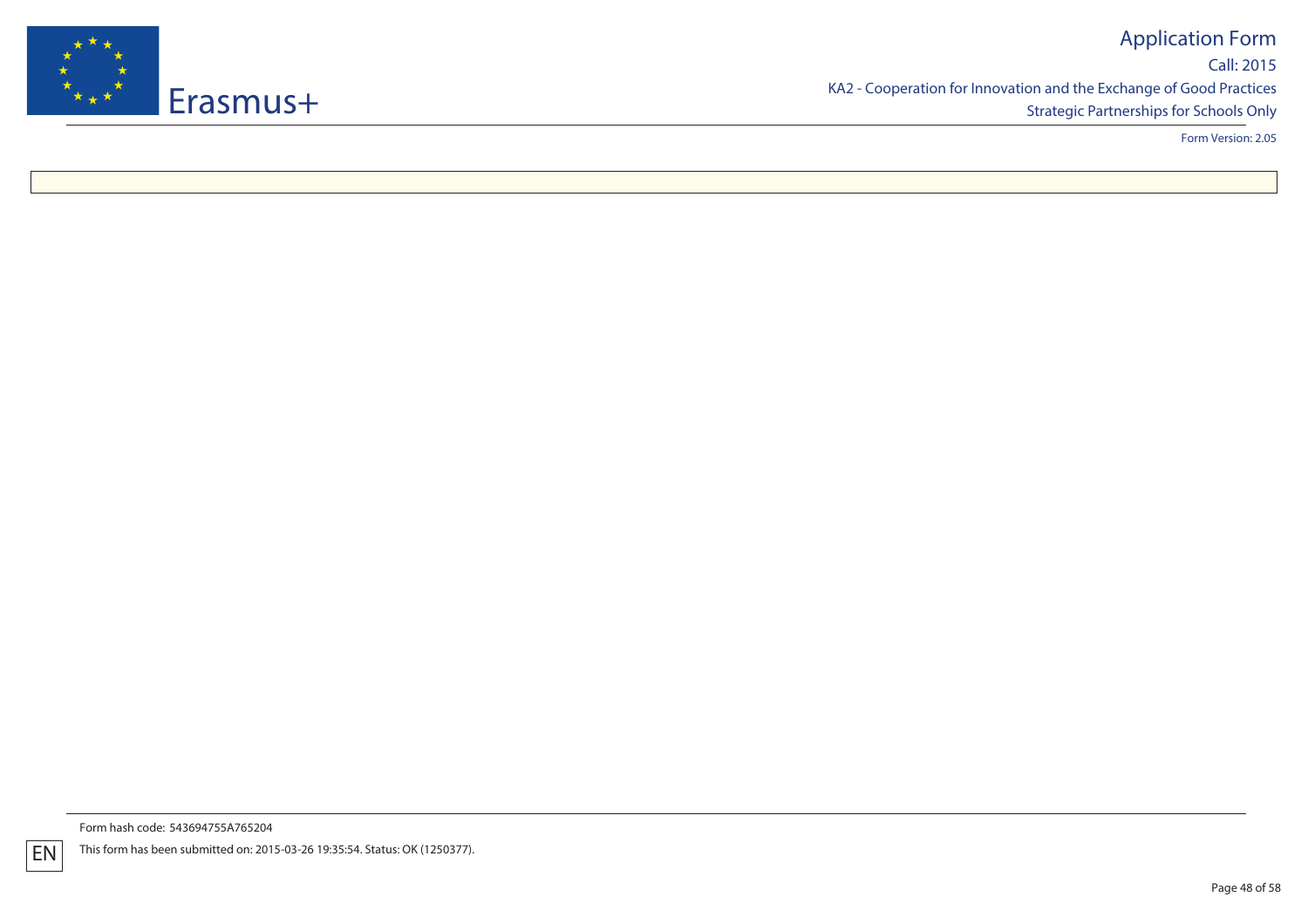

#### Form Version: 2.05

Application Form

# **J. Project Summary**

Please provide a short summary of your project. Please recall that this section [or part of it] may be used by the European Commission, Executive Agency or National Agencies in their publications. It will also feed the Erasmus+ dissemination platform.

Be concise and clear and mention at least the following elements: context/background of project; objectives of your project; number and profile of participants; description of activities; methodology to be used in carrying out the project; a short description of the results and impact envisaged and finally the potential longer term benefits.

In view of further publication on the Erasmus+ dissemination platform, please also be aware that a comprehensive public summary of project results will be requested at report stage(s). Final payment provisions in the contract will be linked to the availability of such summary.

#### CHILDREN IN A EUROPE OF 2020

It is a Project that will last 2 years and involves schools from Holland, Denmark, Cyprus, Finland, Hungary and Spain. Most of children in this Project come from disadvantaged backgrounds and all schools have lots of things in common, that is the main reason of the partnership. We have focused on the following objectives:

• To reduce the school drop out rates in the communities involved in the project.

• To develop the key competences, such as ITC skills and linguistic competences using ways of teaching and learning focused on children.

• To improve the linguistic competence in children in order to develop techniques and skills which will be essential for them in the world of work in a close future.

• To encourage in children the capacity of work in Europe since early ages by working on linguistic and social competences.

• To implement the European dimension amongst all participants, encourage in them internationalization and be open-minded, which is so important to be integrated in a common Europe to prevent our communities' members of social exclusion in the future. • To use ITC as international instrument of communication, elaboration, evaluation and diffusion of the results.

• To improve students' and teachers' communication, group working skills, the use of English as common language.

• To compare methods of teaching and learning, values of education, school organization and curriculum in order to look for innovative ways of teaching and learning and introduce pedagogical innovations.

All schools involved in the partnership will work to achive these aims due to we have nearly the same neccessities. All partners have some strong point to implement the Project but at the same time all of them have neccessities that will be solved with the development of the Project

We will focus on children from 10 to 14 years old to achieve the objectives of the Project. This group of children will work directly on the Project, but the whole school community will participate and will be involved in it. It is a very important Project for all teachers and they will have to participate in it in order to colaborate and investigate to look for innovative ways of learning and teaching. All teachers will participate to develop the materials and the manual that will be available and we will spread it out in order to help other schools interested in the method. We will start to work in a new way with the objective of improving the ways of teaching and learning since very early ages at school. We will put it into practice since pre school in the close future with the purpose of increasing the quality of education at this level.

This project wants to be innovative by analyzing different ways of learning and teaching in order to create new ways to develop the key competences in children, the improving of ITC techniques and linguistic competence.

We will create a commission or committee to select people who is going to select people who is going to participate in mobilities, to evaluate the Project and to spread the results out, to intervene in an emergency and to control de budget.

We will have four main products:

A manual with different ways of learning and teaching.

A dictionary with basic functions in our mother languages.

A book with fairy tales.

A power-point with the different technologies for preserving the environment.

Most of children included in this project are students with fewer opportunities and face problems such as geographical obstacles, economic obstacles and educational difficulties.

We will evaluate each aspect of the project three times per year. It will be after the transnational meetings and the learning and teaching activities. The different Commissions will meet in each country and they will report an inform with the evaluation of all items mentioned below.

Form hash code: 543694755A765204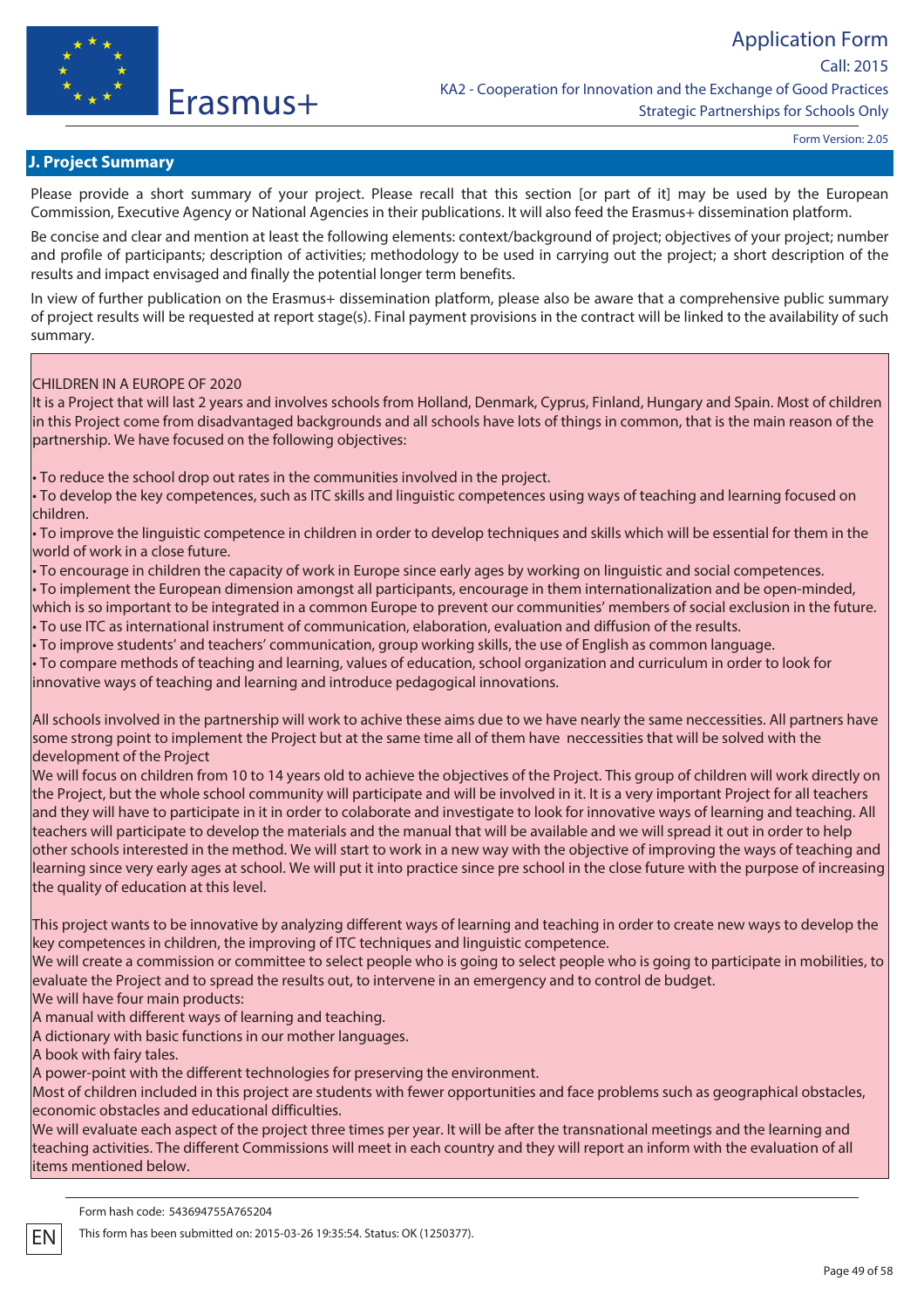

Call: 2015 KA2 - Cooperation for Innovation and the Exchange of Good Practices Strategic Partnerships for Schools Only

Form Version: 2.05

#### This is our first agenda for transnational meetings and learning teaching activities:

• First meeting: It will take place in Denmark in early October 2015.

• Second meeting: It will take place in Cyprus in early February 2016.

• Learning teaching activity in Hungary (C1) in early May 2016 which includes children.

• Third Meeting: It will take place in Finland in early October 2016.

• Learning teaching activity in Holland (C2) in early February 2017, which involves children.

• Fourth meeting: It will take place in Spain in early May 2017. There will be also a learning teaching activity (C3) which involves

children, because it is the final and most important meeting. We will finish all products and we will put into practice our final manual with different ways of learning and teaching languages.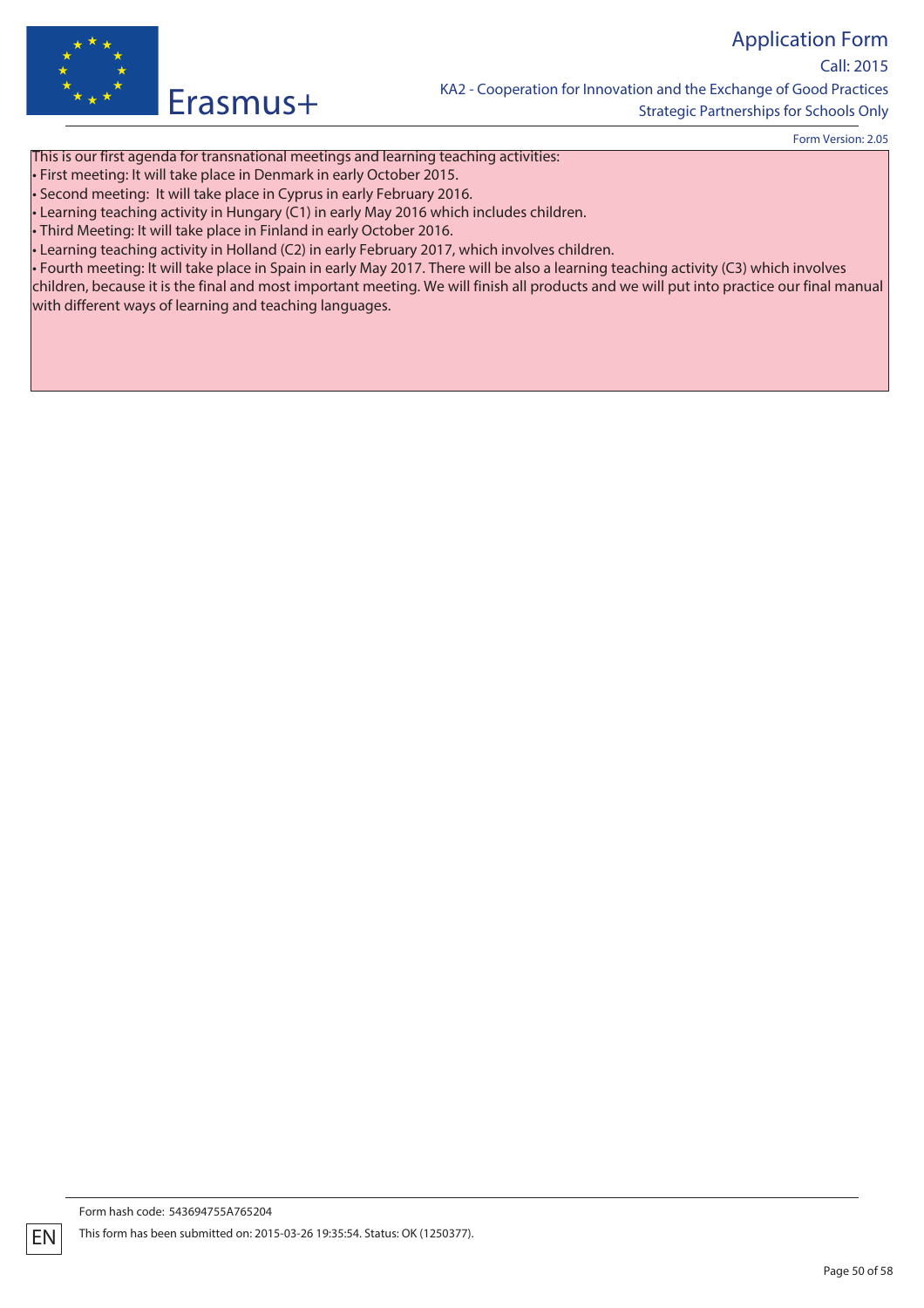

Call: 2015



KA2 - Cooperation for Innovation and the Exchange of Good Practices Strategic Partnerships for Schools Only

Form Version: 2.05

| J.1. Summary of participating organisations |  |  |
|---------------------------------------------|--|--|
|                                             |  |  |

| PIC of Organisation | Name of the Organisation                         | Country of the Organisation |
|---------------------|--------------------------------------------------|-----------------------------|
| 947132445           | <b>COLEGIO ADERAN I</b><br>Spain                 |                             |
| 946914971           | Woldschool                                       | <b>Netherlands</b>          |
| 946135285           | Stjaerskolen                                     | <b>Denmark</b>              |
| 941887073           | Rovastinkankaan koulu                            | Finland                     |
| 944819868           | Agios Antonios Primary School                    |                             |
| 943553533           | <b>Hungary</b>                                   |                             |
|                     | Total number of participating organisations<br>6 |                             |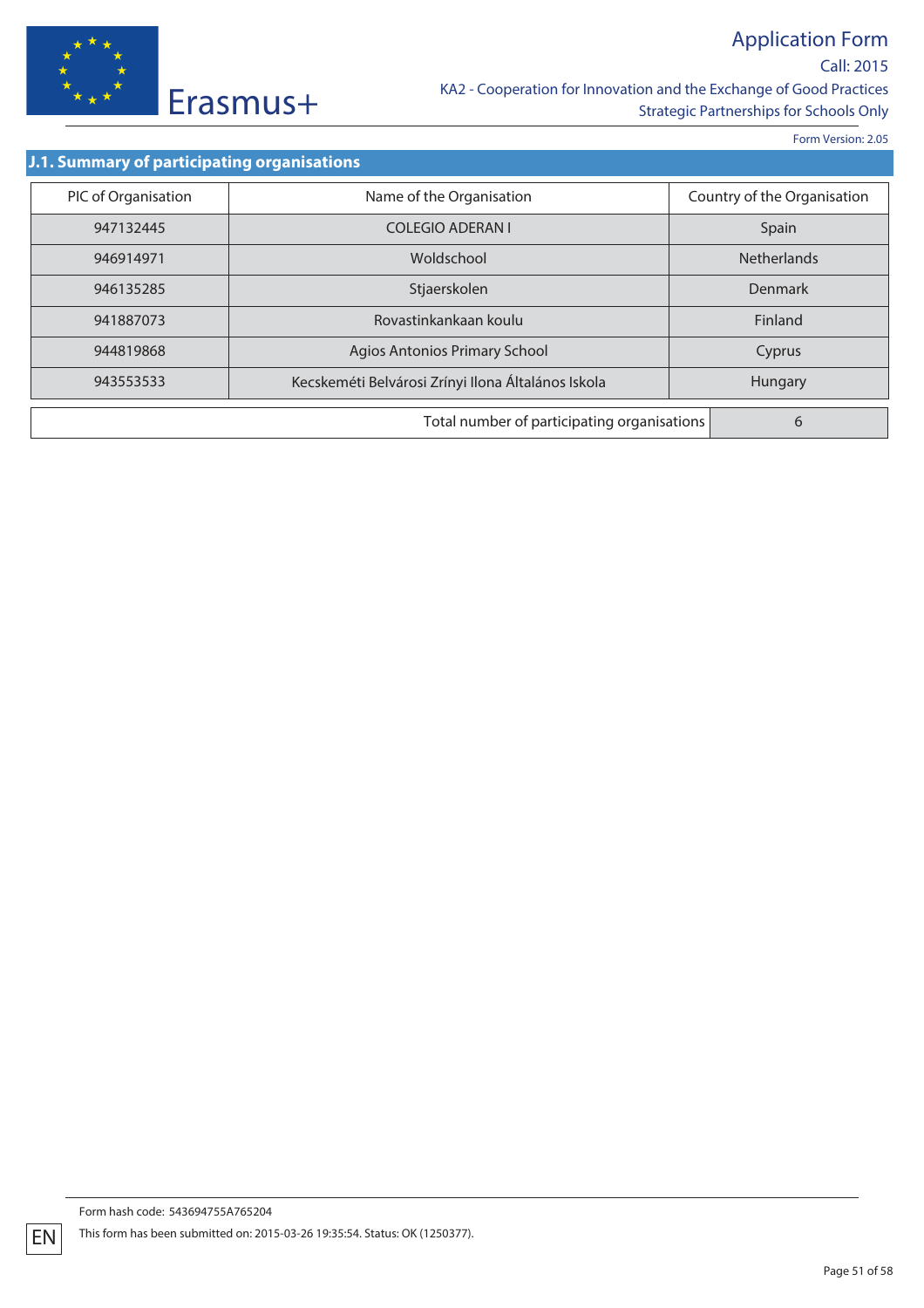



# **J.2. Budget Summary**

Form Version: 2.05

Call: 2015

| PIC of                            | Project<br>Management | Transnational       | Intellectual | Multiplier<br>Events<br>Travel |          | Learning/Teaching/Training Activities |                       | <b>Special Needs</b> | Exceptional<br>Costs | Total     |
|-----------------------------------|-----------------------|---------------------|--------------|--------------------------------|----------|---------------------------------------|-----------------------|----------------------|----------------------|-----------|
| Organisation                      | and<br>Implementation | Project<br>Meetings | Outputs      |                                |          | Individual<br>Support                 | Linguistic<br>Support |                      |                      |           |
| 947132445                         | 12000.00              | 4560.00             |              |                                | 4445.00  | 4750.00                               |                       |                      |                      | 25755.00  |
| 946914971                         | 6000.00               | 4970.00             |              |                                | 3850.00  | 4750.00                               |                       |                      |                      | 19570.00  |
| 946135285                         | 6000.00               | 4190.00             |              |                                | 4445.00  | 4750.00                               |                       |                      |                      | 19385.00  |
| 941887073                         | 6000.00               | 4190.00             |              |                                | 4445.00  | 4750.00                               |                       |                      |                      | 19385.00  |
| 944819868                         | 6000.00               | 4560.00             |              |                                | 4445.00  | 4750.00                               |                       |                      |                      | 19755.00  |
| 943553533                         | 6000.00               | 4970.00             |              |                                | 4445.00  | 4750.00                               |                       |                      |                      | 20165.00  |
| Total                             | 42000.00              | 27440.00            |              |                                | 26075.00 | 28500.00                              |                       |                      |                      | 124015.00 |
| <b>J.2.1. Project Total Grant</b> |                       |                     |              |                                |          |                                       |                       |                      |                      |           |
| <b>Grant Calculated</b>           |                       |                     |              |                                |          | 124015.00                             |                       |                      |                      |           |

Form hash code: 543694755A765204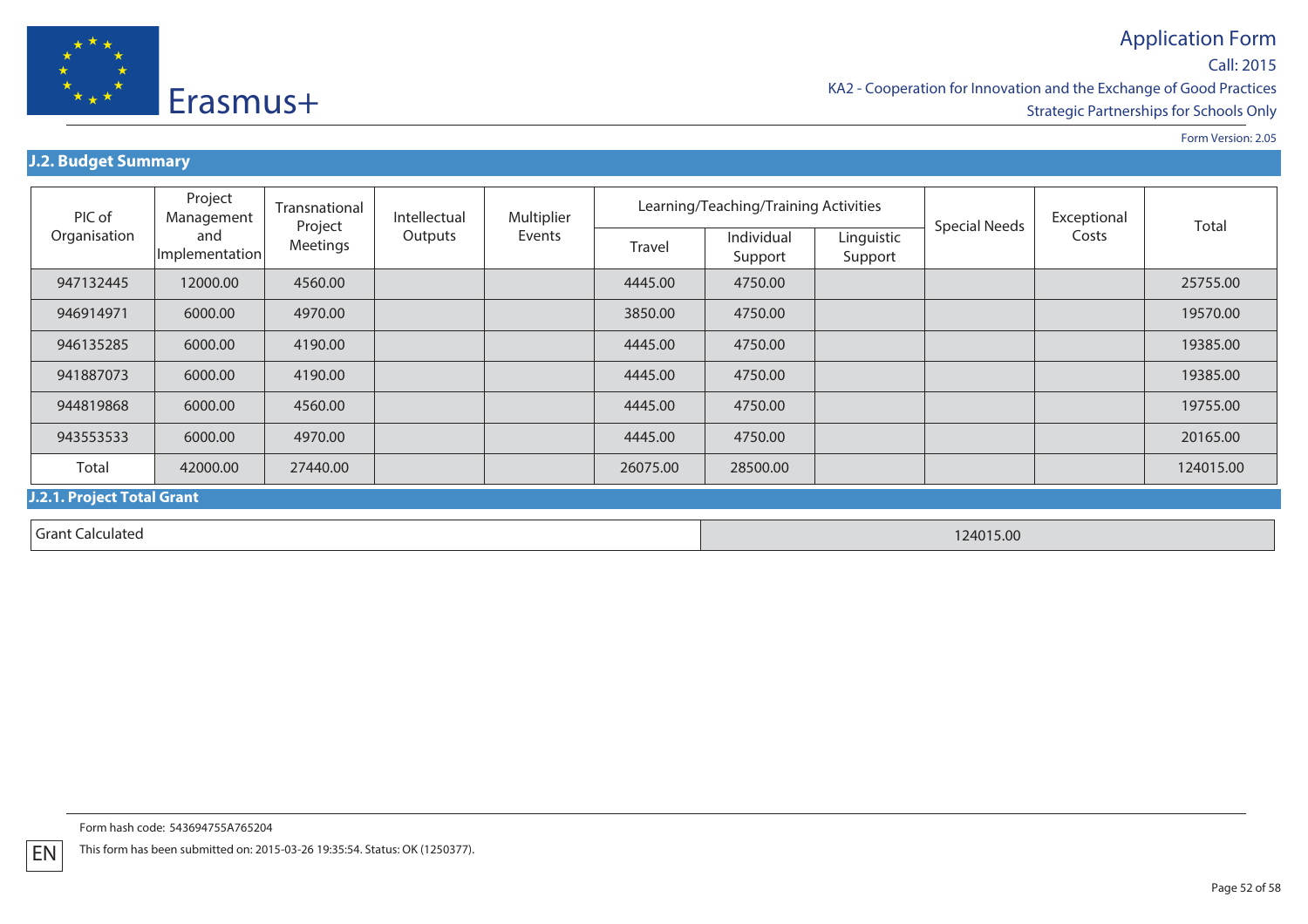

Form Version: 2.05

# **K. Checklist**

Before submitting online your application form to the National Agency, please make sure that it fulfils the eligibility criteria listed in the Programme Guide and check that:

- $\Box$  you have used the official Key Action 2 application form.
- all relevant fields in the application form have been completed.  $\Box$
- $\Box$  you have chosen the correct National Agency of the country in which your organisation is established.
- $\Box$  the application form has been completed using one of the official languages of the Erasmus+ Programme Countries.
- $\Box$  vou have annexed all the relevant documents:
	- $\Box$  the Declaration of Honour signed by the legal representative mentioned in the application.
	- $\Box$  the mandates of each partner to the applicant signed by both parties (recommended).
	- $\Box$  the timeline for the project activities and outputs using the template provided.
- $\Box$  all participating organisations have uploaded the documents to give proof of their legal status in the participants' portal (for more details, see the section "Selection Criteria" in Part C of the Programme Guide).
- $\Box$  for grants exceeding 60 000 EUR, you have uploaded the documents to give proof of your financial capacity in the participants' portal (for more details, see the section "Selection Criteria" in Part C of the Programme Guide). Not applicable in the case of public bodies or international organisations.
- $\Box$  you are complying with the deadline published in the Programme Guide.
- $\Box$  you have saved or printed the copy of the completed form for yourself.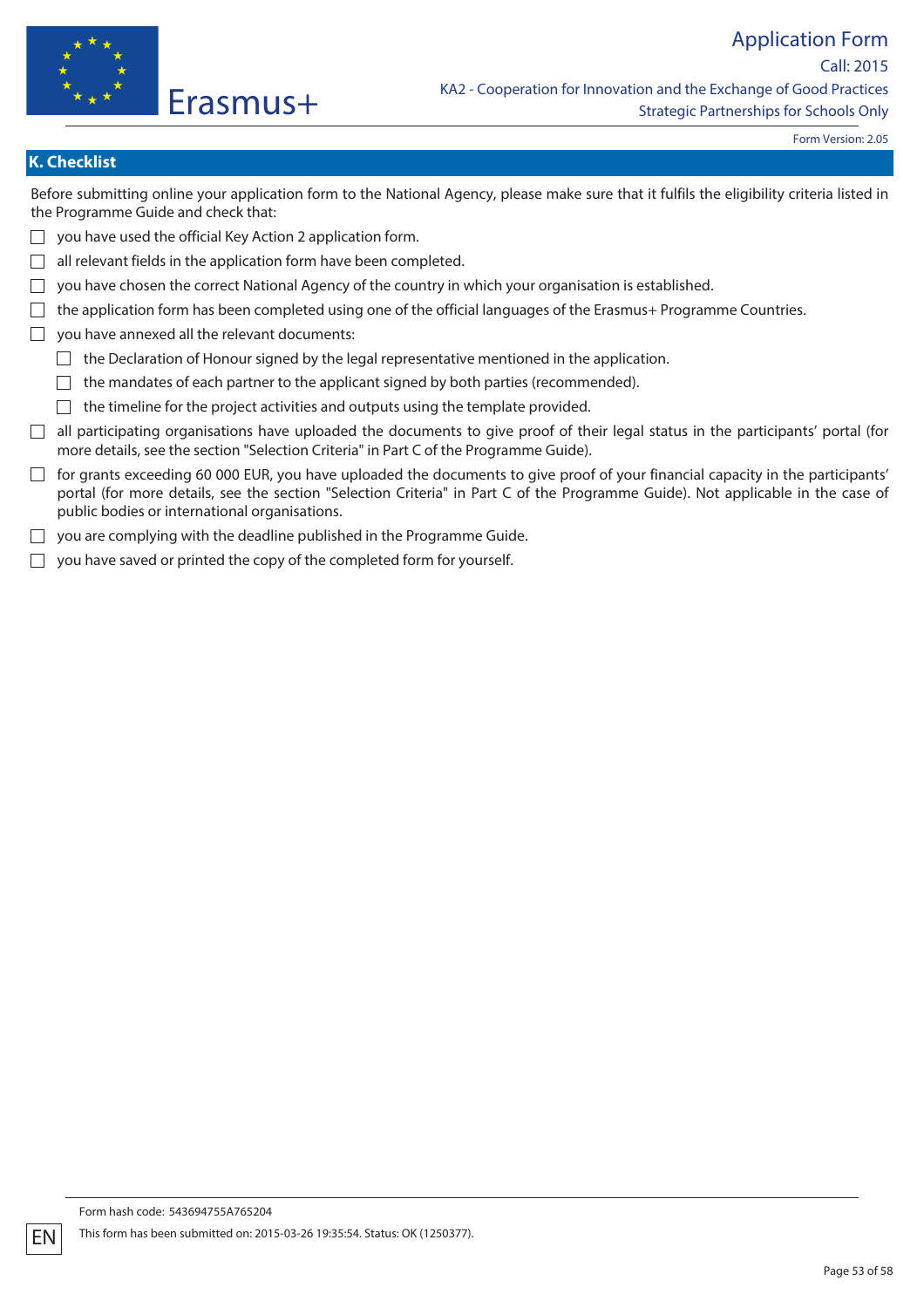

#### Form Version: 2.05

Application Form

# **L. Data Protection Notice**

#### **PROTECTION OF PERSONAL DATA**

The application form will be processed by computer. All personal data (such as names, addresses, CVs, etc.) will be processed in pursuant to Regulation (EC) No 45/2001 on the protection of individuals with regard to the processing of personal data by the Community institutions and bodies and on the free movement of such data. Any personal data requested will only be used for the intended purpose, i.e.:

- In the case of grant application forms: the evaluation of your application in accordance with the specifications of the call for proposals,

- In the case of application for accreditation forms: the evaluation of your application in accordance with the specifications of the call for proposals,

- In the case of report forms: statistical and financial (if applicable) follow-up of the projects.

For the exact description of the collected personal data, the purpose of the collection and the description of the processing, please refer to the Specific Privacy Statement accompanying this form.

You are entitled to obtain access to your personal data on request and to rectify any such data that is inaccurate or incomplete. If you have any queries concerning the processing of your personal data, you may address them to your National Agency. You have the right of recourse at any time to your national supervising body for data protection or the European Data Protection Supervisor for matters relating to the processing of your personal data.

You are informed that for the purposes of safeguarding the financial interest of the Communities, your personal data may be transferred to internal audit services, to the European Court of Auditors, to the Financial Irregularities Panel and/or to the European Anti-Fraud Office (OLAF).

http://www.edps.europa.eu/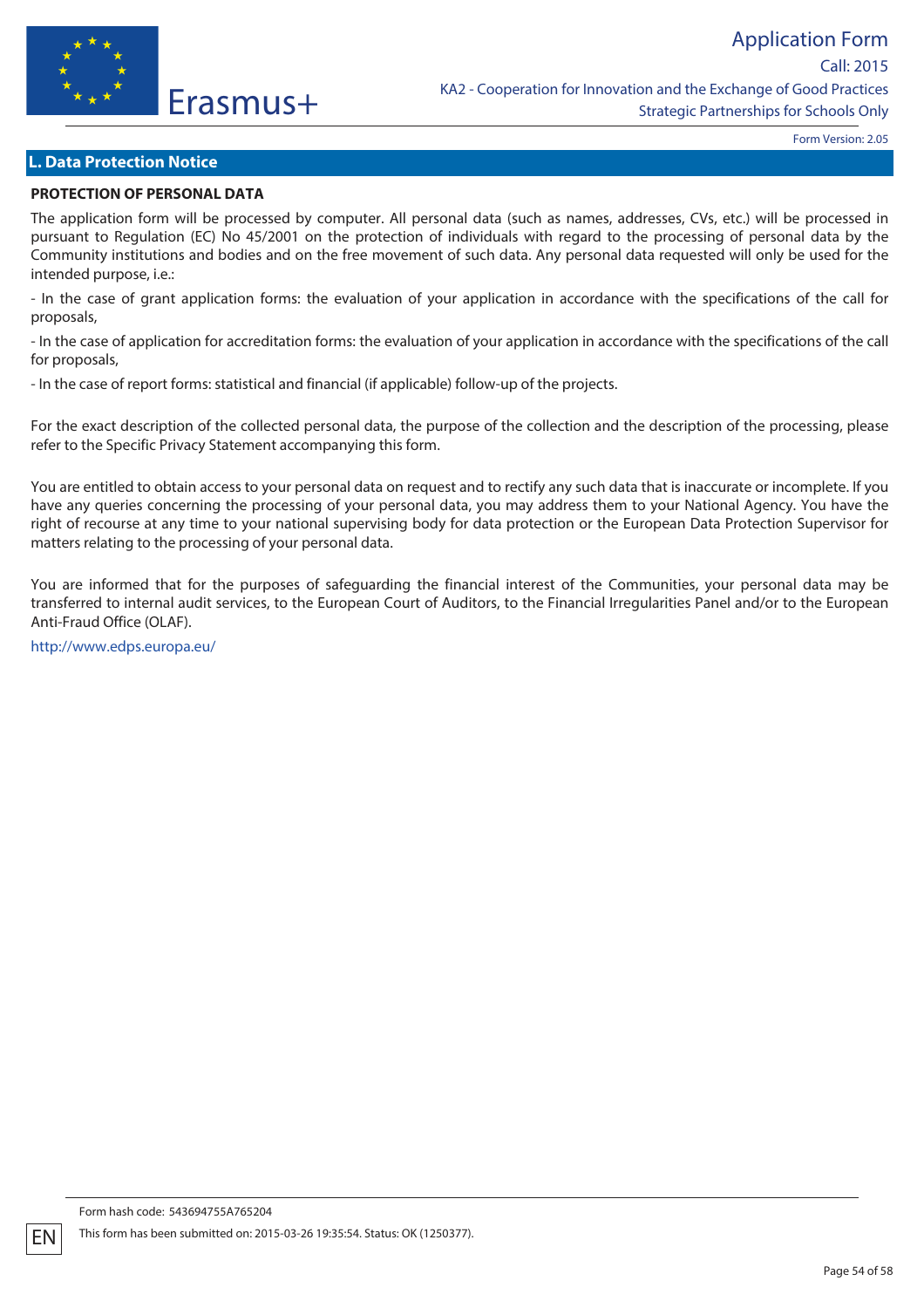

Form Version: 2.05

# **M. Declaration of Honour**

To be signed by the person legally authorised to enter into legally binding commitments on behalf of the applicant organisation.

I, the undersigned, certify that the information contained in this application form is correct to the best of my knowledge. I put forward a request of an Erasmus+ grant as set out in section BUDGET of this application form.

Declare that:

- All information contained in this application, is correct to the best of my knowledge.

- In the case of projects in the field of youth, the participants involved in the activities fall in the age limits defined by the Programme.

- The organisation I represent has the adequate legal capacity to participate in the call for proposals.

#### EITHER

The organisation I represent has financial and operational capacity to complete the proposed action or work programme OR

The organisation I represent is considered to be a "public body" in the terms defined within the Call and can provide proof, if requested of this status, namely:

It provides learning opportunities and

- Either (a) at least 50% of its annual revenues over the last two years have been received from public sources;

- Or (b) it is controlled by public bodies or their representatives

I am authorised by my organisation to sign Community grant agreements on its behalf.

#### Certify that (in case the grant requested exceeds 60 000€):

The organisation I represent:

- is not bankrupt, being wound up, or having its affairs administered by the courts, has not entered into an arrangement with creditors, has not suspended business activities, is not the subject of proceedings concerning those matters, nor is it in any analogous situation arising from a similar procedure provided for in national legislation or regulations;

- has not been convicted of an offence concerning its professional conduct by a judgment which has the force of 'res judicata';

- has not been guilty of grave professional misconduct proven by any means which the National Agency can justify;

- has fulfilled its obligations relating to the payment of social security contributions or the payment of taxes in accordance with the legal provisions of the country in which it is established or those of the country where the grant agreement is to be performed;

- has not been the subject of a judgment which has the force of 'res judicata' for fraud, corruption, involvement in a criminal organisation or any other illegal activity detrimental to the Communities' financial interests;

- it is not currently subject to an administrative penalty referred to in Article 109(1) of the Financial regulations (Council Regulation 966/2012).

#### Acknowledge that:

The organisation I represent will not be awarded a grant if it finds itself, at the time of the grant award procedure, in contradiction with any of the statements certified above, or in the following situations:

- subject to a conflict of interest (for family, personal or political reason or through national, economic or any other interest shared with an organisation or an individual directly or indirectly involved in the grant award procedure);

- guilty of misrepresentation in supplying the information required by the National Agency as a condition of participation in the grant award procedure or has failed to supply this information.

In the event of this application being approved, the National Agency has the right to publish the name and address of this organisation, the subject of the grant and the amount awarded and the rate of funding.

Commit: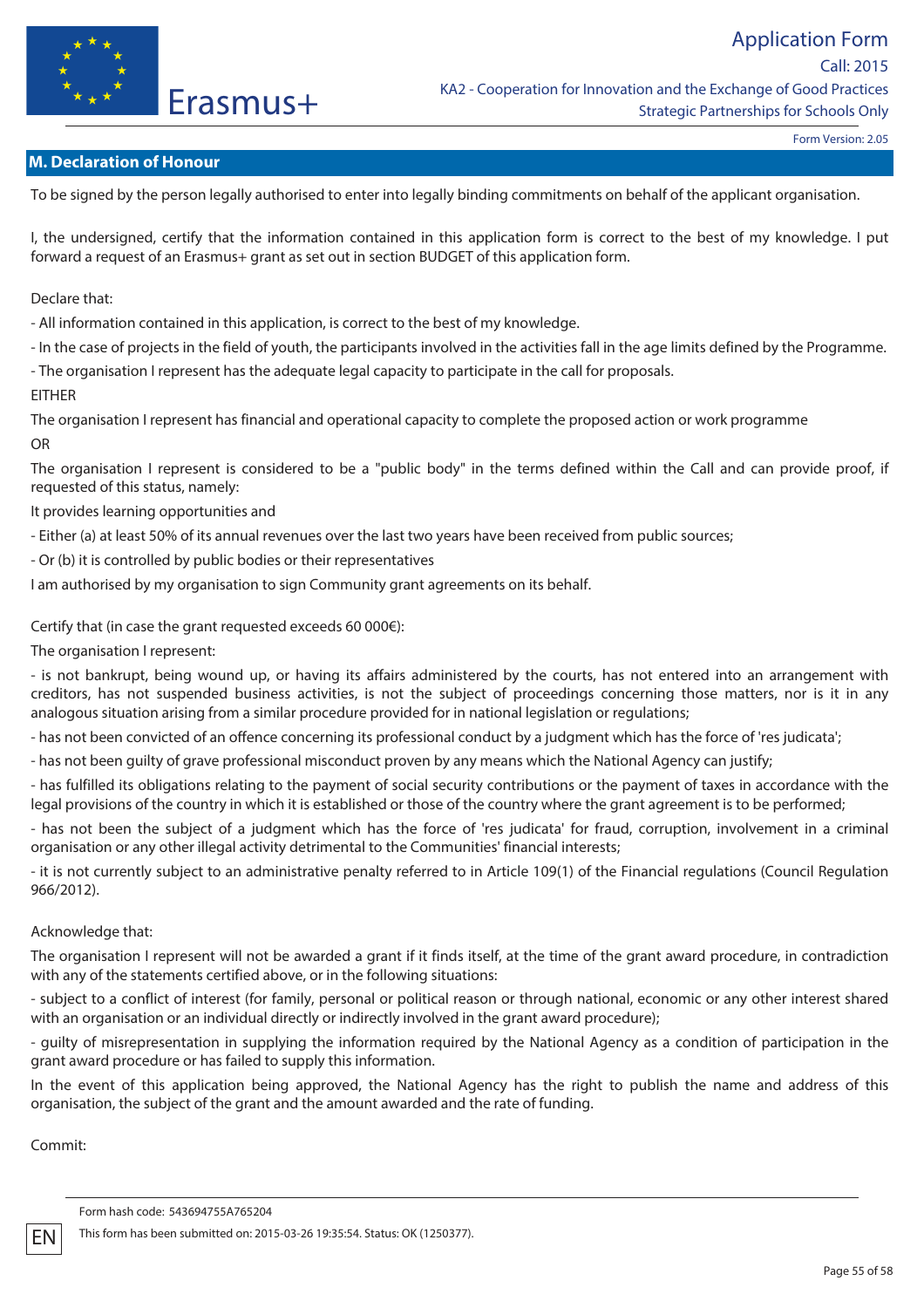

#### Form Version: 2.05

- my organisation and the other partner organisations herein, to take part upon request in dissemination and exploitation activities conducted by National Agencies, the Executive Agency and/or the European Commission, where the participation of individual participants may also be required.

I acknowledge that administrative and financial penalties may be imposed on the organisation I represent if it is guilty of misrepresentation or is found to have seriously failed to meet its contractual obligations under a previous contract or grant award procedure.

Place: Date (dd-mm-yyyy): Name of the applicant organisation: Name of legal representative: Signature: National ID number of the signing person (if requested by the National Agency): Stamp of the applicant organisation (if applicable):

Form hash code: 543694755A765204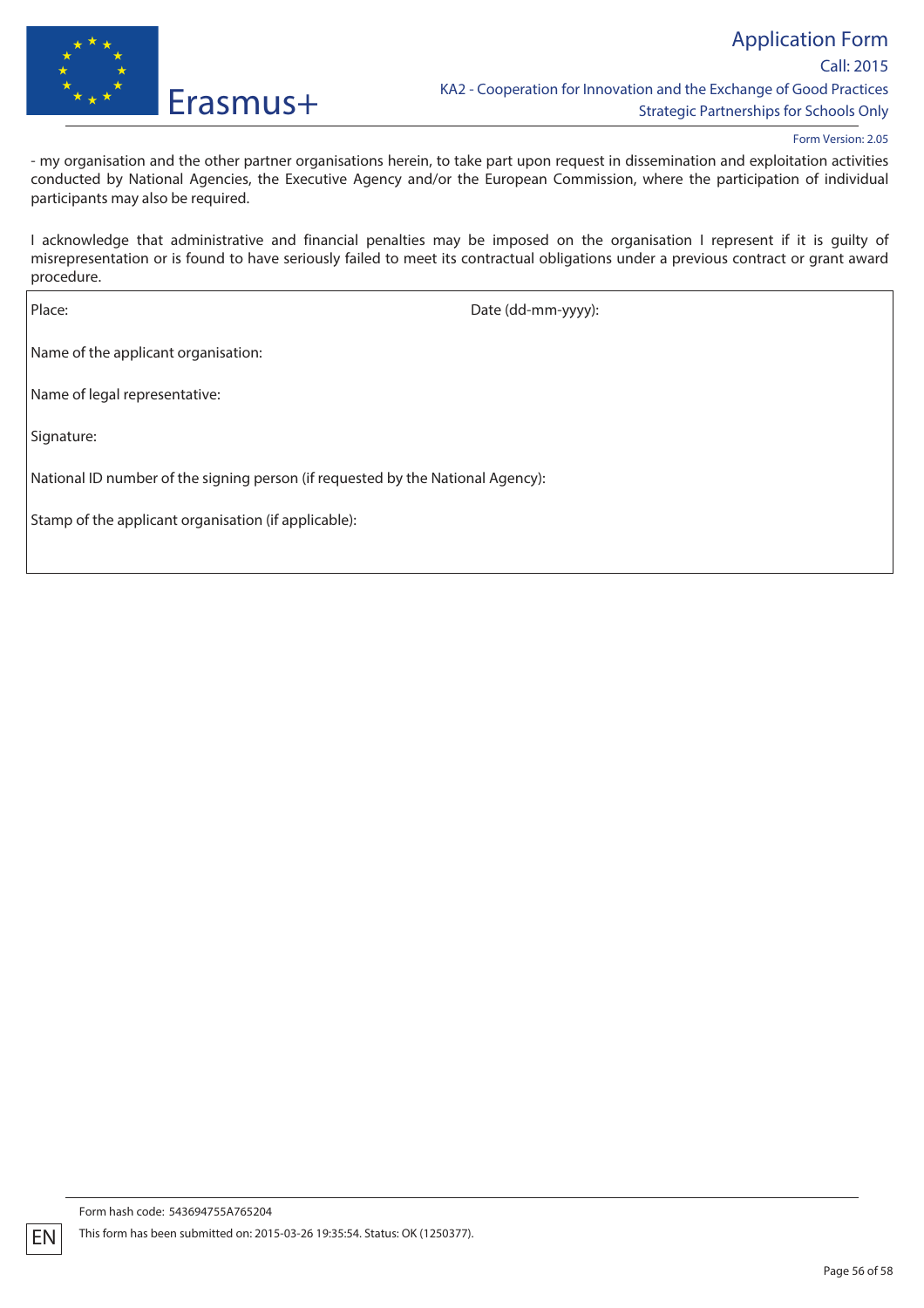

Form Version: 2.05

# **N. Annexes**

Please note that all documents mentioned in section "Checklist" need to be attached here before you submit your application online.

| File Name                                   | File Size (kB) |
|---------------------------------------------|----------------|
| (482293291) Declaration of honour.pdf       | 1062           |
| (483128713) Dutch mandate n.pdf             | 766            |
| (483127708) Dannish mandate n.pdf           | 440            |
| (483072230) Finnish mandate.pdf             | 794            |
| (482660232) Cypriot mandate.pdf             | 960            |
| (483074174) Hungarian mandate.pdf           | 777            |
| Cronograma Children in a Europe of 2020.xls | 57             |
|                                             |                |
|                                             |                |
|                                             |                |
| <b>Total Size</b>                           | 4856           |

Form hash code: 543694755A765204